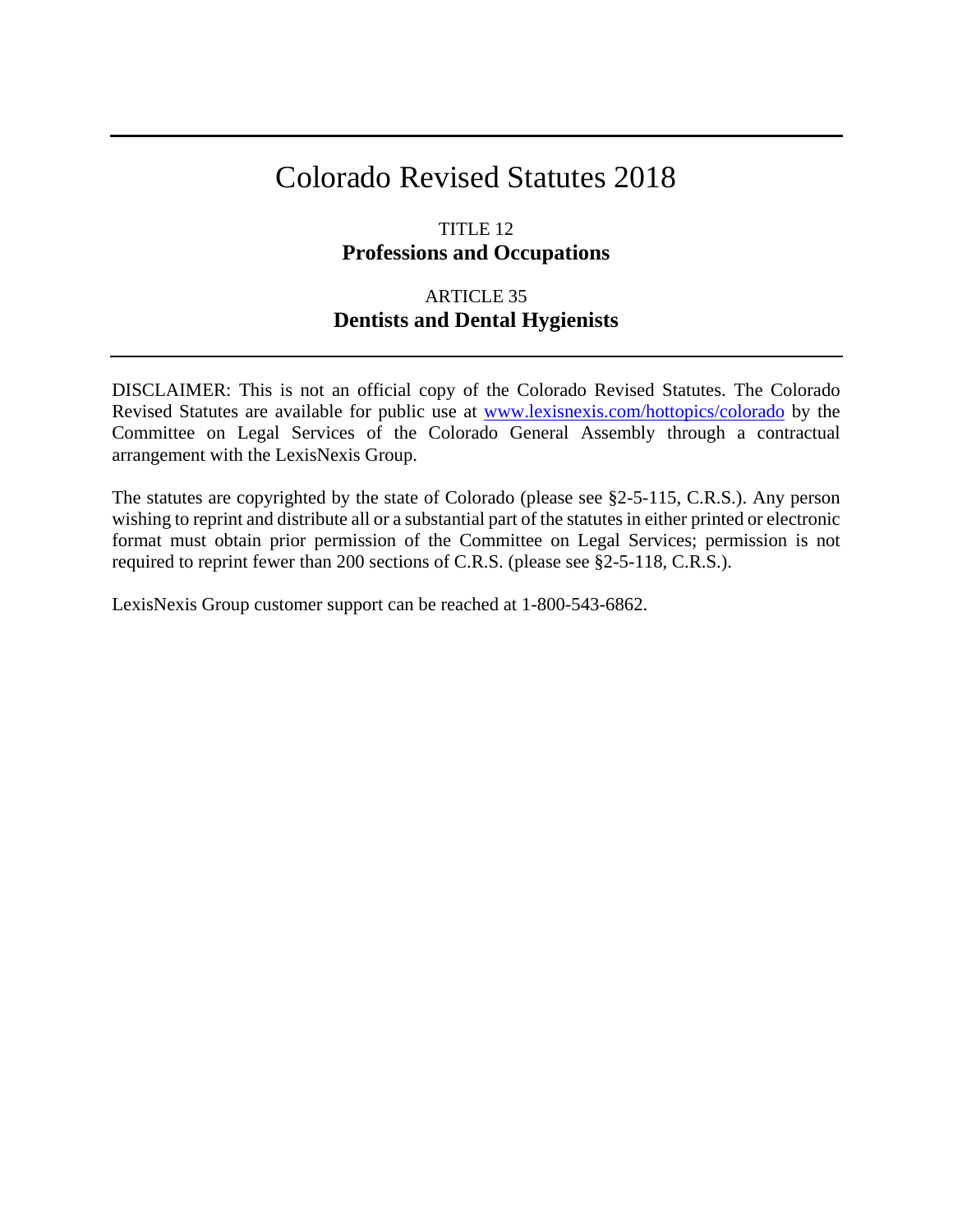# TITLE 12 **Professions and Occupations**

# ARTICLE 35 **Dentists and Dental Hygienists**

**Editor's note:** This article was numbered as article 1 of chapter 42, C.R.S. 1963. This article was repealed in 2003 and was subsequently recreated and reenacted in 2004, resulting in the addition, relocation, and elimination of sections as well as subject matter. For amendments to this article prior to 2003, consult the Colorado statutory research explanatory note and the table itemizing the replacement volumes and supplements to the original volume of C.R.S. 1973 beginning on page vii in the front of this volume. Former C.R.S. section numbers prior to 2003 are shown in editor's notes following those sections that were relocated.

### PART 1

### GENERAL PROVISIONS

**12-35-101. Short title.** This article shall be known and may be cited as the "Dental Practice Act".

**Source: L. 2004:** Entire article RC&RE, p. 822, § 1, effective July 1. **L. 2014:** Entire section amended, (HB 14-1227), ch. 363, p. 1724, § 18, effective July 1.

**12-35-102. Legislative declaration.** The practice of dentistry and dental hygiene in this state is declared to affect the public health, safety, and welfare and to be subject to regulation and control in the public interest. It is further declared to be a matter of public interest and concern that the dental profession merit and receive the confidence of the public and that only qualified dentists and dental hygienists be permitted to practice dentistry or dental hygiene in this state. It is the purpose of this article to promote the public health, safety, and welfare by regulating the practice of dentistry and dental hygiene and to ensure that no one shall practice dentistry or dental hygiene without qualifying under this article. The provisions of this article relating to licensure by credentials are not intended to reduce competition or restrain trade with respect to the oral health needs of the public. All provisions of this article relating to the practice of dentistry and dental hygiene shall be liberally construed to carry out these objects and purposes.

**Source: L. 2004:** Entire article RC&RE, p. 822, § 1, effective July 1.

**12-35-103. Definitions.** As used in this article 35, unless the context otherwise requires:

(1) "Accredited" means a program that is nationally recognized for specialized accrediting for dental, dental hygiene, and dental auxiliary programs by the United States department of education.

(2) "Board" means the Colorado dental board created in section 12-35-104.

(3) "Dental assistant" means any person not a dentist or dental hygienist licensed in Colorado who may be assigned or delegated to perform dental tasks or procedures as authorized by this article or by rules of the board.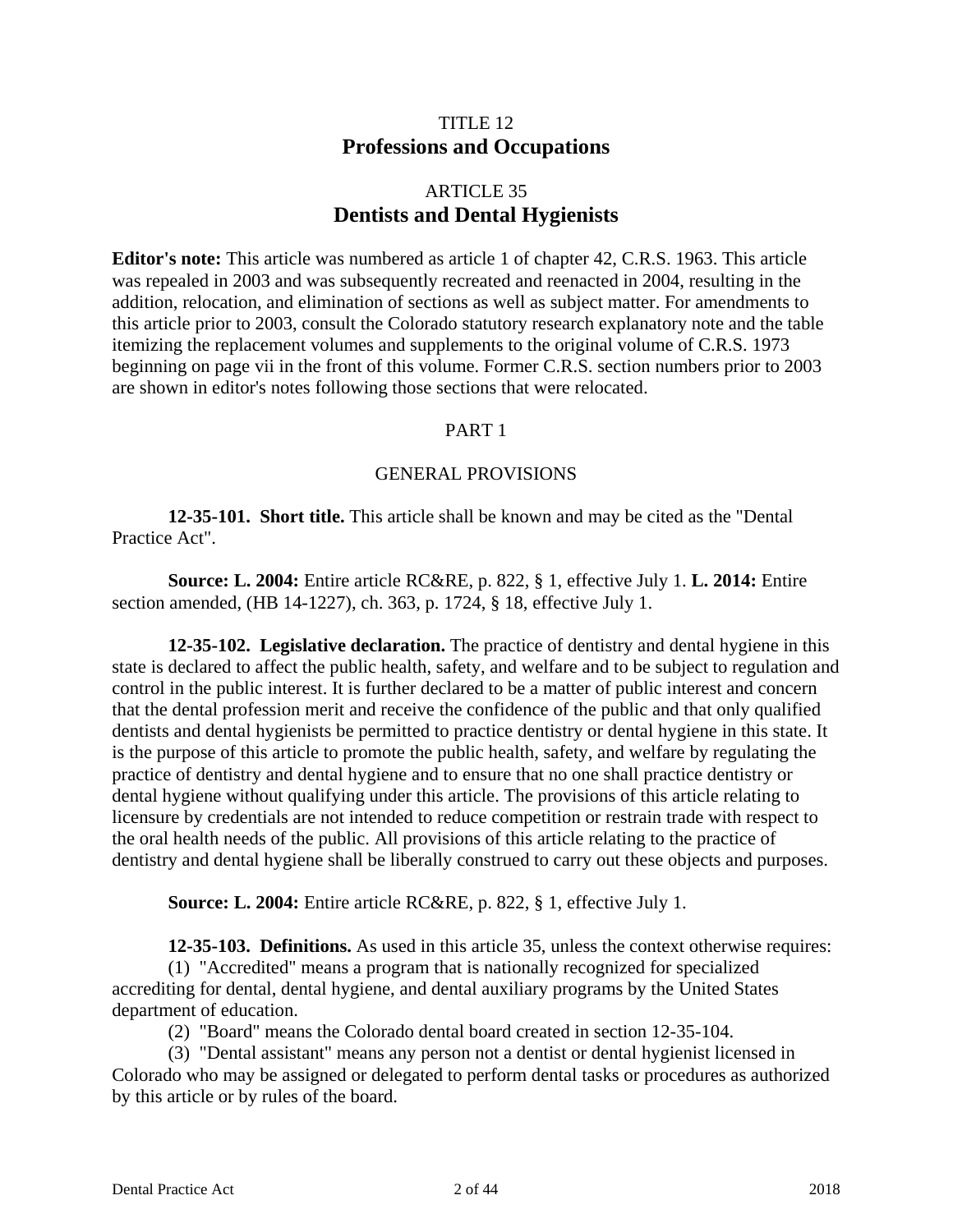(4) "Dental hygiene" means the delivery of preventive, educational, and clinical services supporting total health for the control of oral disease and the promotion of oral health provided by a dental hygienist within the scope of his or her education, training, and experience and in accordance with applicable law.

(4.5) "Dental hygiene diagnosis" means the identification of an existing oral health problem that a dental hygienist is qualified and licensed to treat within the scope of dental hygiene practice. The dental hygiene diagnosis focuses on behavioral risks and physical conditions that are related to oral health. A dentist shall confirm any dental hygiene diagnosis that requires treatment that is outside the scope of dental hygiene practice pursuant to sections 12-35-124, 12-35-125, and 12-35-128.

(5) "Dentistry" means the evaluation, diagnosis, prevention, or treatment, including nonsurgical, surgical, or related procedures, of diseases, disorders, or conditions of the oral cavity, maxillofacial area, or the adjacent and associated structures and the impact of the disease, disorder, or condition on the human body so long as a dentist is practicing within the scope of his or her education, training, and experience and in accordance with applicable law.

(6) (a) "Direct supervision" means the supervision of those tasks or procedures that do not require the presence of the dentist in the room where performed but require the dentist's presence on the premises and availability for prompt consultation and treatment.

(b) For purposes of this subsection (6) only, "premises" means within the same building, dental office, or treatment facility and within close enough proximity to respond in a timely manner to an emergency or the need for assistance.

(7) and (8) Repealed.

(9) "Independent advertising or marketing agent" means a person, firm, association, or corporation that performs advertising or other marketing services on behalf of licensed dentists, including referrals of patients to licensees resulting from patient-initiated responses to such advertising or marketing services.

(10) (a) "Indirect supervision" means the supervision of those tasks or procedures that do not require the presence of the dentist in the office or on the premises at the time such tasks or procedures are being performed, but do require that the tasks be performed with the prior knowledge and consent of the dentist.

(b) For purposes of this subsection (10) only, "premises" means within the same building, dental office, or treatment facility and within close enough proximity to respond in a timely manner to an emergency or the need for assistance.

(10.5) (a) "Interim therapeutic restoration" or "ITR" means a direct provisional restoration placed to stabilize a tooth until a licensed dentist can assess the need for further definitive treatment.

(b) (I) "Interim therapeutic restoration" involves the removal of soft material using hand instrumentation, without the use of rotary instrumentation, and the subsequent placement of a glass ionomer restoration.

(II) The board may promulgate rules regarding the use of new restorative materials in addition to the materials described in subparagraph (I) of this paragraph (b) that are appropriate to the interim therapeutic restoration procedure as they become available.

(c) "Interim therapeutic restoration" includes protective restoration for adults delivered in accordance with section 12-35-128.5.

(11) "Laboratory work order" means the written instructions of a dentist licensed in Colorado authorizing another person to construct, reproduce, or repair any prosthetic denture,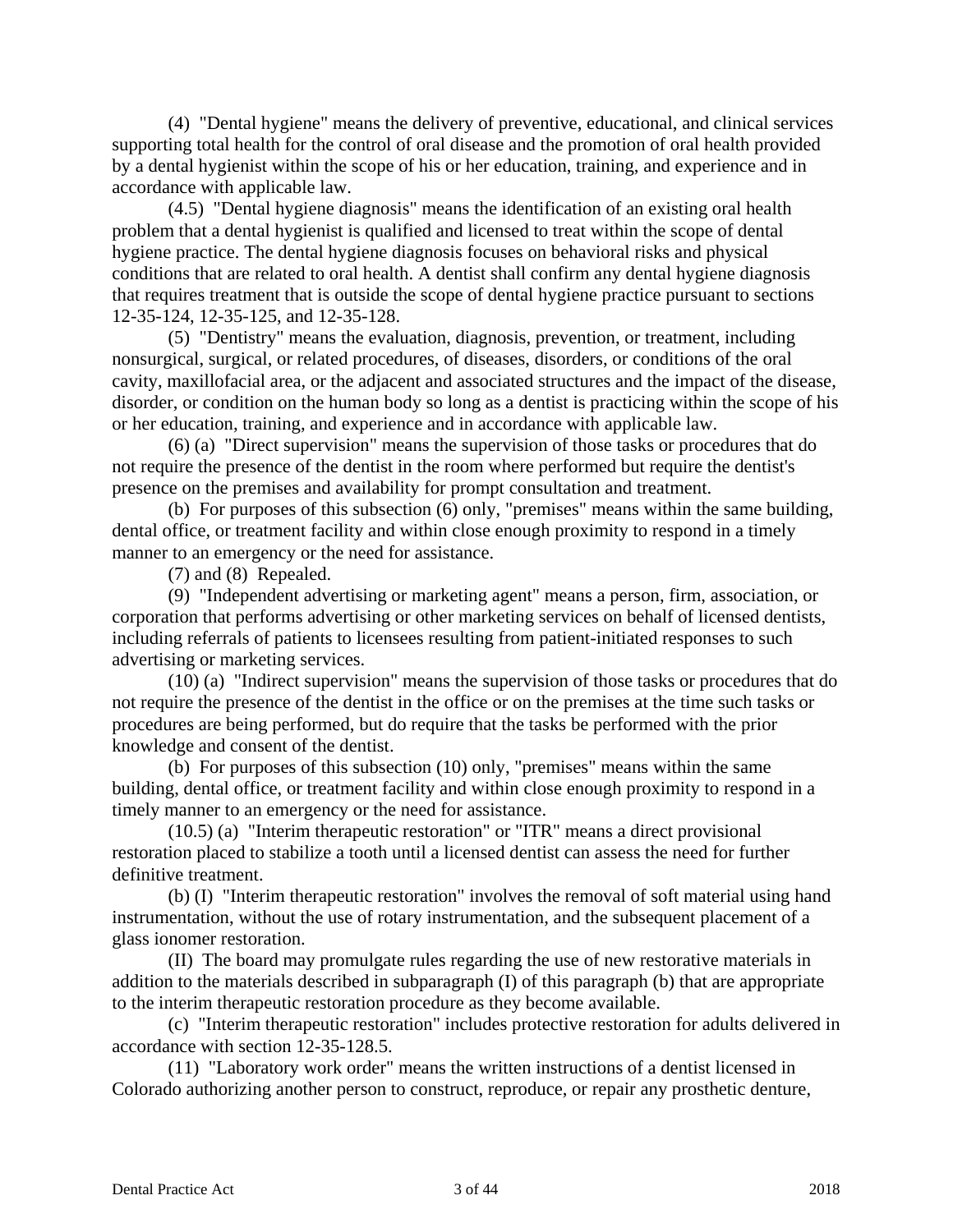bridge, appliance, or other structure to function in the oral cavity, maxillofacial area, or adjacent and associated regions.

(12) "License" means the grant of authority by the board to any person to engage in the practice of dentistry or dental hygiene. "License" includes an academic license to practice dentistry pursuant to section 12-35-117.5. A license is a privilege personal to the licensee, and the board may revoke, suspend, or impose disciplinary conditions on the license for a violation of this article.

(13) Repealed.

(14) "Proprietor" includes any person who:

(a) Employs dentists, dental hygienists, or dental assistants in the operation of a dental office, except as provided in sections 12-35-113 and 12-35-128;

(b) Places in possession of a dentist, dental hygienist, dental assistant, or other agent such dental material or equipment as may be necessary for the management of a dental office on the basis of a lease or any other agreement for compensation for the use of such material, equipment, or offices; or

(c) Retains the ownership or control of dental equipment or material or a dental office and makes the same available in any manner for use by dentists, dental hygienists, dental assistants, or other agents; except that nothing in this paragraph (c) shall apply to bona fide sales of dental equipment or material secured by a chattel mortgage or retain-title agreement or to the loan of articulators.

(15) Repealed.

(16) "Telehealth by store-and-forward transfer" means an asynchronous transmission of medical or dental information to be reviewed by a dentist at a later time at a distant site without the patient present in real time.

(17) "Telehealth supervision" means indirect supervision by a dentist of a dental hygienist performing a statutorily authorized procedure using telecommunications systems.

**Source: L. 2004:** Entire article RC&RE, p. 823, § 1, effective July 1. **L. 2009:** (4.5) added, (SB 09-129), ch. 181, p. 797, § 1, effective April 22; (12) amended, (HB 09-1128), ch. 21, p. 104, § 1, effective August 5. **L. 2014:** (2) and (12) amended and (7), (8), (13), and (15) repealed, (HB 14-1227), ch. 363, p. 1705, § 2, effective July 1. **L. 2015:** (10.5), (16), and (17) added, (HB 15-1309), ch. 326, p. 1330, § 1, effective August 5. **L. 2018:** IP and (17) amended, (HB 18-1045), ch. 67, p. 622, § 1, effective March 22.

**12-35-104. Colorado dental board - subject to termination - immunity - repeal of article.** (1) (a) (I) The Colorado dental board is hereby created as the agency of this state for the regulation of the practice of dentistry in this state and to carry out the purposes of this article. The board is subject to the supervision and control of the division of professions and occupations as provided by section 24-34-102, C.R.S.

(II) The board consists of seven dentist members, three dental hygienist members, and three members from the public at large. The governor shall appoint each member for a term of four years, and each member shall have the qualifications provided in this article. No member shall serve more than two consecutive terms of four years. Each board member shall hold office until his or her term expires or until the governor appoints a successor.

(III) In making appointments to the board, the governor shall attempt to create geographical, political, urban, and rural balance among the board members. If a vacancy occurs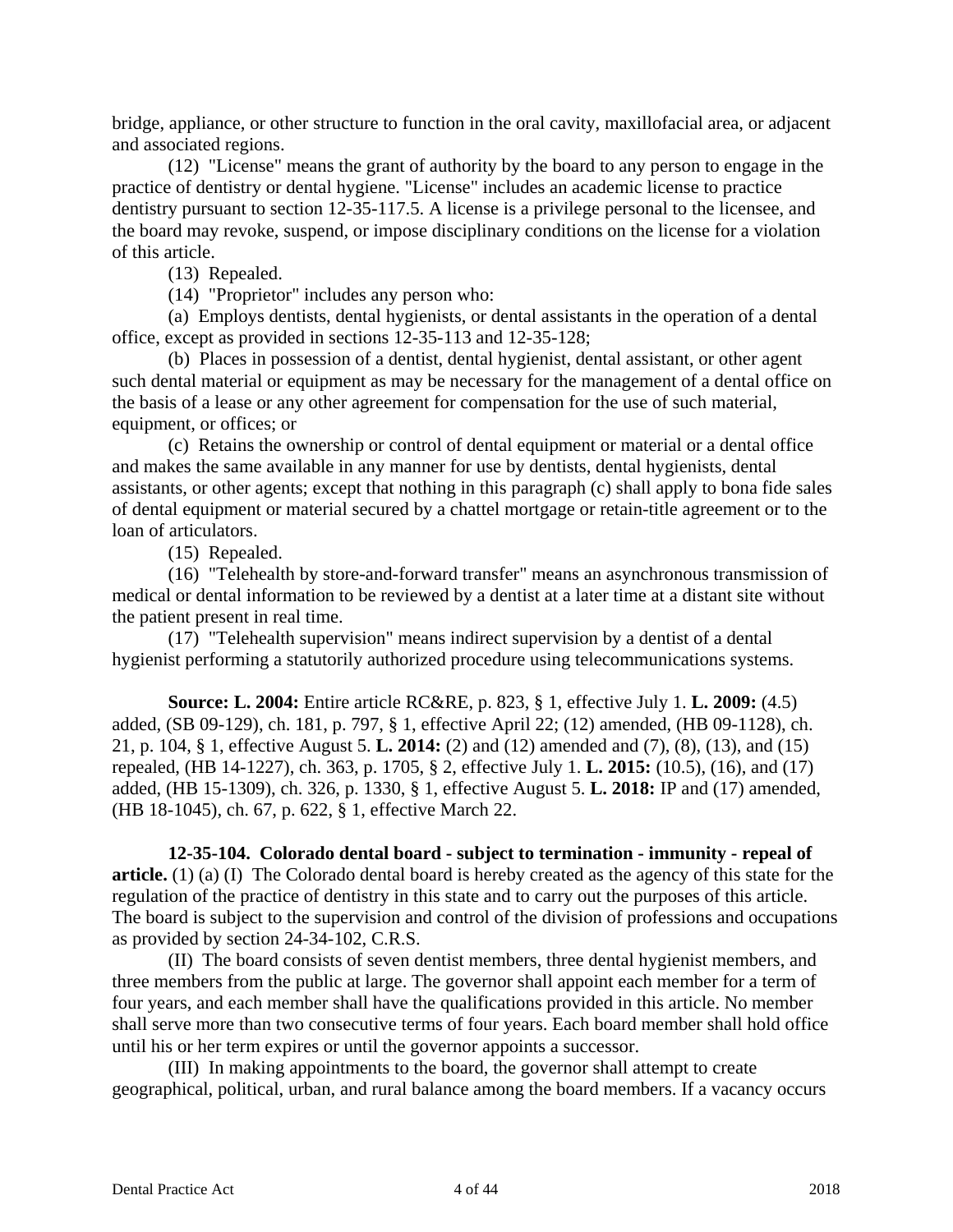in any board membership before the expiration of the member's term, the governor shall fill the vacancy by appointment for the remainder of the term in the same manner as in the case of original appointments.

(IV) The governor may remove any member of the board for misconduct, incompetence, or neglect of duty.

(b) (Deleted by amendment, L. 2014.)

(2) The board shall organize annually by electing one of its members as chairperson and one as vice-chairperson. It may adopt such rules for its government as it may deem proper. The board shall meet at least quarterly, and more often if necessary, at such times and places as it may from time to time designate.

(3) Repealed.

(4) (a) Section 24-34-104, C.R.S., concerning the termination schedule for regulatory bodies of the state unless extended as provided in that section, applies to the board. Prior to the repeal of this article, the department of regulatory agencies shall review all functions of the board as provided in section 24-34-104, C.R.S.

(b) This article is repealed, effective September 1, 2025.

**Source: L. 2004:** Entire article RC&RE, p. 825, § 1, effective July 1. **L. 2014:** (1) and (4) amended and (3) repealed, (HB 14-1227), ch. 363, p. 1706, § 3, effective July 1.

**12-35-105. Qualifications of board members.** (1) A person shall be qualified to be appointed to the board if such person:

(a) Is a legal resident of Colorado;

(b) Is currently licensed as a dentist or dental hygienist, if fulfilling that position on the board; and

(c) Has been actively engaged in a clinical practice in this state for at least five years immediately preceding the appointment, if fulfilling the position of dentist or dental hygienist on the board.

(2) Repealed.

**Source: L. 2004:** Entire article RC&RE, p. 826, § 1, effective July 1. **L. 2014:** (2) repealed, (HB 14-1227), ch. 363, p. 1724, § 17, effective July 1.

**12-35-106. Quorum of board - panel.** A majority of the members of the board shall constitute a quorum for the transaction of business, but if less than a quorum is present on the day appointed for a meeting, those present may adjourn until a quorum is present. Any action taken by a quorum of the assigned panel shall constitute action by the board; except that, for disciplinary matters concerning a dentist, a majority of dentist members is required for a quorum.

**Source: L. 2004:** Entire article RC&RE, p. 826, § 1, effective July 1.

**12-35-107. Powers and duties of board.** (1) The board shall exercise, in accordance with this article 35, the following powers and duties:

(a) Repealed.

(b) Make, publish, declare, and periodically review reasonable rules as necessary to carry out and make effective the powers and duties of the board as vested in it by this article 35,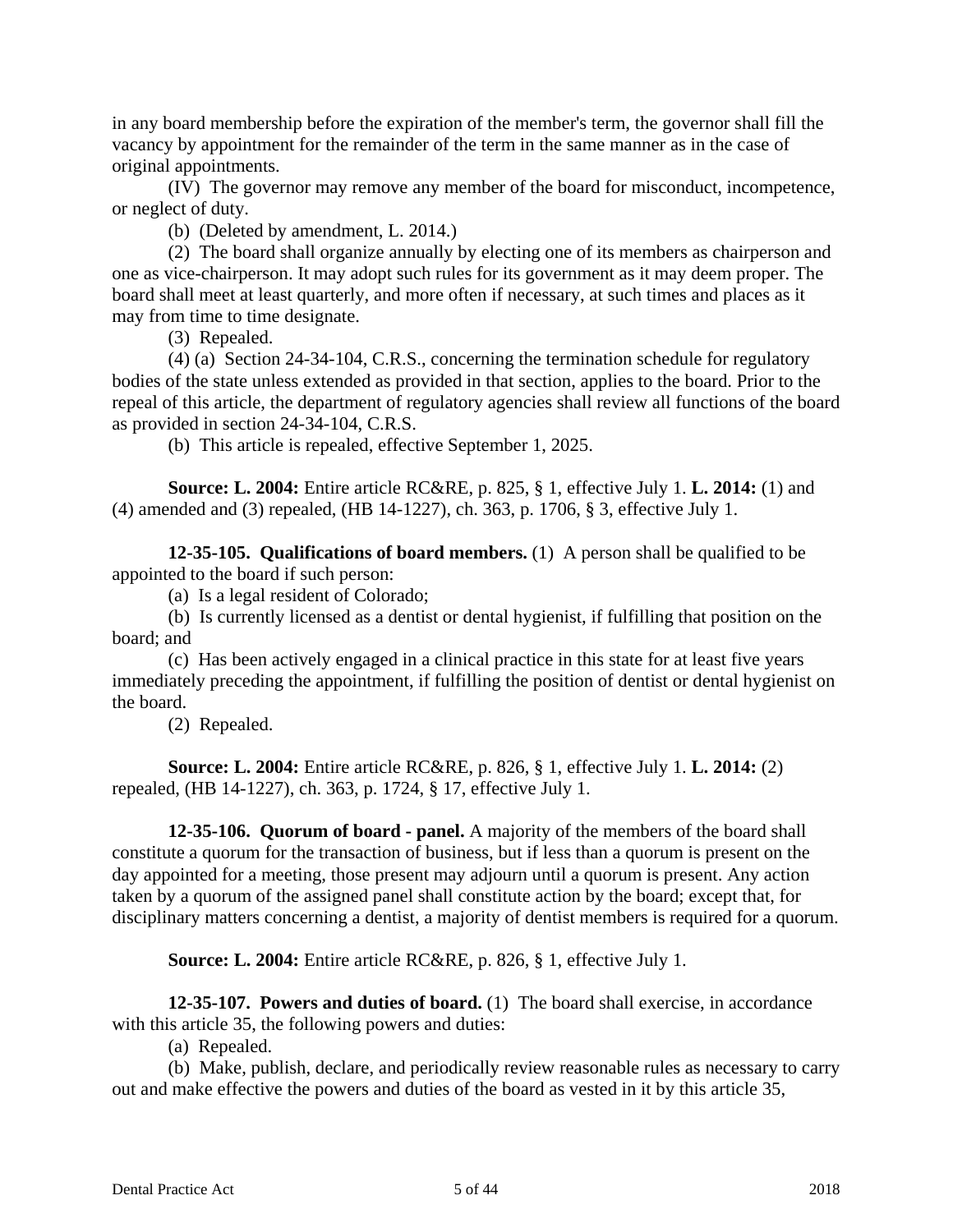including rules regarding:

(I) The use of lasers for dental and dental hygiene purposes within defined scopes of practice, subject to appropriate education and training, and with appropriate supervision, as applicable;

(II) Minimum training, experience, and equipment requirements to obtain an anesthesia or sedation permit under section 12-35-140;

(III) Criteria and procedures consistent with section 12-35-140 for an office inspection program to be completed upon application and renewal of sedation and anesthesia permits pursuant to section 12-35-140;

(IV) A uniform system and schedule of fines pursuant to section 12-35-129.1 (6)(b).

(c) Conduct hearings to revoke, suspend, or deny the issuance of a license or renewal of a license granted under the authority of this article or of previous laws; issue a confidential letter of concern; issue a letter of admonition; impose an administrative fine; or reprimand, censure, or place on probation a licensee when evidence has been presented showing violation of any of the provisions of this article by a holder of or an applicant for a license. The board may elect to hear the matter itself pursuant to the provisions of section 12-35-129.1 (1), or it may elect to hear the matter with the assistance of an administrative law judge or an advisory attorney from the office of the attorney general, and, in such case, the advisor or administrative law judge shall advise the board on legal and procedural matters and rule on evidence and otherwise conduct the course of the hearing.

(d) Conduct investigations and inspections for compliance with the provisions of this article;

(e) Grant and issue licenses and renewal certificates in conformity with this article to such applicants as have been found qualified. The board may also grant and issue temporary licenses. The board shall promulgate rules concerning the granting of temporary licenses, which rules shall include, but not be limited to, restrictions with respect to effective dates, areas of practice that may be performed, and licensing fees that may be charged to the applicant.

(f) Repealed.

(g) Through the department of regulatory agencies and subject to appropriations made to the department of regulatory agencies, employ hearing officers or administrative law judges on a full-time or part-time basis to conduct any hearings required by this article. The hearing officers and administrative law judges shall be appointed pursuant to part 10 of article 30 of title 24, C.R.S.

(h) (I) In accordance with section 12-35-140, issue anesthesia and sedation permits to licensed dentists and dental hygienists and set and collect fees for permit issuance; except that the board shall only collect fees for local anesthesia permits issued to dental hygienists on or after July 1, 2014.

(II) (Deleted by amendment, L. 2014.)

(i) Repealed.

(2) The board may recognize those dental specialties defined by the American dental association.

(3) To facilitate the licensure of qualified applicants, the board may, in its discretion, establish a subcommittee of at least six board members to perform licensing functions in accordance with this article. Four subcommittee members shall constitute a quorum of the subcommittee. The chairperson of the board may serve on a subcommittee as deemed necessary by the chairperson. Any action taken by a quorum of the subcommittee shall constitute action by the board.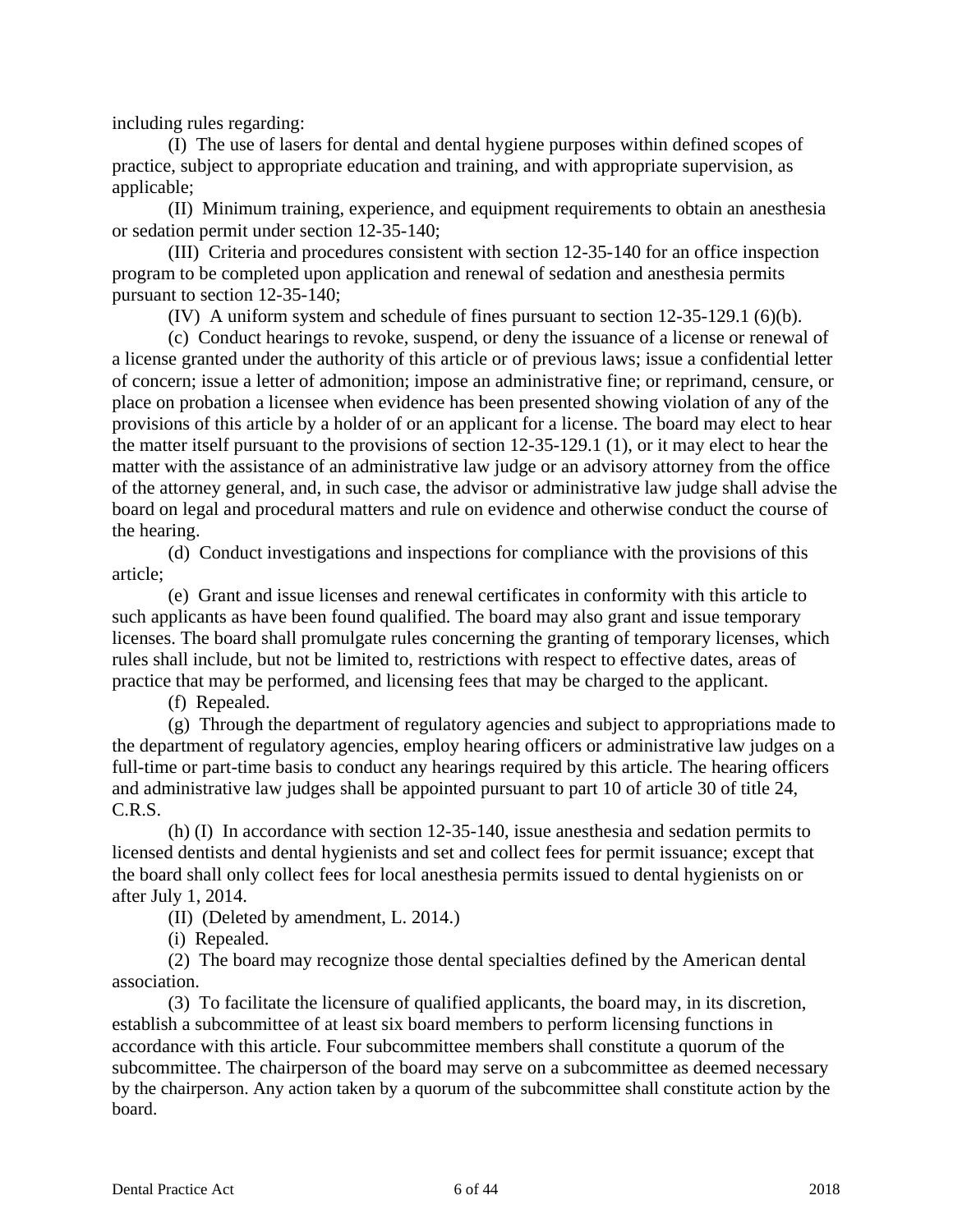**Source: L. 2004:** Entire article RC&RE, p. 826, § 1, effective July 1. **L. 2014:** IP(1),  $(1)(b)$ ,  $(1)(c)$ , and  $(1)(h)$  amended and  $(1)(a)$ ,  $(1)(f)$ , and  $(1)(i)$  repealed, (HB 14-1227), ch. 363, p. 1724, § 19, effective July 1. **L. 2017:** IP(1), IP(1)(b), and (1)(b)(I) amended, (HB 17-1010), ch. 13, p. 38, § 1, effective August 9.

**12-35-108. Limitation on authority.** The authority granted the board under the provisions of this article shall not be construed to authorize the board to arbitrate or adjudicate fee disputes between licensees or between a licensee and any other party.

**Source: L. 2004:** Entire article RC&RE, p. 828, § 1, effective July 1.

**Editor's note:** This section is similar to former § 12-35-107.5 as it existed prior to 2003, and the former § 12-35-108 was relocated to § 12-35-109.

**12-35-109. Power of board to administer oaths - issue subpoenas - service - penalty for refusing to obey subpoena.** (1) The board or an administrative law judge shall have the power to administer oaths, take affirmations of witnesses, and issue subpoenas to compel the attendance of witnesses and the production of all relevant papers, books, records, documentary evidence, and materials in any hearing, investigation, accusation, or other matter coming before the board. The board may appoint an administrative law judge pursuant to part 10 of article 30 of title 24, C.R.S., to take evidence and to make findings and report them to the board.

(2) Upon failure of any witness to comply with such subpoena or process, the board may petition the district court in the county in which the proceeding is pending setting forth that due notice has been given of the time and place of attendance of the witness and the service of the subpoena, in which event, the district court, after hearing evidence in support of or contrary to the petition, may enter an order as in other civil actions compelling the witness to attend and testify or produce books, records, or other evidence.

(3) Any member of the board, any member of the board's staff, any person acting as a witness or consultant to the board, any witness testifying in a proceeding authorized under this part 1, and any person who lodges a complaint pursuant to this part 1 shall be immune from liability in any civil action brought against him or her for acts occurring while acting in his or her capacity as board member, staff, consultant, or witness, respectively, if such individual was acting in good faith within the scope of his or her respective capacity, made a reasonable effort to obtain the facts of the matter as to which he or she acted, and acted in the reasonable belief that the action taken by him or her was warranted by the facts. Any person participating in good faith in lodging a complaint or participating in any investigative or administrative proceeding pursuant to this part 1 shall be immune from any civil or criminal liability that may result from such participation.

**Source: L. 2004:** Entire article RC&RE, p. 828, § 1, effective July 1.

**Editor's note:** This section is similar to former § 12-35-108 as it existed prior to 2003, and the former § 12-35-109 was relocated to § 12-35-112.

**12-35-110. Disposition of fees.** (1) The board shall not have the power to create any indebtedness on behalf of the state. All examination and other fees under this article shall be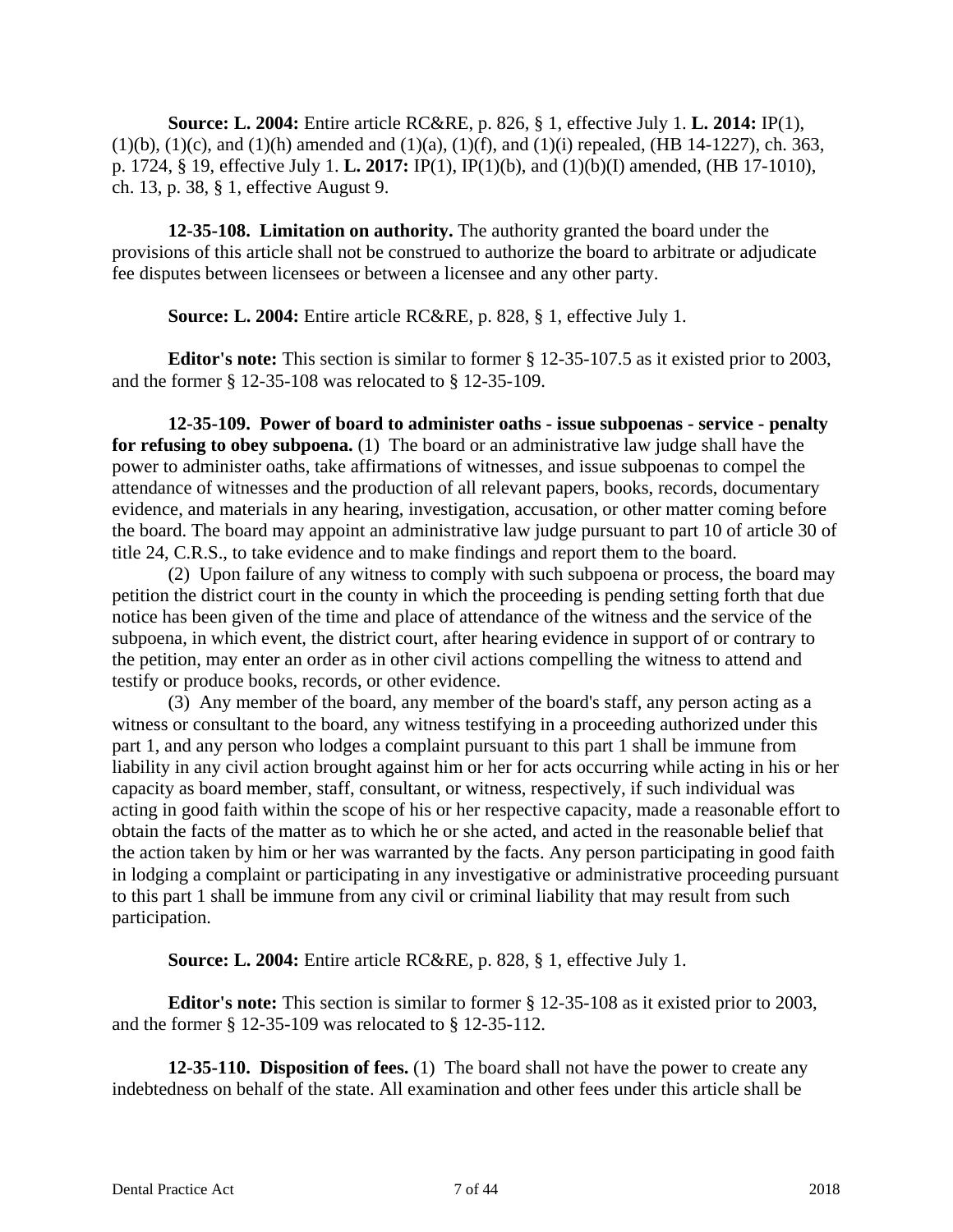collected by the board and transmitted to the state treasurer, who shall credit the same pursuant to section 24-34-105, C.R.S., and the general assembly shall make annual appropriations pursuant to said section for the uses and purposes of this article. Expenditures from such appropriations shall be made upon vouchers and warrants drawn pursuant to law.

(2) Appropriations made to the board may be applied only to the payment of:

(a) The necessary traveling, hotel, and clerical expenses of the members of the board in the performance of their duties;

(b) Dues for membership in the American association of dental boards, or its successor association, and the expense of sending delegates to the association's convention; and

(c) Other expenditures necessary or proper to carry out and execute the powers and duties of the board and implement this article.

(3) Publications of the board circulated in quantity outside the executive branch shall be issued in accordance with the provisions of section 24-1-136, C.R.S.

**Source: L. 2004:** Entire article RC&RE, p. 829, § 1, effective July 1. **L. 2014:** (2) amended, (HB 14-1227), ch. 363, p. 1726, § 20, effective July 1.

**Editor's note:** This section is similar to former § 12-35-121 as it existed prior to 2003, and the former § 12-35-110 was relocated to § 12-35-113.

**12-35-111. Change of address - duplicate licenses and certificates.** (1) Every person licensed under this article, upon changing the licensee's place of business, shall furnish to the board the licensee's new mailing address within thirty days.

(2) The board may issue a duplicate of any license upon attestation by the licensee of loss or destruction and shall charge a fee established pursuant to section 24-34-105, C.R.S., for a duplicate.

**Source: L. 2004:** Entire article RC&RE, p. 829, § 1, effective July 1.

**Editor's note:** This section is similar to former § 12-35-119 as it existed prior to 2003, and the former § 12-35-111 was relocated to § 12-35-115.

**12-35-112. Persons entitled to practice dentistry or dental hygiene.** (1) It is unlawful for any person to practice dentistry or dental hygiene in this state except those:

(a) Who are duly licensed as dentists or dental hygienists pursuant to this article;

(b) Who are designated by this article as dental assistants, but only to the extent of the procedures authorized by this article and the rules adopted by the board.

**Source: L. 2004:** Entire article RC&RE, p. 829, § 1, effective July 1.

**Editor's note:** This section is similar to former § 12-35-109 as it existed prior to 2003, and the former § 12-35-112 was relocated to § 12-35-116.

### **12-35-113. What constitutes practicing dentistry - authority to electronically prescribe.** (1) A person is practicing dentistry if the person:

(a) Performs, or attempts or professes to perform, any dental operation, oral surgery, or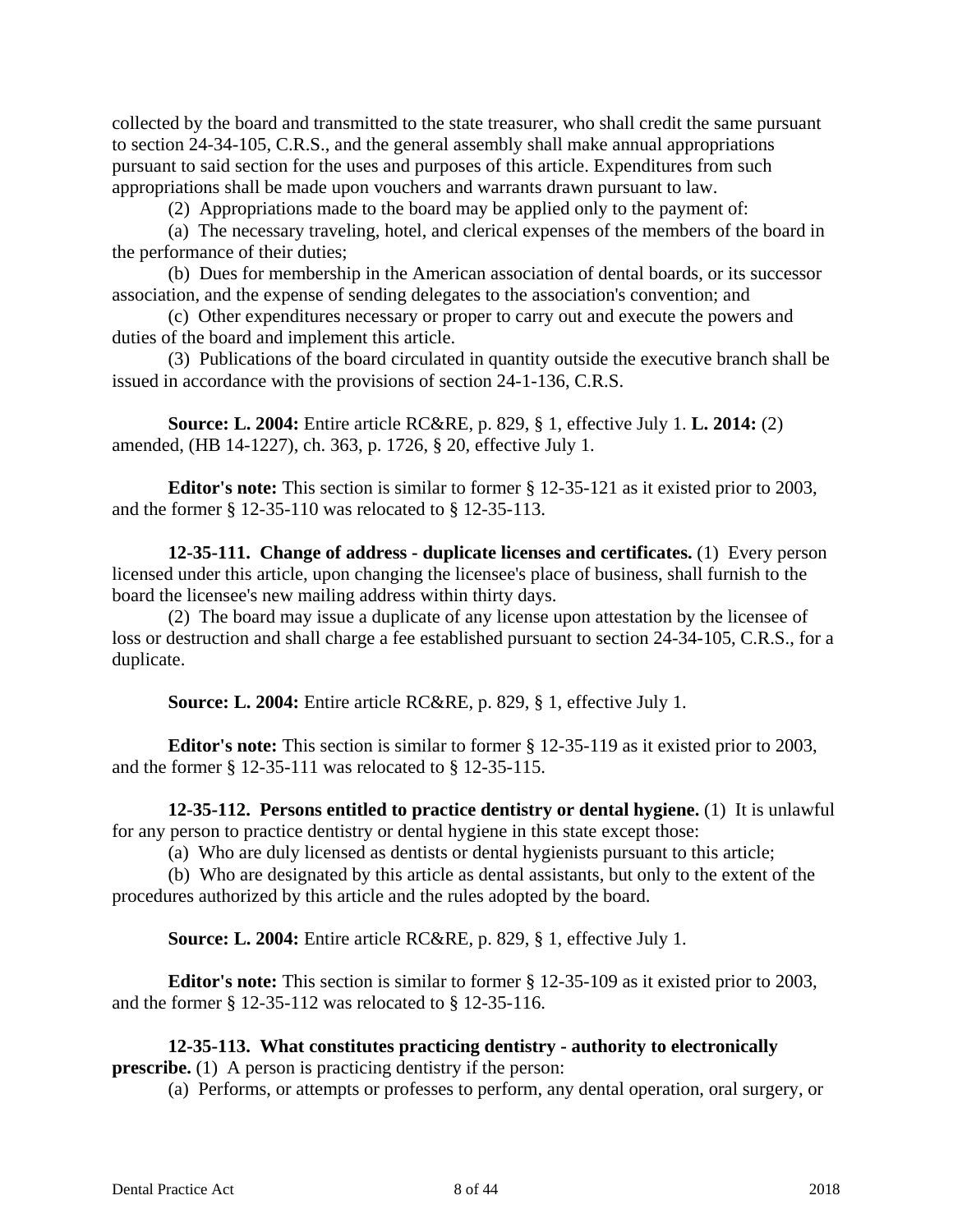dental diagnostic or therapeutic services of any kind; except that nothing in this paragraph (a) shall be construed to prohibit a dental hygienist or dental assistant from providing preventive dental or nutritional counseling, education, or instruction services;

(b) Is a proprietor of a place where dental operation, oral surgery, or dental diagnostic or therapeutic services are performed; except that nothing in this paragraph (b) shall be construed to prohibit a dental hygienist or dental assistant from performing those tasks and procedures consistent with section 12-35-128;

(c) Directly or indirectly, by any means or method, takes impression of the human tooth, teeth, jaws, maxillofacial area, or adjacent and associated structures, performs any phase of any operation incident to the replacement of a part of a tooth, or supplies artificial substitutes for the natural teeth, jaws, or adjacent and associated structures; except that nothing in this paragraph (c) prohibits a dental hygienist or dental assistant from performing tasks and procedures consistent with sections 12-35-124 (1)(d) and 12-35-128 (3)(b)(III);

(d) Furnishes, supplies, constructs, reproduces, or repairs any prosthetic denture, bridge, appliance, or other structure to be worn in the human mouth or upon the jaws, maxillofacial area, or adjacent and associated structures other than on the written laboratory work order of a duly licensed and practicing dentist;

(e) Places an appliance or structure described in paragraph (d) of this subsection (1) in the human mouth;

(f) Adjusts or attempts or professes to adjust an appliance or structure described in paragraph (d) of this subsection (1);

(g) Delivers an appliance or structure described in paragraph (d) of this subsection (1) to any person other than the dentist upon whose laboratory work order the work was performed;

(h) Professes to the public by any method to furnish, supply, construct, reproduce, or repair any prosthetic denture, bridge, appliance, or other structure to be worn in the human mouth or upon the jaws, maxillofacial area, or adjacent and associated structures;

(i) Examines, diagnoses, plans treatment of, or treats natural or artificial structures or conditions associated with, adjacent to, or functionally related to the oral cavity, jaws, maxillofacial area, or adjacent and associated structures and their impact on the human body;

(j) Extracts, or attempts to extract, human teeth or corrects, or attempts to correct, malformations of human teeth or jaws;

(k) Repairs or fills cavities in human teeth;

(l) Prescribes ionizing radiation or the use of an X ray for the purpose of taking dental X rays or roentgenograms; except that nothing in this paragraph (l) shall be construed to prohibit these procedures from being delegated to appropriately trained personnel in accordance with this article and rules of the board;

(m) Gives, or professes to give, interpretations or readings of dental X rays or roentgenograms, CT scans, or other diagnostic methodologies; except that nothing in this paragraph (m) shall be construed to prohibit a dental hygienist from performing tasks and procedures consistent with sections 12-35-124 and 12-35-125;

(n) Represents himself or herself to an individual or the general public as practicing dentistry, by using the words "dentist" or "dental surgeon", or by using the letters "D.D.S.", "D.M.D.", "D.D.S./M.D.", or "D.M.D./M.D.". Nothing in this paragraph (n) prohibits a dental hygienist or dental assistant from performing tasks and procedures consistent with section 12-35- 128 (2) or (3)(b).

(o) States, permits to be stated, or professes by any means or method whatsoever that he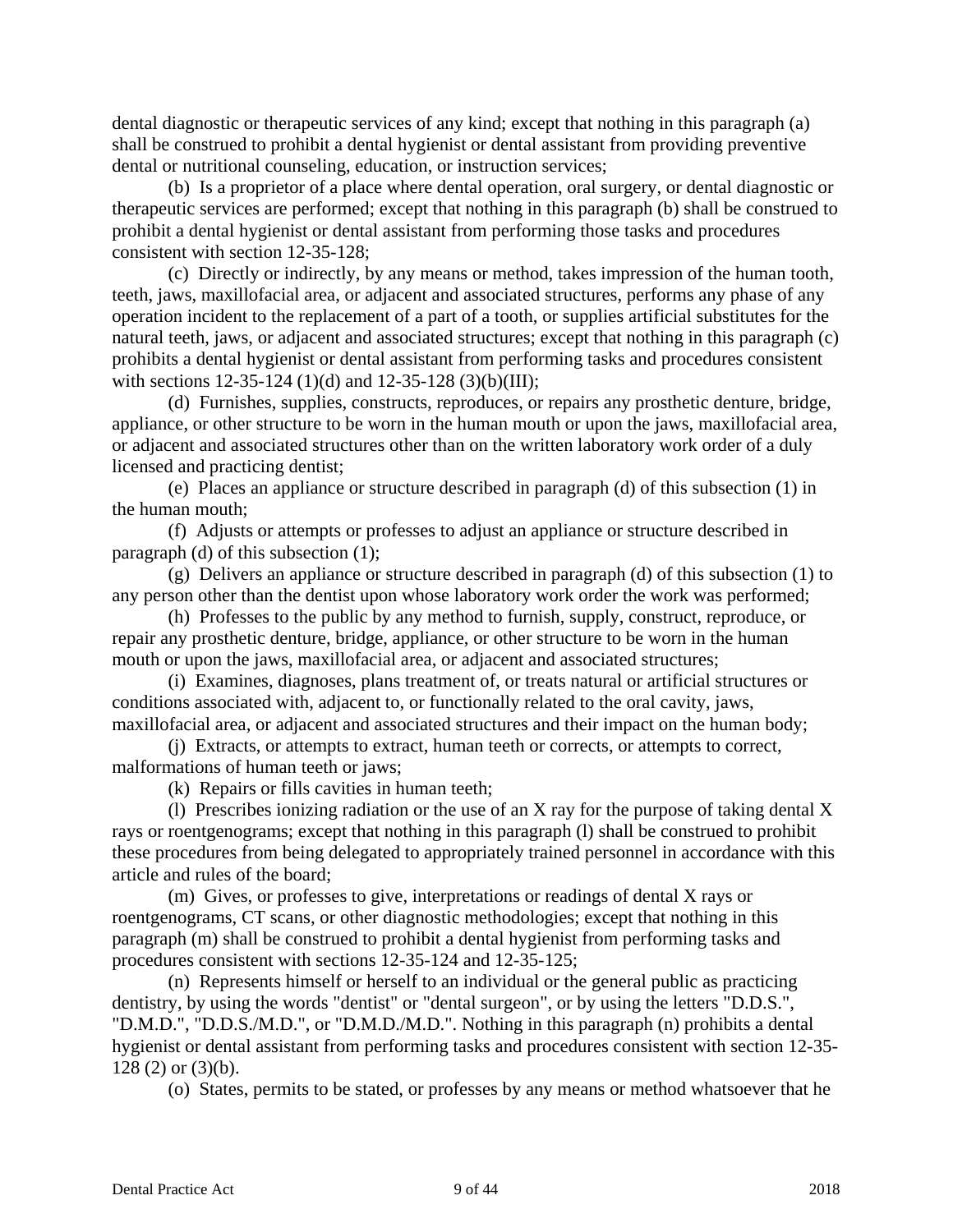or she can perform or will attempt to perform dental operations or render a diagnosis connected therewith;

(p) Prescribes drugs or medications and administers local anesthesia, analgesia including nitrous oxide/oxygen inhalation, medication prescribed or administered for the relief of anxiety or apprehension, minimal sedation, moderate sedation, deep sedation, or general anesthesia as necessary for the proper practice of dentistry; except that nothing in this paragraph (p) shall be construed to prohibit a dental hygienist from performing those tasks and procedures consistent with sections 12-35-124 (1)(e) and (1)(g), 12-35-125 (1)(f), and 12-35-128, and in accordance with rules promulgated by the board;

(q) Prescribes, induces, and sets dosage levels for inhalation anesthesia; except that nothing in this paragraph (q) shall be construed to prohibit the delegation of monitoring and administration to appropriately trained personnel in accordance with this article and rules of the board;

(r) Gives or professes to give interpretations or readings of dental charts or records or gives treatment plans or interpretations of treatment plans derived from examinations, patient records, dental X rays, or roentgenograms; except that nothing in this paragraph (r) shall be construed to prohibit a dental hygienist or dental assistant from performing tasks and procedures consistent with sections 12-35-124, 12-35-125, and 12-35-128 (2) and (3).

(2) A licensed dentist may prescribe orders electronically.

**Source: L. 2004:** Entire article RC&RE, p. 830, § 1, effective July 1. **L. 2014:** IP(1),  $(1)(c)$ ,  $(1)(n)$ ,  $(1)(p)$ , and  $(1)(q)$  amended and  $(2)$  added,  $(HB 14-1227)$ , ch. 363, p. 1726, § 21, effective July 1.

**Editor's note:** This section is similar to former § 12-35-110 as it existed prior to 2003, and the former § 12-35-113 was relocated to § 12-35-117.

**12-35-114. Dentists may prescribe drugs - surgical operations - anesthesia - limits on opioid prescriptions - repeal.** (1) A licensed dentist is authorized to prescribe drugs or medicine; perform surgical operations; administer, pursuant to board rules, local anesthesia, analgesia including nitrous oxide/oxygen inhalation, medication prescribed or administered for the relief of anxiety or apprehension, minimal sedation, moderate sedation, deep sedation, or general anesthesia; and use appliances as necessary to the proper practice of dentistry. A dentist shall not prescribe, distribute, or give to any person, including himself or herself, any habitforming drug or any controlled substance, as defined in section 18-18-102 (5) or as contained in schedule II of 21 U.S.C. sec. 812, other than in the course of legitimate dental practice and pursuant to the rules promulgated by the board regarding controlled substance record keeping.

(2) (a) A dentist shall not prescribe more than a seven-day supply of an opioid to a patient who has not had an opioid prescription in the last twelve months by that dentist, and may exercise discretion to include a second fill for a seven-day supply. The limits on initial prescribing do not apply if, in the judgment of the dentist, the patient:

(I) Has chronic pain that typically lasts longer than ninety days or past the time of normal healing, as determined by the dentist, or following transfer of care from another dentist who prescribed an opioid to the patient;

(II) Has been diagnosed with cancer and is experiencing cancer-related pain; or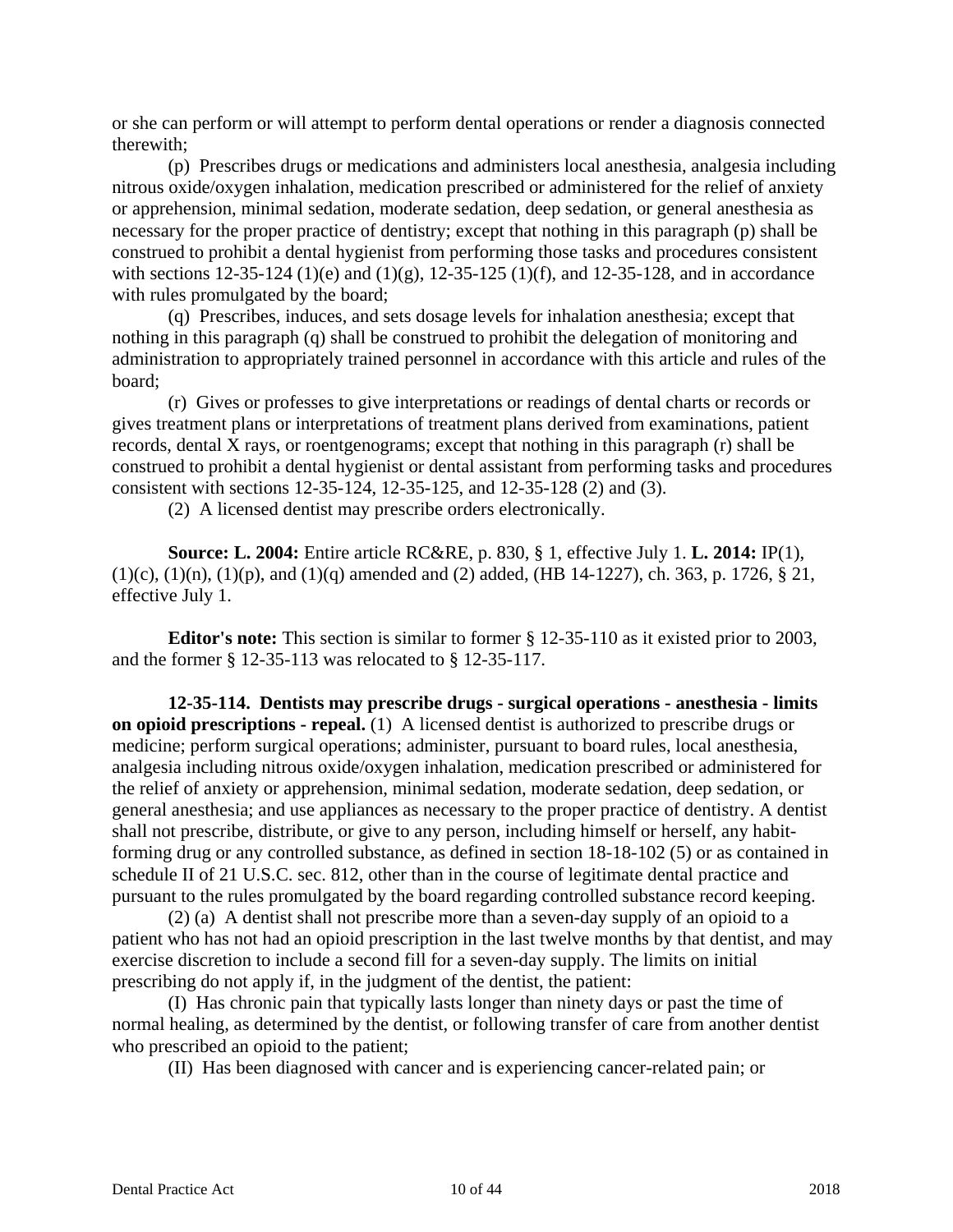(III) Is experiencing post-surgical pain that, because of the nature of the procedure, is expected to last more than fourteen days.

(b) Prior to prescribing the second fill of any opioid prescription pursuant to this section, a dentist must comply with the requirements of section 12-42.5-404 (3.6). Failure to comply with section 12-42.5-404 (3.6) constitutes grounds for discipline under section 12-35-129 only if the dentist repeatedly fails to comply.

(c) A dentist licensed pursuant to this article 35 may prescribe opioids electronically.

(d) A violation of this subsection (2) does not create a private right of action or serve as the basis of a cause of action. A violation of this section does not constitute negligence per se or contributory negligence per se and does not alone establish a standard of care. Compliance with this section does not alone establish an absolute defense to any alleged breach of the standard of care.

(e) This subsection (2) is repealed, effective September 1, 2021.

**Source: L. 2004:** Entire article RC&RE, p. 832, § 1, effective July 1. **L. 2014:** Entire section amended, (HB 14-1227), ch. 363, p. 1727, § 22, effective July 1. **L. 2018:** Entire section amended, (SB 18-022), ch. 221, p. 1402, § 2, effective May 21.

**Editor's note:** This section is similar to former § 12-35-122 as it existed prior to 2003, and the former § 12-35-114 was relocated to § 12-35-119.

**12-35-115. Persons exempt from operation of this article.** (1) This article does not apply to the following practices, acts, and operations:

(a) Practice of his or her profession by a physician or surgeon licensed as such under the laws of this state unless the physician or surgeon practices dentistry as a specialty;

(b) The administration of an anesthetic by a qualified anesthetist or registered nurse for a dental operation;

(c) The practice of dentistry or dental hygiene in the discharge of their official duties by graduate dentists or dental surgeons or dental hygienists in the United States armed forces, public health service, Coast Guard, or veterans administration;

(d) Students or residents regularly employed by a private hospital or by a city, county, city and county, or state hospital under an advanced dental education program accredited by the commission on dental accreditation or its successor commission and approved and registered by the board;

(e) The practice of dental hygiene by instructors and students or the practice of dentistry by students or residents in schools or colleges of dentistry, schools of dental hygiene, or schools of dental assistant education while such instructors, students, or residents are participating in accredited programs of such schools or colleges;

(f) The practice of dentistry or dental hygiene by dentists or dental hygienists licensed in good standing by other states or countries while appearing in programs of dental education or research at the invitation of any group of licensed dentists or dental hygienists in this state who are in good standing, so long as such practice is limited to five consecutive days in a twelvemonth period and the name of each person engaging in such practice is submitted to the board, in writing and on a form approved by the board, at least ten days before the person performs such practice;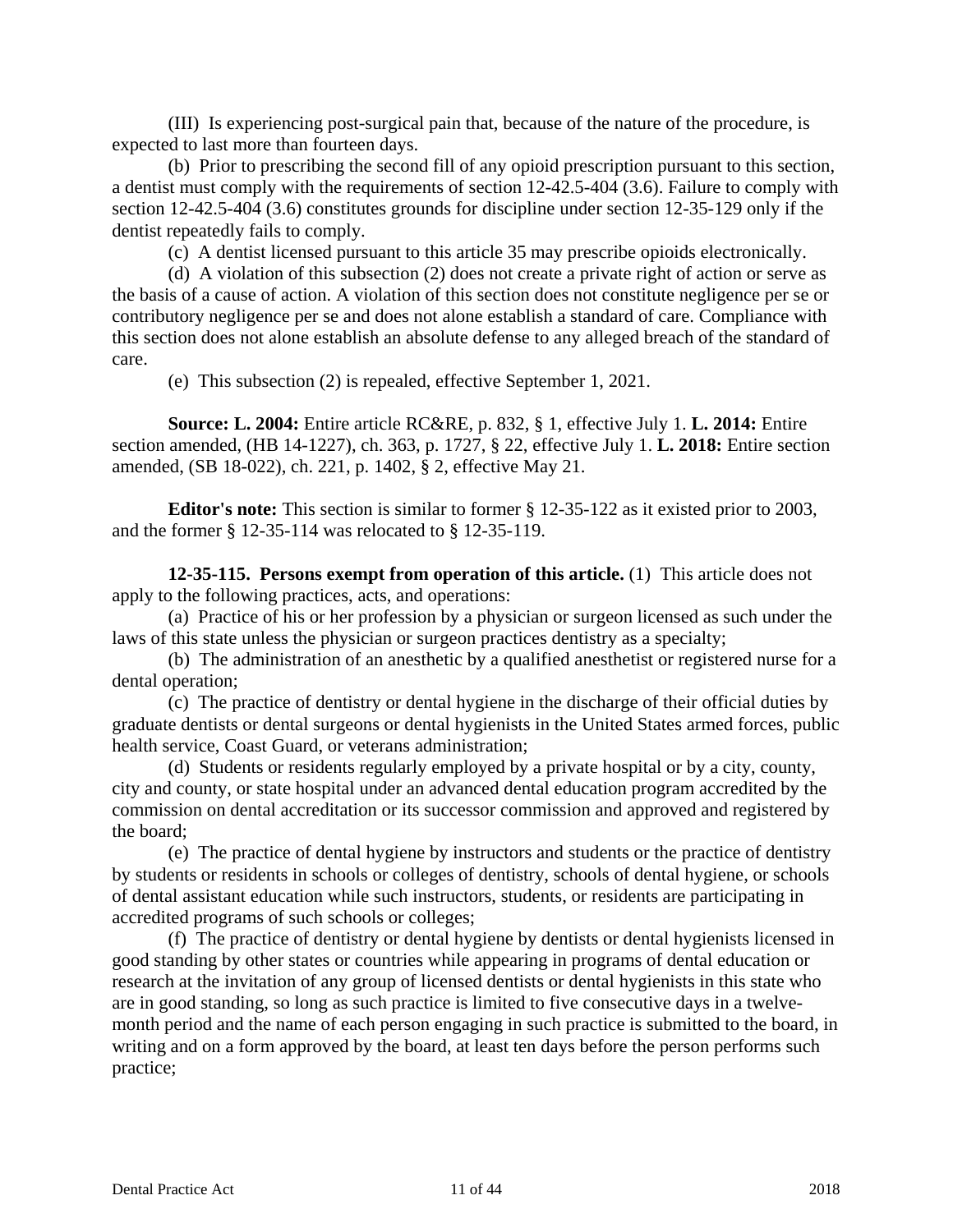(g) The filling of laboratory work orders of a licensed dentist, as provided by section 12- 35-133, by any person, association, corporation, or other entity for the construction, reproduction, or repair of prosthetic dentures, bridges, plates, or appliances to be used or worn as substitutes for natural teeth or for restoration of natural teeth, or replacement of structures relating to the jaws, maxillofacial area, or adjacent and associated structures;

(h) The performance of acts by a person under the direct or indirect supervision of a dentist licensed in Colorado when authorized pursuant to the rules of the board or when authorized under other provisions of this article;

(i) The practicing of dentistry or dental hygiene by an examiner representing a testing agency approved by the board, during the administration of an examination; or

(j) (Deleted by amendment, L. 2010, (HB 10-1128), ch. 172, p. 611, § 5, effective April 29, 2010.)

(k) The practice of dentistry or dental hygiene by dentists or dental hygienists licensed in good standing by other states while providing care as a volunteer, at the invitation of any group of licensed dentists or dental hygienists in this state who are in good standing, so long as such practice is limited to five consecutive days in a twelve-month period and the name of each person engaging in such practice is submitted to the board, in writing and on a form approved by the board, at least ten days before the person performs such practice.

**Source: L. 2004:** Entire article RC&RE, p. 832, § 1, effective July 1. **L. 2007:** (1)(k) added, p. 691, § 1, effective August 3. **L. 2009:** (1)(e) amended, (HB 09-1128), ch. 21, p. 104, § 2, effective August 5. **L. 2010:** (1)(e), (1)(i), and (1)(j) amended, (HB 10-1128), ch. 172, p. 611, § 5, effective April 29. **L. 2014:** IP(1), (1)(b), and (1)(d) amended, (HB 14-1227), ch. 363, p. 1727, § 23, effective July 1.

**Editor's note:** This section is similar to former § 12-35-111 as it existed prior to 2003, and the former § 12-35-115 was relocated to § 12-35-130.

**12-35-116. Names and status under which dental practice may be conducted.** (1) The conduct of the practice of dentistry or dental hygiene in a corporate capacity is prohibited, but such prohibition shall not be construed to prevent the practice of dentistry or dental hygiene by a professional service corporation of licensees so constituted that they may be treated under the federal internal revenue laws as a corporation for tax purposes only. Any such professional service corporation may exercise such powers and shall be subject to such limitations and requirements, insofar as applicable, as are provided in section 12-36-134, relating to professional service corporations for the practice of medicine.

(2) The group practice of dentistry or dental hygiene is permitted.

(3) The practice of dentistry or dental hygiene by a limited liability company of licensees or by a limited liability partnership of licensees is permitted subject to the limitations and requirements, insofar as are applicable, set forth in section 12-36-134, relating to a limited liability company or limited liability partnership for the practice of medicine.

**Source: L. 2004:** Entire article RC&RE, p. 833, § 1, effective July 1.

**Editor's note:** This section is similar to former § 12-35-112 as it existed prior to 2003, and the former § 12-35-116 was relocated to § 12-35-121.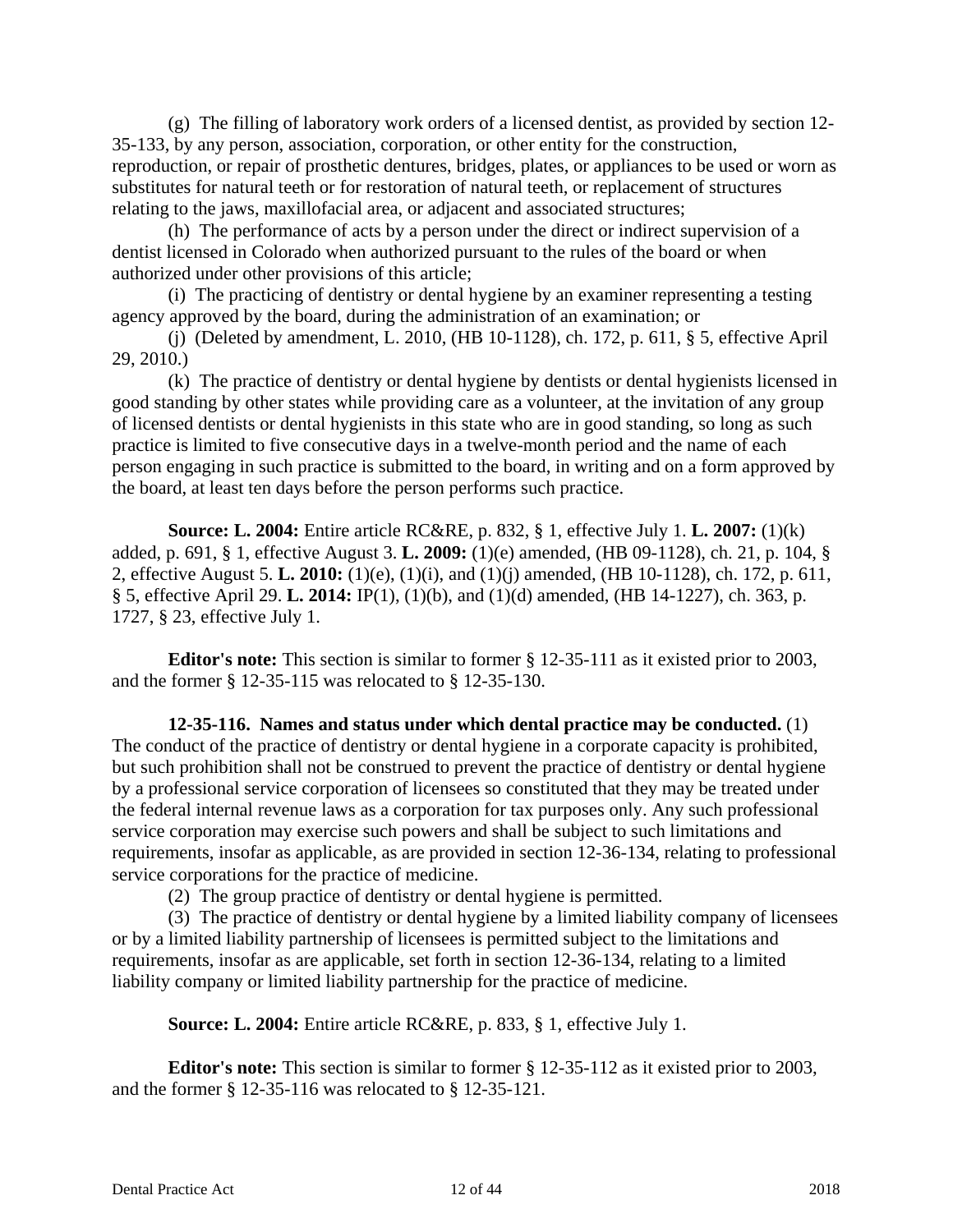**12-35-116.5. Ownership of dental or dental hygiene practice - information to be posted - heir to serve as temporary proprietor - limitations.** (1) (a) Only a dentist licensed to practice dentistry in this state pursuant to this article may be the proprietor of a dental practice in this state.

(b) Only a dentist licensed to practice dentistry in this state pursuant to this article or a dental hygienist licensed to practice dental hygiene in this state pursuant to this article may be the proprietor of a dental hygiene practice in this state.

(c) (I) Notwithstanding paragraphs (a) and (b) of this subsection (1), a nonprofit organization may be the proprietor of a dental or dental hygiene practice if:

(A) The organization is a community health center, as defined in the federal "Public Health Service Act", 42 U.S.C. sec. 254b; or

(B) At least fifty percent of the patients served by the organization are low income. As used in this sub-subparagraph (B), "low income" means the patient's income does not exceed the income level specified for determining eligibility for the children's basic health plan established in article 8 of title 25.5, C.R.S.

(II) Notwithstanding paragraphs (a) and (b) of this subsection (1), a political subdivision of the state may be the proprietor of a dental or dental hygiene practice. As used in this subparagraph (II), "political subdivision of the state" means a county, city and county, city, town, service authority, special district, or any other kind of municipal, quasi-municipal, or public corporation, as defined in section 7-49.5-103, C.R.S.

(III) The proprietorship of a dental or dental hygiene practice by a nonprofit organization that meets the criteria in subparagraph (I) of this paragraph (c) or by a political subdivision of the state shall not affect the exercise of the independent professional judgment of the licensed dentist or dental hygienist providing care to patients on behalf of the organization or political subdivision.

(d) (I) A dentist may conduct a dental or dental hygiene business collaboratively as a provider network in accordance with part 3 of article 18 of title 6, C.R.S.

(II) A dental hygienist may conduct a dental hygiene business collaboratively as a provider network in accordance with part 3 of article 18 of title 6, C.R.S.

(2) (a) The name, license number, ownership percentage, and other information, as required by the board, of each proprietor of a dental or dental hygiene practice, including an unlicensed heir who is the temporary proprietor of the practice, as specified in subsection (3) of this section, shall be available at the reception desk of the dental or dental hygiene practice during the practice's hours of operation. The information required by this paragraph (a) shall be available in a format approved by the board.

(b) Upon request, the dental or dental hygiene practice shall promptly make available to the requesting person a copy of the information required by paragraph (a) of this subsection (2).

(c) The dental or dental hygiene practice shall ensure that the information required by paragraph (a) of this subsection (2) is accurate and current. Any change in the information shall be updated within thirty days after the change.

(3) (a) Notwithstanding sections 12-35-129 (1)(h) and 12-35-129.4 (1) and (2), if a dentist or dental hygienist who was the proprietor of a dental or dental hygiene practice and was engaged in the active practice of dentistry or dental hygiene dies:

(I) An heir to the dentist may serve as a proprietor of the deceased dentist's dental or dental hygiene practice for up to one year after the date of the dentist's death, regardless of whether the heir is licensed to practice dentistry or dental hygiene; or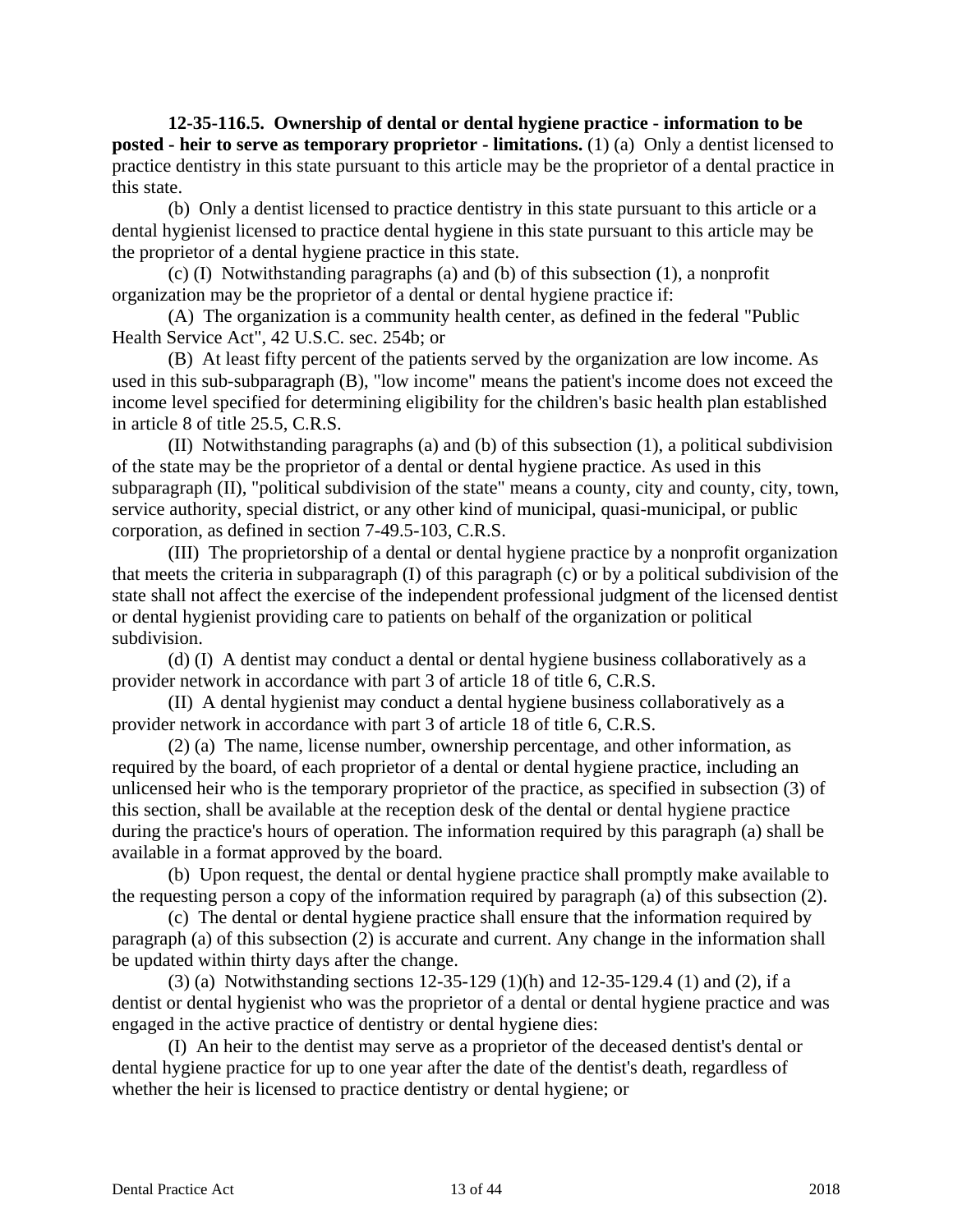(II) An heir to the dental hygienist may serve as a proprietor of the deceased dental hygienist's dental hygiene practice for up to one year after the date of the dental hygienist's death, regardless of whether the heir is licensed to practice dentistry or dental hygiene.

(b) Upon good cause shown by the heir or the heir's representative, the board may extend the period described in paragraph (a) of this subsection (3) by up to an additional twelve months, if necessary, to allow the heir sufficient time to sell or otherwise dispose of the practice.

(c) If an heir to a deceased dentist or dental hygienist serves as a proprietor of the deceased dentist's or dental hygienist's practice as specified in paragraph (a) of this subsection (3), all patient care provided during the time the heir is a proprietor of the practice shall be provided by an appropriately licensed dentist or dental hygienist.

(d) The temporary proprietorship of a dental or dental hygiene practice by an unlicensed heir shall not affect the exercise of the independent professional judgment of the licensed dentist or dental hygienist providing care to patients on behalf of the practice.

**Source: L. 2008:** Entire section added, p. 147, § 1, effective August 5. **L. 2014:** (1)(d) added and IP(3)(a) amended, (HB 14-1227), ch. 363, p. 1722, § 13, effective July 1.

**12-35-117. Application for license - fee.** (1) Every person not currently holding a license to practice dentistry in this state who desires to practice dentistry in this state shall file with the board an application for a license on a form provided by the board, verified by the oath of the applicant, and accompanied by a fee required by section 12-35-138 (1)(a) or established pursuant to section 24-34-105, C.R.S., indicating that the applicant:

(a) Has attained the age of twenty-one years;

(b) Is a graduate of a dental school or college that, at the time of the applicant's graduation, was accredited. An official transcript prepared by the dental college or school attended shall be submitted to the board.

(c) Has listed any act the commission of which would be grounds for disciplinary action under section 12-35-129 against a licensed dentist, along with an explanation of the circumstances of such act;

(d) Repealed.

(e) Has proof that he or she has not been subject to final or pending disciplinary action by any state in which the applicant is or has been previously licensed; except that, if the applicant has been subject to disciplinary action, the board may review such disciplinary action to determine whether it warrants grounds for refusal to issue a license; and

(f) Has proof that he or she has met any more stringent criteria established by the board.

(2) An applicant for licensure shall demonstrate to the board that he or she has maintained the professional ability and knowledge required by this article when such applicant has not graduated from an accredited dental school or college within the twelve months immediately preceding the application and has not, for at least one year of the five years immediately preceding the application, engaged in:

- (a) The active clinical practice of dentistry;
- (b) Teaching dentistry in an accredited program; or
- (c) Service as a dentist in the military.

(3) The board may require other pertinent information on the application that the board deems necessary to process the application, including demonstration of compliance with the financial responsibility requirements set forth in section 13-64-301 (1)(a), C.R.S.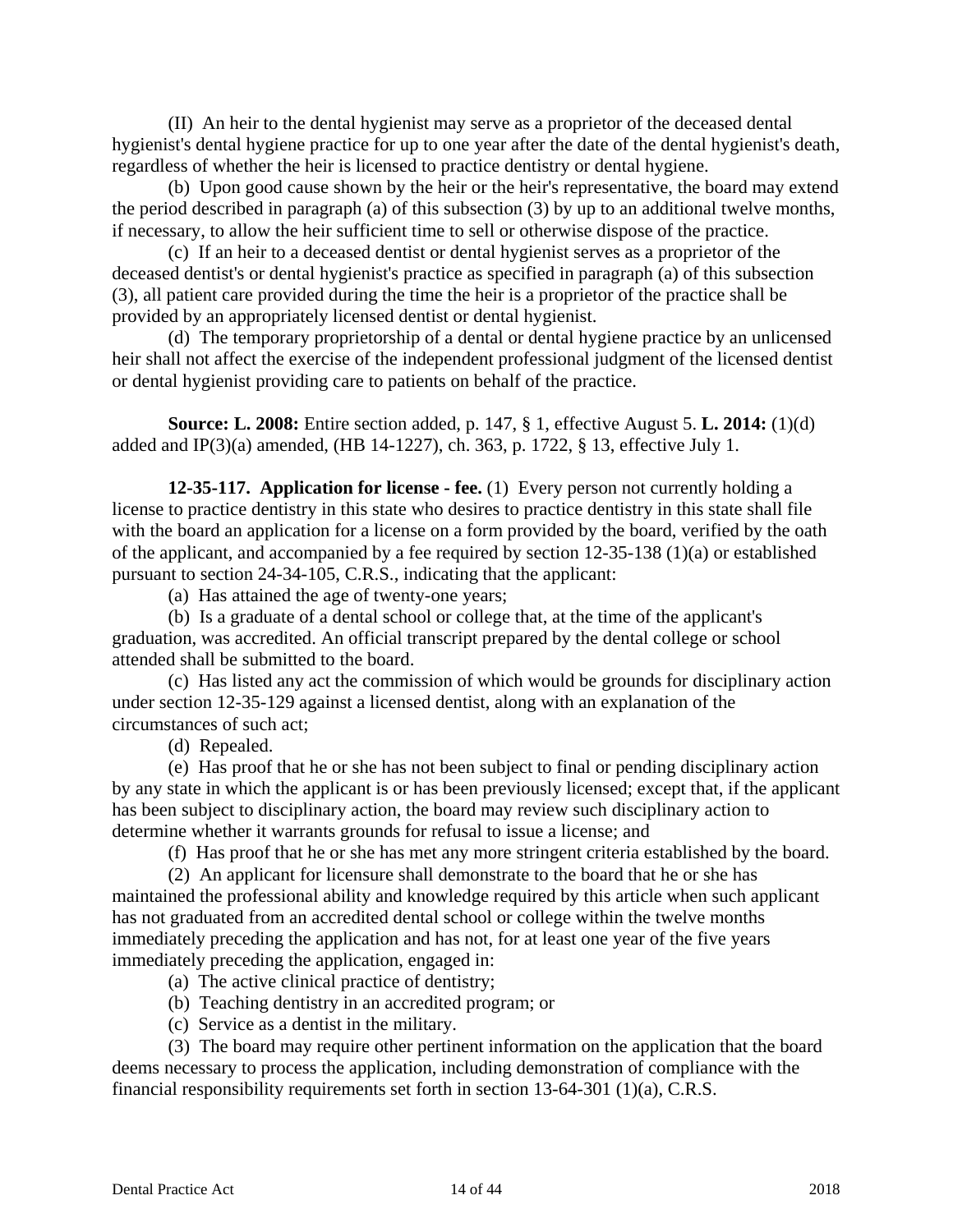**Source: L. 2004:** Entire article RC&RE, p. 833, § 1, effective July 1. **L. 2014:** IP(1) and (3) amended and (1)(d) repealed, (HB 14-1227), ch. 363, p. 1722, § 14, effective July 1.

**Editor's note:** This section is similar to former § 12-35-113 as it existed prior to 2003, and the former § 12-35-117 was relocated to § 12-35-121.

**12-35-117.5. Academic license.** (1) (a) A dentist who is employed at an accredited school or college of dentistry in this state and who practices dentistry in the course of his or her employment responsibilities shall either make written application to the board for an academic license in accordance with this section or shall otherwise become licensed pursuant to sections 12-35-117 and 12-35-119, as applicable.

(b) Nothing in this section shall require a dentist who appears in a program of dental education or research, as described in section 12-35-115 (1)(f), to obtain an academic license pursuant to this section.

(2) A person who applies for an academic license shall submit proof to the board that he or she:

(a) Graduated from a school of dentistry located in the United States or another country; and

(b) Is employed by an accredited school or college of dentistry in this state.

(c) (Deleted by amendment, L. 2014.)

(3) An applicant for an academic license shall satisfy the credentialing standards of the accredited school or college of dentistry that employs the applicant.

(4) An academic license shall authorize the licensee to practice dentistry only while engaged in the performance of his or her official duties as an employee of the accredited school or college of dentistry and only in connection with programs affiliated or endorsed by the school or college. An academic licensee may not use an academic license to practice dentistry outside of his or her academic responsibilities.

(5) In addition to the requirements of this section, an applicant for an academic license shall complete all procedures for academic licensing established by the board to become licensed, including payment of any fee imposed pursuant to section 12-35-117 (1).

**Source: L. 2009:** Entire section added, (HB 09-1128), ch. 21, p. 105, § 3, effective August 5. **L. 2014:** (1)(a) and (2) amended, (HB 14-1227), ch. 363, p. 1727, § 24, effective July 1.

# **12-35-118. Graduates of foreign dental schools. (Repealed)**

**Source: L. 2004:** Entire article RC&RE, p. 834, § 1, effective July 1. **L. 2014:** Entire section repealed, (HB 14-1227), ch. 363, p. 1728, § 25, effective July 1.

**12-35-119. Examination - how conducted - license issued to successful applicants.**  (1) Applicants for dental licensure shall submit to the board proof of having successfully passed the following:

(a) The examination administered by the joint commission on national dental examinations; and

(b) (Deleted by amendment, L. 2014.)

(c) An examination or other methodology, as determined by the board, designed to test the applicant's clinical skills and knowledge, which may include residency and portfolio models.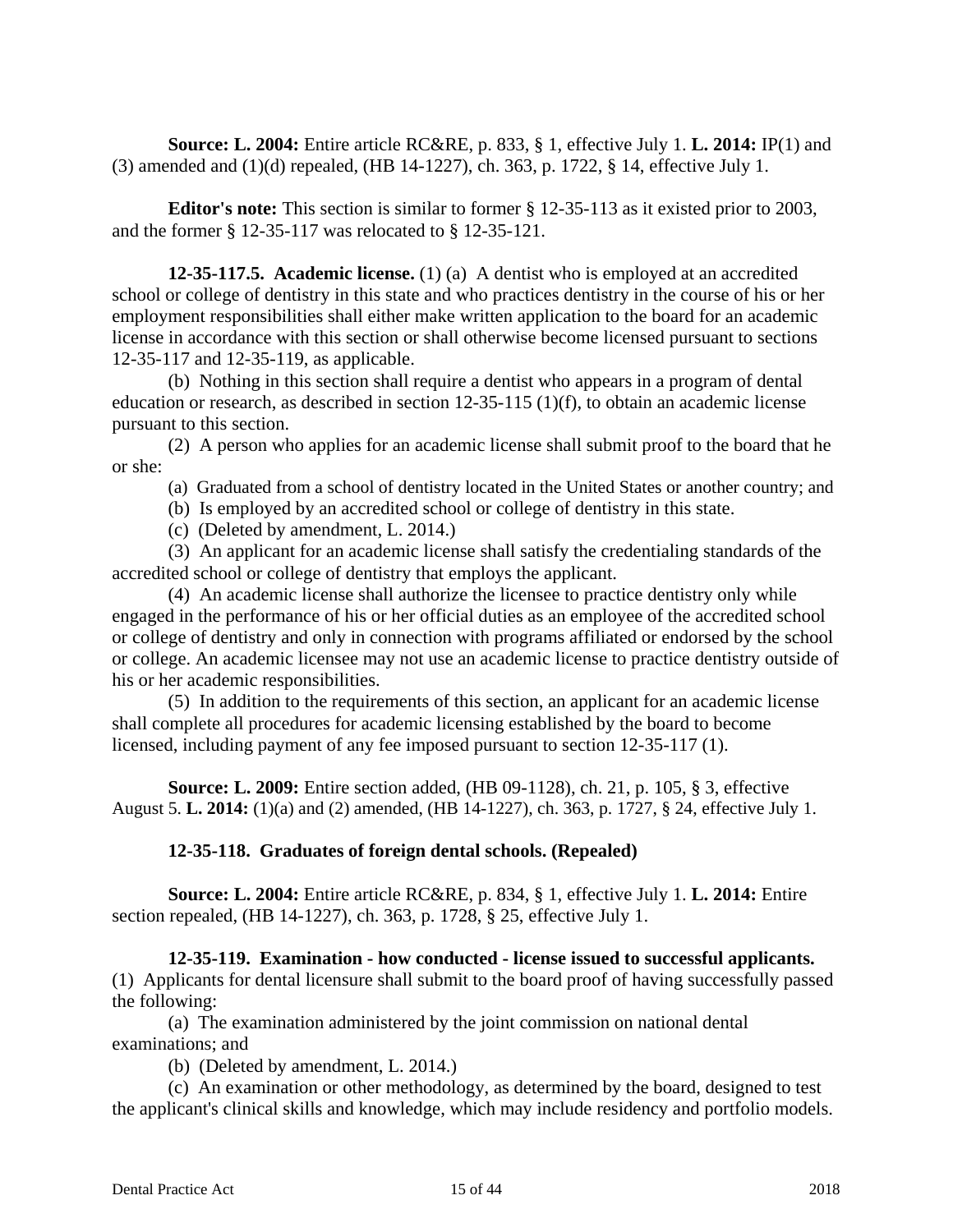(2) All examination results required by the board must be filed with the board and kept for reference for a period of not less than one year. If the applicant successfully completes the examinations and is otherwise qualified, the board shall grant a license to the applicant and shall issue a license certificate to the applicant.

(3) (Deleted by amendment, L. 2014.)

**Source: L. 2004:** Entire article RC&RE, p. 835, § 1, effective July 1. **L. 2014:** Entire section amended, (HB 14-1227), ch. 363, p. 1707, § 4, effective July 1.

**Editor's note:** This section is similar to former § 12-35-114 as it existed prior to 2003, and the former § 12-35-119 was relocated to § 12-35-111.

**12-35-120. Licensure by endorsement.** (1) The board shall provide for licensure upon application of any person licensed in good standing to practice dentistry in another state or territory of the United States who provides the credentials and meets the qualifications set forth in this section in the manner prescribed by the board.

(2) The board shall issue a license to an applicant licensed as a dentist in another state or territory of the United States if the applicant has submitted credentials and qualifications for licensure that include:

(a) Proof of graduation from an accredited dental school;

(b) Proof the applicant is currently licensed in another state or United States territory;

(c) Proof the applicant has been in practice or teaching dentistry, which involves personally providing care to patients for not less than three hundred hours annually in an accredited dental school for a minimum of five years out of the seven years immediately preceding the date of the receipt of the application, or evidence that the applicant has demonstrated competency as a dentist as determined by the board;

(d) Proof the applicant has not been subject to final or pending disciplinary action by any state in which the applicant is or has been previously licensed; except that, if the applicant has been subject to disciplinary action, the board may review such disciplinary action to determine whether the underlying conduct warrants refusal to issue a license;

#### (e) Repealed.

(f) Proof the applicant has passed an entry level examination acceptable to the board; and

(g) Proof the applicant has met any more stringent criteria established by the board.

**Source: L. 2004:** Entire article RC&RE, p. 835, § 1, effective July 1. **L. 2010:** (2)(c) amended, (HB 10-1175), ch. 46, p. 174, § 2, effective July 1, 2011. **L. 2014:** IP(2) amended and (2)(e) repealed, (HB 14-1227), ch. 363, p. 1728, § 26, effective July 1.

**Editor's note:** This section is similar to former § 12-35-114.5 as it existed prior to 2003.

**12-35-121. Renewal of dental and dental hygienist licenses - fees.** Licenses must be renewed or reinstated pursuant to a schedule established by the director of the division of professions and occupations within the department of regulatory agencies, referred to in this section as the director, and pursuant to section 24-34-102 (8), C.R.S. The director may establish renewal fees, delinquency fees for late renewal, and fees for reinstatement pursuant to section 24-34-105, C.R.S. If a person fails to renew his or her license pursuant to the schedule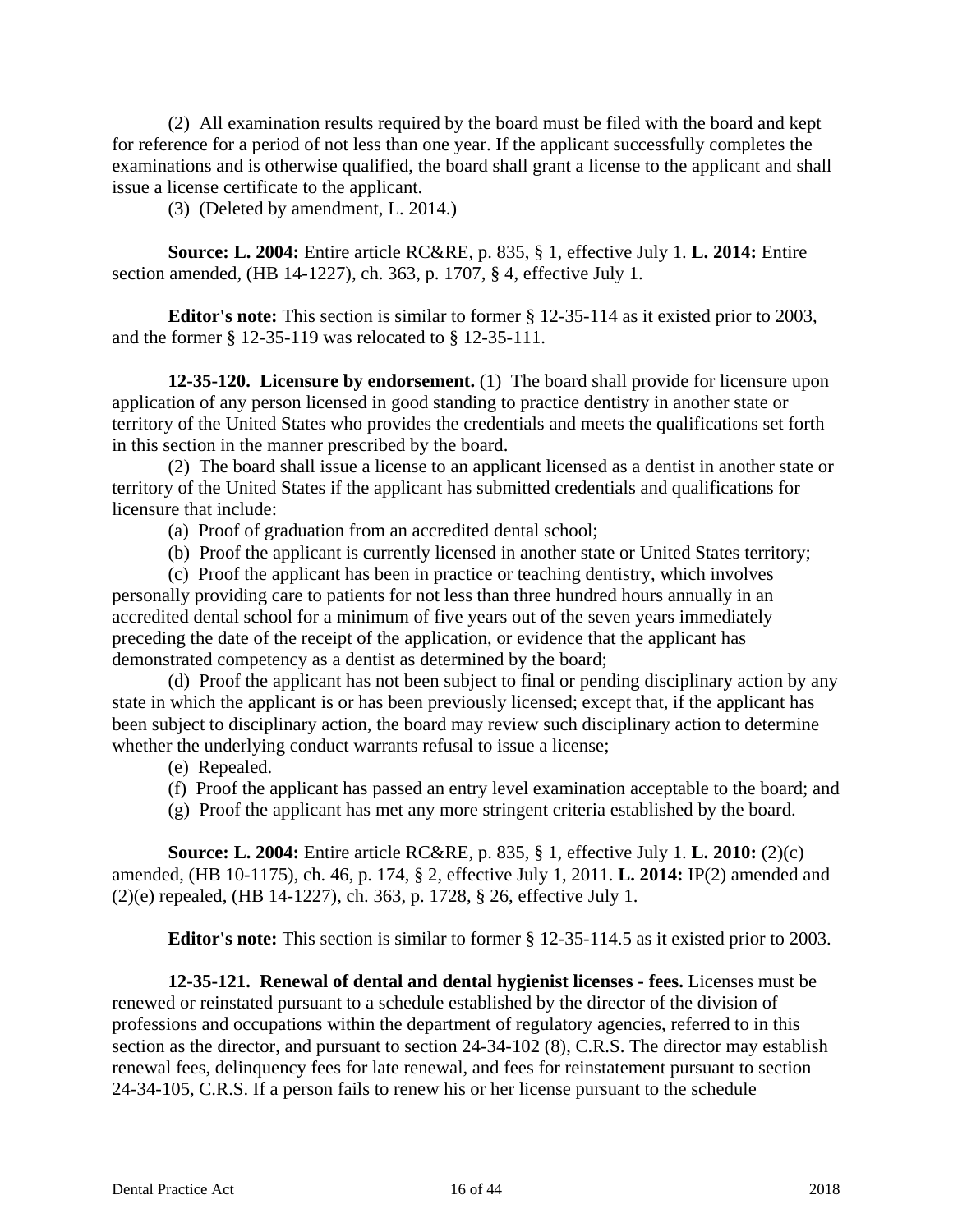established by the director, the license expires. Any person whose license expires is subject to the penalties provided in this article or section 24-34-102 (8), C.R.S.

**Source: L. 2004:** Entire article RC&RE, p. 836, § 1, effective July 1. **L. 2014:** Entire section amended, (HB 14-1227), ch. 363, p. 1728, § 27, effective July 1.

**Editor's note:** This section is similar to former §§ 12-35-116, 12-35-117, and 12-35-127 as they existed prior to 2003, and the former § 12-35-121 was relocated to § 12-35-110.

**12-35-122. Inactive dental or dental hygienist license.** (1) Any person licensed to practice dentistry or dental hygiene pursuant to this article may apply to the board to be transferred to an inactive status. The licensee shall submit an application in the form and manner designated by the board. The board may grant inactive status by issuing an inactive license or deny the application for any of the causes set forth in section 12-35-129.

(2) Any person applying for a license under this section shall:

(a) Provide an affidavit to the board that the applicant, after a date certain, will not practice dentistry or dental hygiene in this state unless he or she is issued a license to practice dentistry or dental hygiene pursuant to subsection (5) of this section;

(b) Pay the license fee as authorized pursuant to section 24-34-105, C.R.S.; and

(c) Comply with any financial responsibility or professional liability insurance requirements established by the board under section 12-35-141, as applicable.

(3) Such inactive status shall be plainly indicated on the face of any inactive license certificate issued under this section.

(4) The board is authorized to conduct disciplinary proceedings as set forth in section 12- 35-129 against any person licensed under this section for any act committed while the person was licensed pursuant to this article.

(5) Any person licensed under this section who wishes to resume the practice of dentistry or dental hygiene shall file an application in the form and manner the board designates, pay the license fee promulgated by the board pursuant to section 24-34-105, C.R.S., and meet the financial responsibility requirements or the professional liability insurance requirements in section 12-35-141, as applicable. The board may approve the application and issue a license to practice dentistry or dental hygiene or may deny the application for any of the causes set forth in section 12-35-129.

**Source: L. 2004:** Entire article RC&RE, p. 836, § 1, effective July 1. **L. 2014:** (1), (2)(a), (2)(c), and (5) amended, (HB 14-1227), ch. 363, p. 1723, § 15, effective July 1. **L. 2016:** (2)(c) amended, (HB 16-1327), ch. 124, p. 352, § 1, effective August 10.

**Editor's note:** This section is similar to former § 12-35-135 as it existed prior to 2003, and the former § 12-35-122 was relocated to § 12-35-114.

**12-35-123. Retired dental and dental hygienist licenses.** (1) Any person licensed to practice dentistry or dental hygiene pursuant to this article may apply to the board for retired licensure status. Any such application shall be in the form and manner designated by the board. The board may grant such status by issuing a retired license, or it may deny the application if the licensee has been disciplined for any of the causes set forth in section 12-35-129.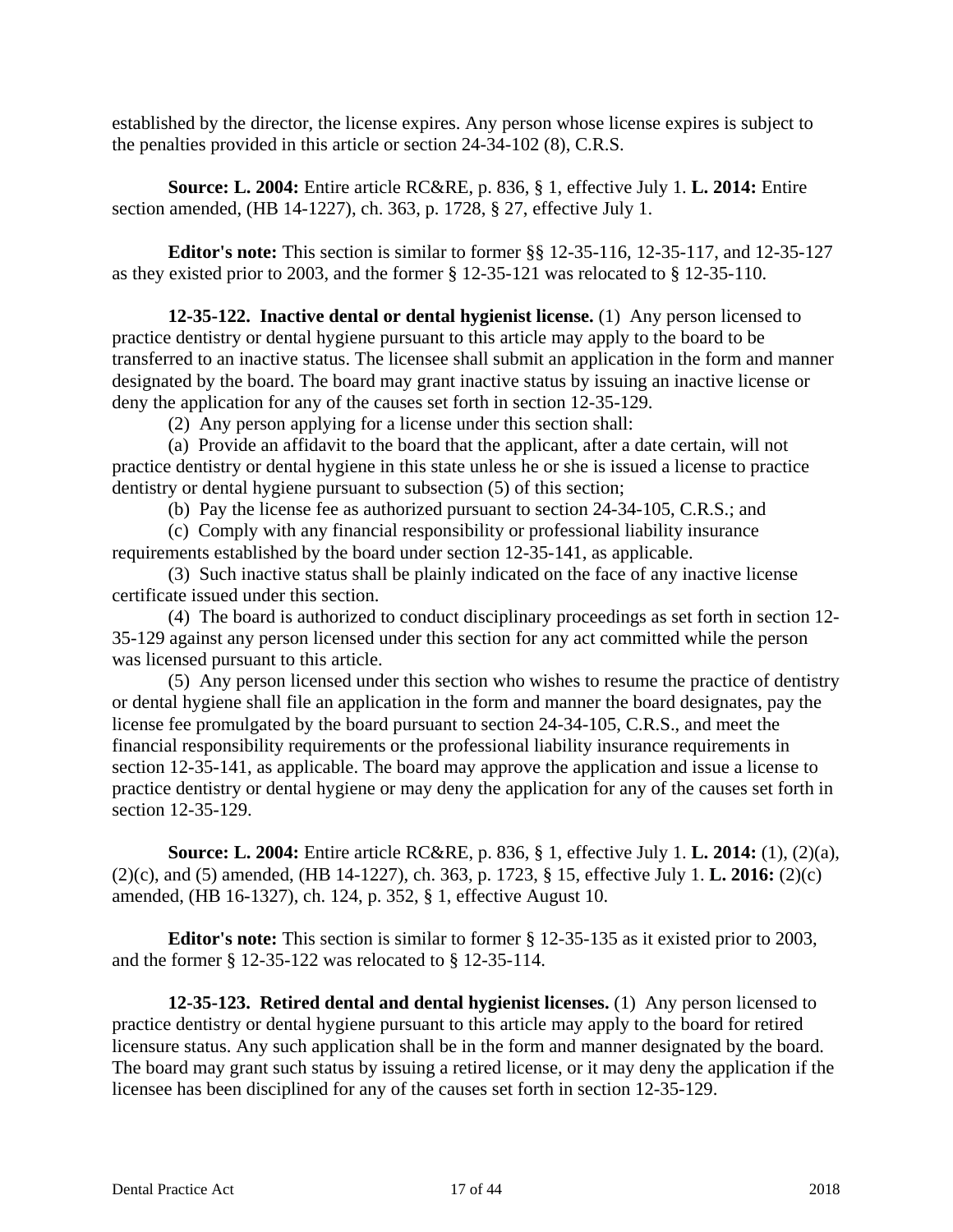(2) Any person applying for a license under this section shall:

(a) Provide an affidavit to the board stating that, after a date certain, the applicant shall not practice dentistry or dental hygiene, shall no longer earn income as a dentist or dental hygiene administrator or consultant, and shall not perform any activity that constitutes practicing dentistry or dental hygiene pursuant to sections 12-35-113, 12-35-124, and 12-35-125 unless said applicant is issued a license to practice dentistry or dental hygiene pursuant to subsection (5) of this section; and

(b) Pay the license fee authorized by section 24-34-105, C.R.S., which fee shall not exceed fifty dollars.

(3) The retired status of a licensee shall be plainly indicated on the face of any retired license certificate issued under this section.

(4) The board may take disciplinary action pursuant to sections 12-35-129.1 to 12-35- 129.5 against any person licensed under this section for an act committed while such person was licensed pursuant to this article.

(5) Any person licensed under this section may apply to the board for a return to active licensure status by filing an application in the form and manner the board designates, paying the appropriate license fee established pursuant to section 24-34-105, C.R.S., and meeting the financial responsibility requirements or the professional liability insurance requirements in section 12-35-141, as applicable. The board may approve the application and issue a license to practice dentistry or dental hygiene or may deny the application if the licensee has been disciplined for any of the causes set forth in section 12-35-129.

(6) A dentist or dental hygienist on retired status may provide dental or dental hygiene services on a voluntary basis to the indigent if the retired dentist or dental hygienist provides the services on a limited basis and does not charge a fee for the services. A retired dentist or dental hygienist providing voluntary care pursuant to this subsection (6) is immune from any liability resulting from the voluntary care he or she provided.

**Source: L. 2004:** Entire article RC&RE, p. 837, § 1, effective July 1. **L. 2014:** (4), (5), and (6) amended, (HB 14-1227), ch. 363, p. 1723, § 16, effective July 1.

**Editor's note:** This section is similar to former § 12-35-136 as it existed prior to 2003, and the former § 12-35-123 was relocated to § 12-35-126.

**12-35-124. What constitutes practicing unsupervised dental hygiene.** (1) Unless licensed to practice dentistry, a person shall be deemed to be practicing unsupervised dental hygiene who, within the scope of the person's education, training, and experience:

(a) Removes deposits, accretions, and stains by scaling with hand, ultrasonic, or other devices from all surfaces of the tooth and smooths and polishes natural and restored tooth surfaces, including root planing;

(b) Removes granulation and degenerated tissue from the gingival wall of a periodontal pocket;

(c) Provides preventive measures including the application of fluorides, sealants, and other recognized topical agents for the prevention of oral disease;

(d) Gathers and assembles information including, but not limited to:

(I) Fact-finding and patient history;

(II) Preparation of study casts for the purpose of fabricating a permanent record of the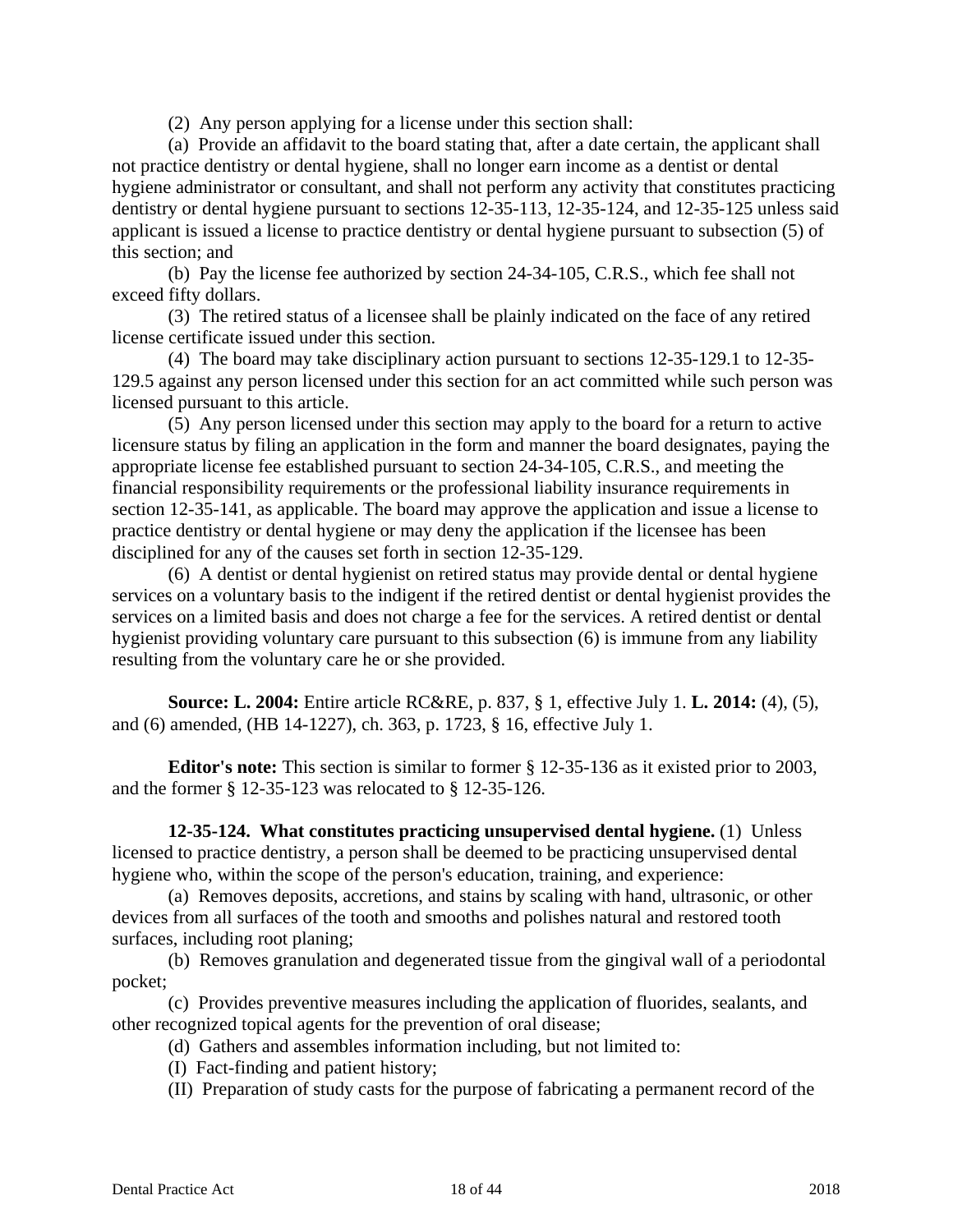patient's present condition; as a visual aid for patient education, dental hygiene diagnosis, and dental hygiene treatment planning; and to provide assistance during forensic examination;

(III) Extra- and intra-oral inspection;

(IV) Dental and periodontal charting; and

(V) Radiographic and X-ray survey for the purpose of assessing and diagnosing dental hygiene-related conditions for treatment planning for dental hygiene services as described in this section and identifying dental abnormalities for immediate referral to a dentist;

(e) Administers a topical anesthetic to a patient in the course of providing dental care;

(f) Performs dental hygiene assessment, dental hygiene diagnosis, and dental hygiene treatment planning for dental hygiene services as described in this section and identifies dental abnormalities for immediate referral to a dentist; or

(g) (I) Prescribes, administers, and dispenses fluoride, fluoride varnish, antimicrobial solutions for mouth rinsing, other nonsystemic antimicrobial agents, and related emergency drugs and reversal agents in collaboration with a licensed dentist. The board may, by rule, further define the permissible and appropriate emergency drugs and reversal agents. Dental hygienists shall maintain clear documentation in the patient record of the drug or agent prescribed, administered, or dispensed; the date of the action; and the rationale for prescribing, administering, or dispensing the drug or agent.

(II) A dental hygienist shall not prescribe, administer, or dispense the following:

(A) Drugs whose primary effect is systemic, with the exception of fluoride supplements permitted under sub-subparagraph (A) of subparagraph (III) of this paragraph (g); and

(B) Dangerous drugs or controlled substances, as defined in section 18-18-102 (5), C.R.S.

(III) A dental hygienist may prescribe the following:

(A) Fluoride supplements as follows, all using sodium fluoride: Tablets: 0.5 mg, 1.1 mg, or 2.2 mg; lozenges: 2.21 mg; and drops: 1.1 mL;

(B) Topical anti-caries treatments as follows, all using sodium fluoride unless otherwise indicated: Toothpastes: 1.1 % or less (or stannous fluoride 0.4%); topical gels: 1.1% or less (or stannous fluoride 0.4%); oral rinses: 0.05%, 0.2%, 0.44%, or 0.5%; oral rinse concentrate used in periodontal disease: 0.63% stannous fluoride; fluoride varnish: 5%; and prophy pastes containing approximately 1.23% sodium fluoride and used for polishing procedures as part of professional dental prophylaxis treatment;

(C) Topical anti-infectives as follows: Chlorhexidine gluconate rinses: 0.12%; chlorhexidine gluconate periodontal chips for subgingival insertion into a periodontal pocket/sulcus; tetracycline impregnated fibers, inserted subgingivally into a periodontal pocket/sulcus; doxycycline hyclate periodontal gel, inserted subgingivally into a periodontal pocket/sulcus; and minocycline hydrochloride periodontal powder, inserted subgingivally into a periodontal pocket/sulcus; and

(D) Related emergency drugs and reversal agents as authorized by the collaborating dentist.

(1.5) A dental hygienist shall state in writing and require a patient to acknowledge by signature that any diagnosis or assessment is for the purpose of determining necessary dental hygiene services only and that it is recommended by the American dental association, or any successor organizations, that a thorough dental examination be performed by a dentist twice each year.

(2) Unsupervised dental hygiene may be performed by licensed dental hygienists without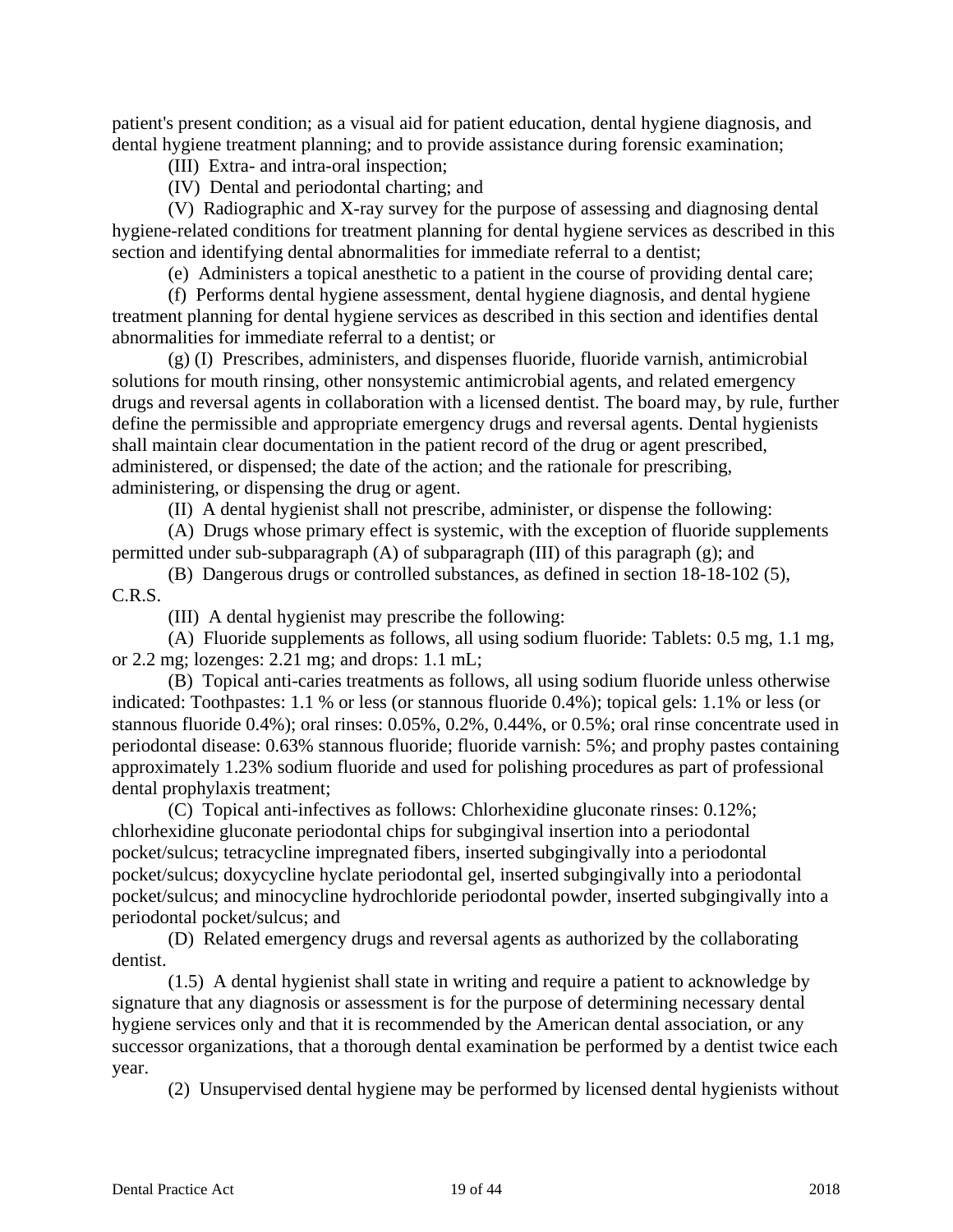the supervision of a licensed dentist.

(3) (a) Notwithstanding section 12-35-103 (14) or 12-35-113 (1)(b), a dental hygienist may be the proprietor of a place where supervised or unsupervised dental hygiene is performed and may purchase, own, or lease equipment necessary to perform supervised or unsupervised dental hygiene.

(b) A dental hygienist proprietor, or a professional corporation or professional limited liability corporation of dental hygienists, in addition to providing dental hygiene services, may enter into an agreement with one or more dentists for the lease or rental of equipment or office space in the same physical location as the dental hygiene practice, but only if the determination of necessary dental services provided by the dentist and professional responsibility for those services, including but not limited to dental records, appropriate medication, and patient payment, remain with the treating dentist. It shall be the responsibility of the dental hygienist to inform the patient as to whether there is a supervisory relationship between the dentist and the dental hygienist. Such an agreement shall not constitute employment and shall not constitute cause for discipline pursuant to section 12-35-129 (1)(h).

**Source: L. 2004:** Entire article RC&RE, p. 838, § 1, effective July 1. **L. 2006:** (3) amended, p. 1165, § 1, effective May 25. **L. 2009:** IP(1), (1)(a), and (1)(d) amended and (1)(f), (1)(g), and (1.5) added, (SB 09-129), ch. 181, pp. 797, 798, §§ 2, 3, effective April 22. **L. 2014:** (1)(b), (1)(f), (1)(g), and (2) amended, (HB 14-1227), ch. 363, p. 1729, § 28, effective July 1. **L. 2017:** (1)(b), (1)(g)(I), (1)(g)(III)(B), and (1)(g)(III)(C) amended and (1)(g)(III)(D) added, (HB 17-1010), ch. 13, p. 38, § 2, effective August 9.

**Editor's note:** This section is similar to former § 12-35-122.5 as it existed prior to 2003, and the former § 12-35-124 was relocated to § 12-35-127.

**12-35-125. What constitutes practicing supervised dental hygiene.** (1) Unless licensed to practice dentistry, a person who performs any of the following tasks under the supervision of a licensed dentist is deemed to be practicing supervised dental hygiene:

- (a) Any task described in section  $12-35-124$  (1);
- (b) Prepares study casts;
- (c) to (e) (Deleted by amendment, L. 2014.)

(f) Administers local anesthesia under the indirect supervision of a licensed dentist pursuant to rules of the board, including minimum education requirements and procedures for local anesthesia administration;

- (g) and (h) (Deleted by amendment, L. 2014.)
- (i) Places interim therapeutic restorations pursuant to section 12-35-128.5; or
- (j) Applies silver diamine fluoride pursuant to section 12-35-128.8.
- (2) (Deleted by amendment, L. 2014.)

**Source: L. 2004:** Entire article RC&RE, p. 838, § 1, effective July 1. **L. 2009:** (1)(d) and  $(1)(f)$  amended and  $(1)(g)$  and  $(1)(h)$  added,  $(SB 09-129)$ , ch. 181, p. 798, § 4, effective April 22. **L. 2014:** Entire section amended, (HB 14-1227), ch. 363, p. 1730, § 29, effective July 1. **L. 2015:** (1)(i) added, (HB 15-1309), ch. 326, p. 1331, § 2, effective August 5. **L. 2018:** (1)(j) added, (HB 18-1045), ch. 67, p. 622, § 2, effective March 22.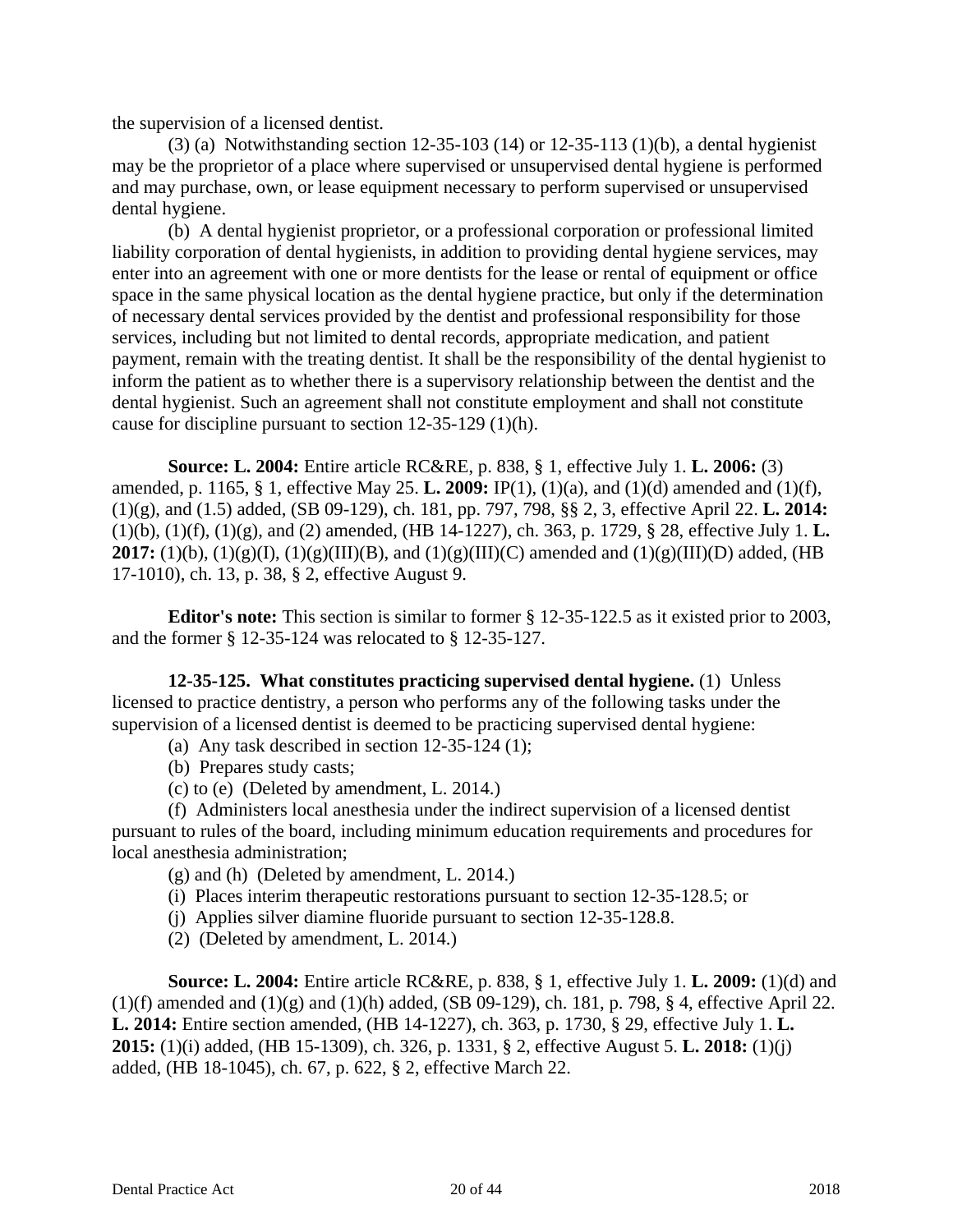**Editor's note:** This section is similar to former § 12-35-122.6 as it existed prior to 2003, and the former § 12-35-125 was relocated to § 12-35-128.

**12-35-126. Application for dental hygienist license - fee.** (1) Every person who desires to qualify for practice as a dental hygienist within this state shall file with the board:

(a) A written application for a license, on which application such applicant shall list:

(I) Any act the commission of which would be grounds for disciplinary action under section 12-35-129 against a licensed dental hygienist; and

(II) An explanation of the circumstances of such act; and

(b) Satisfactory proof of graduation from a school of dental hygiene that, at the time of the applicant's graduation, was accredited, and proof that the program offered by the accredited school of dental hygiene was at least two academic years or the equivalent of two academic years.

(2) Such application must be on the form prescribed and furnished by the board, verified by the oath of the applicant, and accompanied by a fee established pursuant to section 24-34-105, C.R.S.

(3) An applicant for licensure who has not graduated from an accredited school or program of dental hygiene within the twelve months immediately preceding application, or who has not engaged either in the active clinical practice of dental hygiene or in teaching dental hygiene in an accredited program for at least one year during the five years immediately preceding the application, shall demonstrate to the board that the applicant has maintained the professional ability and knowledge required by this article.

(4) Repealed.

**Source: L. 2004:** Entire article RC&RE, p. 839, § 1, effective July 1. **L. 2014:** (1)(b) amended and (4) repealed, (HB 14-1227), ch. 363, p. 1709, § 8, effective July 1.

**Editor's note:** This section is similar to former § 12-35-123 as it existed prior to 2003.

**12-35-127. Dental hygienist examinations - license.** (1) Every applicant for dental hygiene licensure shall submit to the board proof of having successfully completed the following:

(a) An examination administered by the joint commission on national dental examinations; and

(b) An examination designed to test the applicant's clinical skills and knowledge, which must be administered by a regional testing agency composed of at least four states or an examination of another state, or a methodology adopted by the board by rule that is designed to test the applicant's clinical skills and knowledge.

(c) (Deleted by amendment, L. 2014.)

(2) All examination results required by the board must be filed with the board and kept for reference for a period of not less than one year. If an applicant successfully completes the examinations and is otherwise qualified, the board shall grant a license to the applicant and shall issue a license certificate signed by the officers of the board.

(3) and (4) Repealed.

**Source: L. 2004:** Entire article RC&RE, p. 840, § 1, effective July 1. **L. 2009:** (4) added,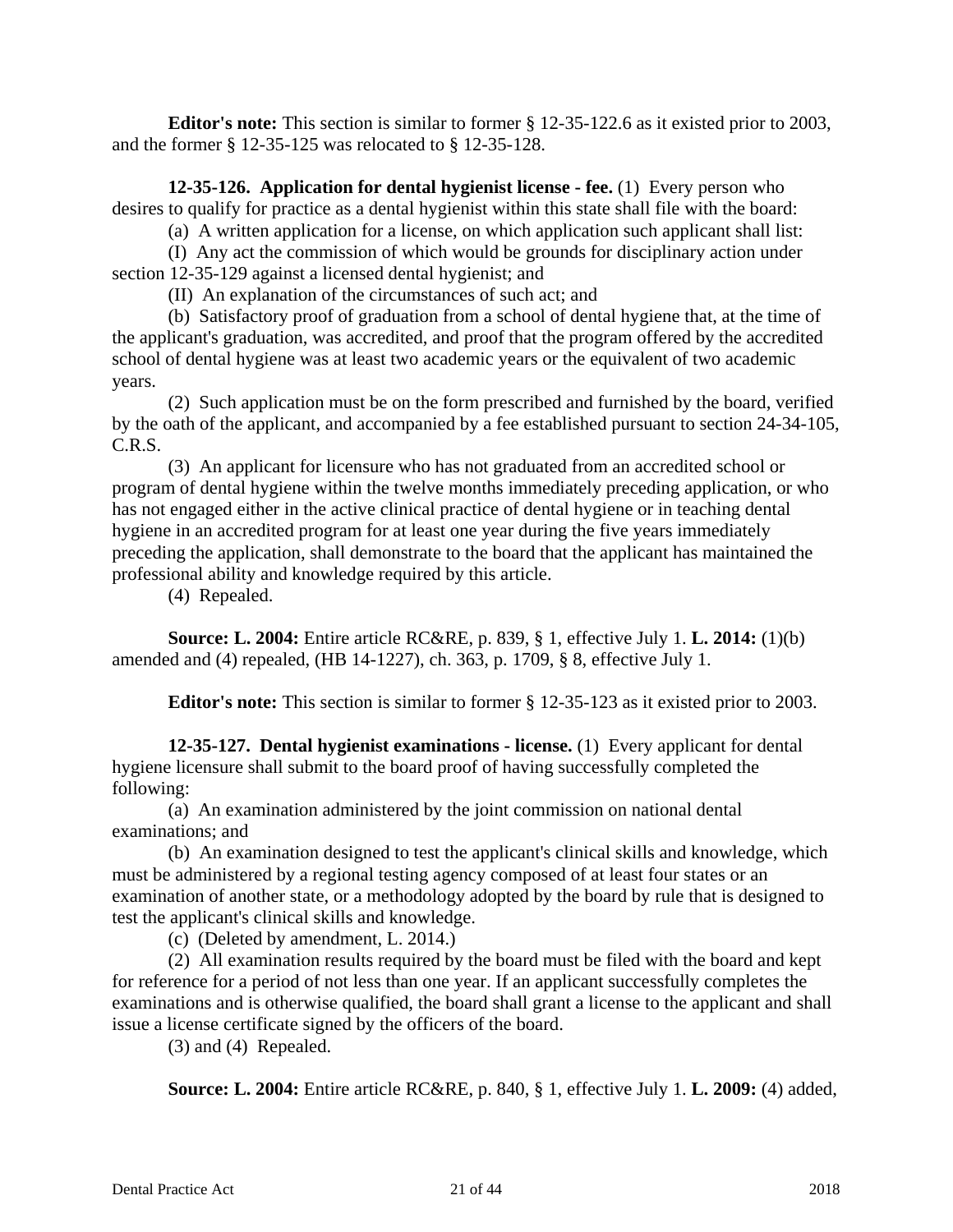(SB 09-129), ch. 181, p. 799, § 5, effective April 22. **L. 2010:** (3)(b)(III) amended, (HB 10- 1175), ch. 46, p. 174, § 3, effective July 1, 2011. **L. 2014:** (1) and (2) amended and (3) and (4) repealed, (HB 14-1227), ch. 363, pp. 1708, 1709, §§ 5, 7, effective July 1.

**Editor's note:** This section is similar to former § 12-35-124 as it existed prior to 2003, and the former § 12-35-127 was relocated to § 12-35-121.

**12-35-127.5. Dental hygienist - licensure by endorsement.** (1) The board shall provide for licensure upon application of any person licensed in good standing to practice dental hygiene in another state or territory of the United States who has met the requirements of section 12-35- 126, and provides the credentials and meets the qualifications set forth in this section in the manner prescribed by the board.

(2) The board shall issue a license to an applicant duly licensed as a dental hygienist in another state or territory of the United States who has submitted credentials and qualifications for licensure in Colorado that include:

(a) Verification of licensure from any other jurisdiction where the applicant has held a dental hygiene or other health care license;

(b) Evidence of the applicant's successful completion of the national board dental examination administered by the joint commission on national dental examinations;

(c) (I) Verification that the applicant has been engaged either in clinical practice or in teaching dental hygiene or dentistry in an accredited program for at least one year during the three years immediately preceding the date of the receipt of the application; or

(II) Evidence that the applicant has demonstrated competency as a dental hygienist as determined by the board;

(d) A report of any pending or final disciplinary actions against any health care license held by the applicant at any time; and

(e) A report of any pending or final malpractice actions against the applicant.

**Source: L. 2014:** Entire section added with relocations, (HB 14-1227), ch. 363, p. 1708, § 6, effective July 1.

**Editor's note:** This section is similar to former § 12-35-127 (3) as it existed prior to 2014.

# **12-35-128. Tasks authorized to be performed by dental assistants or dental**

**hygienists.** (1) (a) (I) Except as provided in subparagraph (II) of this paragraph (a), the responsibility for dental diagnosis, dental treatment planning, or the prescription of therapeutic measures in the practice of dentistry remains with a licensed dentist and may not be assigned to any dental hygienist.

(II) A dental hygienist may:

(A) Perform dental hygiene assessment, dental hygiene diagnosis, and dental hygiene treatment planning for dental hygiene services pursuant to section 12-35-124 (1)(f);

(B) Identify dental abnormalities for immediate referral to a dentist as described in section 12-35-124 (1)(f);

(C) In collaboration with a licensed dentist, prescribe, administer, and dispense, as described in section 12-35-124 (1)(g): Fluoride; fluoride varnish; antimicrobial solutions for mouth rinsing; other nonsystemic antimicrobial agents; and resorbable antimicrobial agents pursuant to rules of the board; and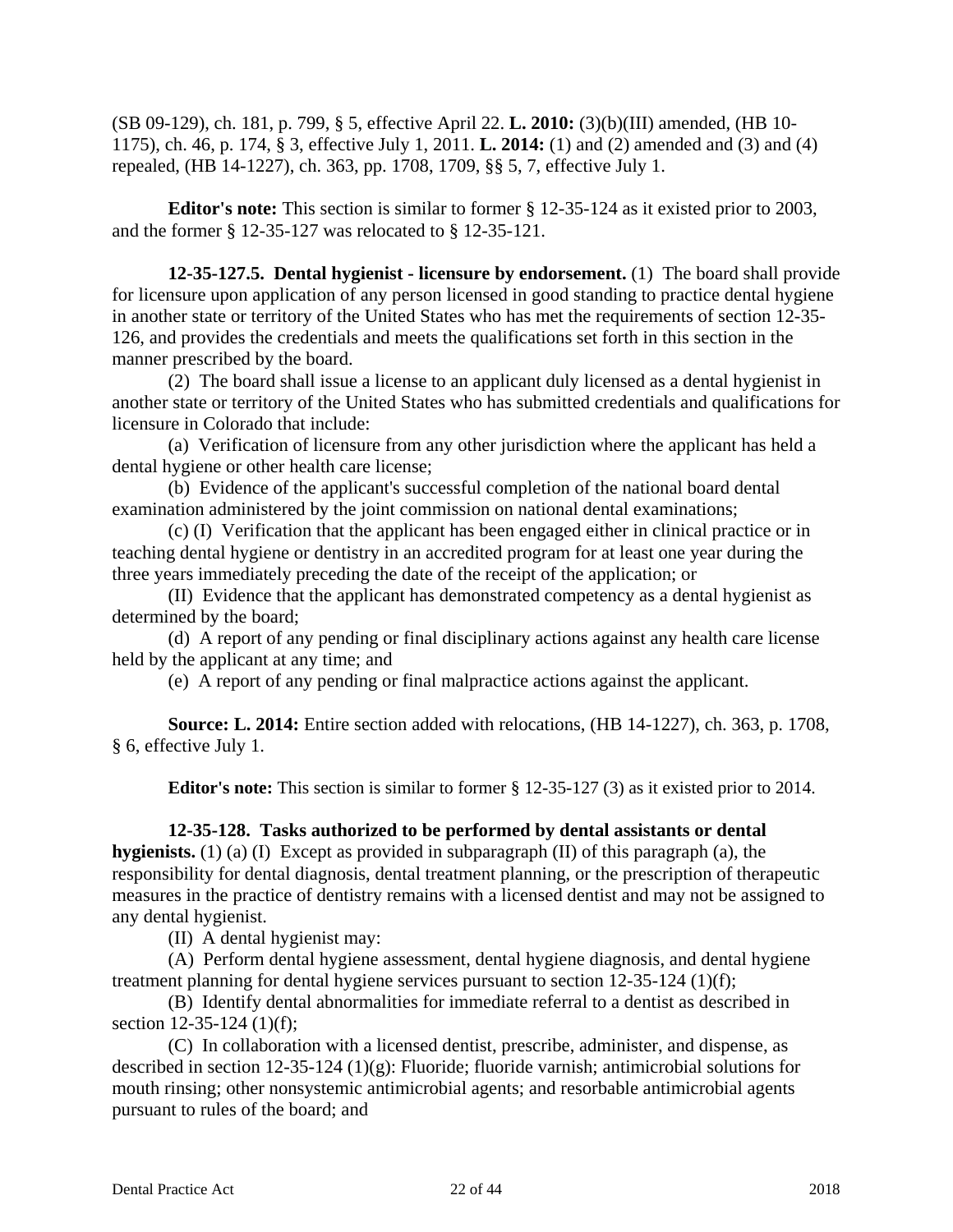(D) In collaboration with a licensed dentist, apply silver diamine fluoride pursuant to section 12-35-128.8.

(b) A dental procedure that involves surgery or that will contribute to or result in an irremediable alteration of the oral anatomy shall not be assigned to anyone other than a licensed dentist.

(2) Except as provided in subsection (1) of this section, a dental hygienist may perform any dental task or procedure assigned to the hygienist by a licensed dentist that does not require the professional skill of a licensed dentist; except that the dental hygienist may perform the task or procedure only under the indirect supervision of a licensed dentist or as authorized in sections 12-35-124 and 12-35-125.

(3) (a) A dental assistant shall not perform the following tasks:

(I) Diagnosis;

(II) Treatment planning;

(III) Prescription of therapeutic measures;

(IV) Any procedure that contributes to or results in an irremediable alteration of the oral anatomy;

(V) Administration of local anesthesia;

(VI) Scaling (supra and sub-gingival), as it pertains to the practice of dental hygiene;

(VII) Root planing;

(VIII) Soft tissue curettage;

(IX) Periodontal probing.

(b) A dental assistant may perform the following tasks under the indirect supervision of a licensed dentist:

(I) Smoothing and polishing natural and restored tooth surfaces;

(II) Provision of preventive measures, including the application of fluorides and other recognized topical agents for the prevention of oral disease;

(III) Gathering and assembling information including, but not limited to, fact-finding and patient history, oral inspection, and dental and periodontal charting;

(IV) Administering topical anesthetic to a patient in the course of providing dental care;

(V) Any other task or procedure that does not require the professional skill of a licensed dentist;

(VI) Repairing and relining dentures pursuant to a dental laboratory work order signed by a licensed dentist.

(c) A dental assistant may, under the direct supervision of a licensed dentist in accordance with rules promulgated by the board, administer and monitor the use of nitrous oxide on a patient.

(d) (I) A dental assistant may perform intraoral and extraoral tasks and procedures necessary for the fabrication of a complete or partial denture under the direct supervision of a licensed dentist. These tasks and procedures shall include:

(A) Making of preliminary and final impressions;

(B) Jaw relation records and determination of vertical dimensions;

(C) Tooth selection;

(D) A preliminary try-in of the wax-up trial denture prior to and subject to a try-in and approval in writing of the wax-up trial denture by the licensed dentist;

(E) Denture adjustments that involve the periphery, occlusal, or tissue-bearing surfaces of the denture prior to the final examination of the denture.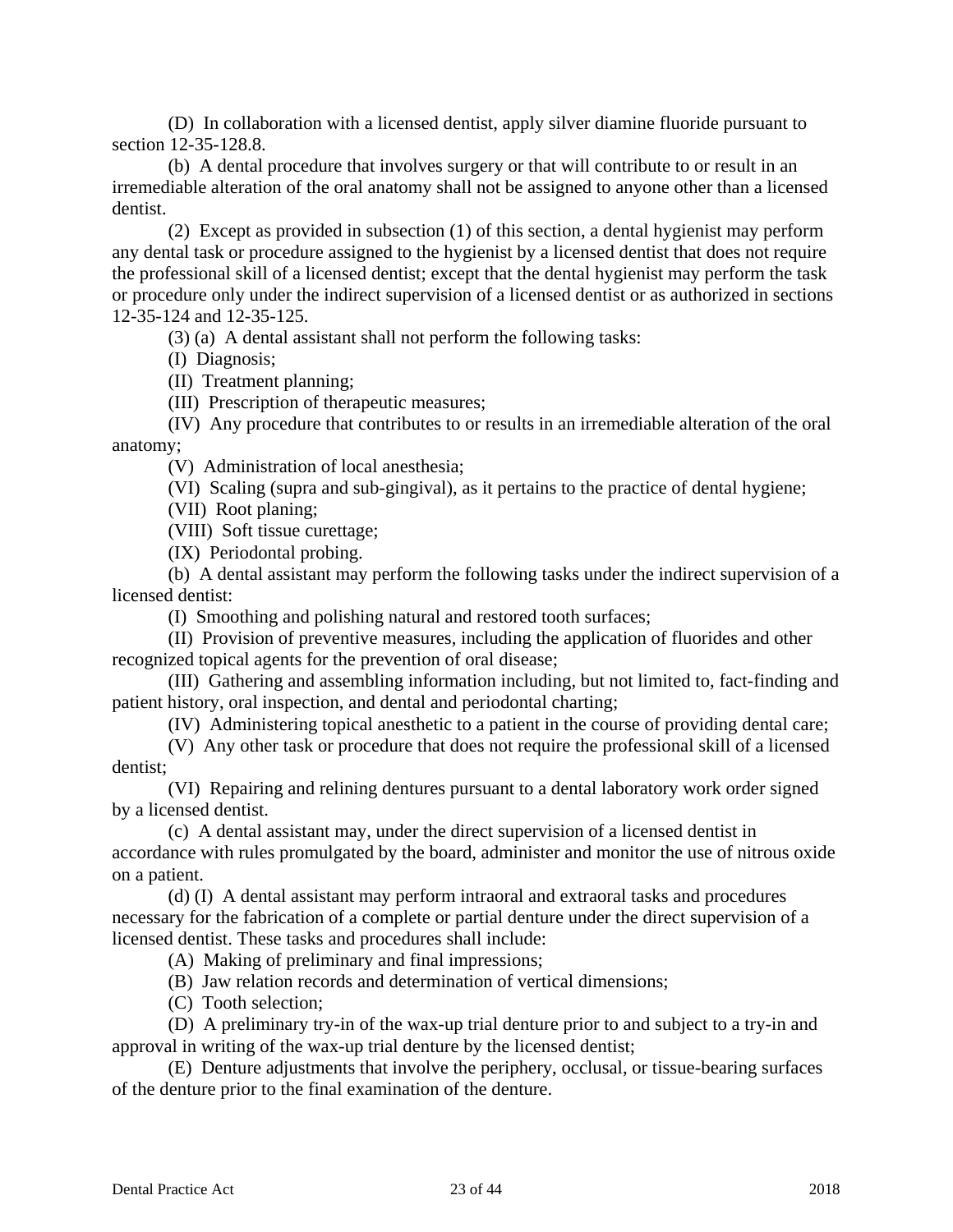(II) The tasks and procedures in subparagraph (I) of this paragraph (d) shall be performed in the regularly announced office location of a licensed practicing dentist, and the dentist shall be personally liable for all treatment rendered to the patient. A dental assistant performing these tasks and procedures shall be properly identified as a dental assistant. No dentist shall utilize more than the number of dental assistants the dentist can reasonably supervise.

(III) Prior to any work being performed pursuant to subparagraph (I) of this paragraph (d), the patient shall first be examined by the treating dentist licensed to practice in this state who shall certify that the patient has no pathologic condition that requires surgical correction or other treatment prior to complete denture service.

(4) Repealed.

(5) The board may make such reasonable rules as may be necessary to implement and enforce the provisions of this section.

**Source: L. 2004:** Entire article RC&RE, p. 841, § 1, effective July 1. **L. 2009:** (1) and (2) amended, (SB 09-129), ch. 181, p. 799, § 6, effective April 22. **L. 2014:** (1), (2), and IP(3)(b) amended,  $(3)(b)(VI)$  added with relocations, and  $(4)$  repealed,  $(HB 14-1227)$ , ch. 363, p. 1731, § 30, effective July 1. **L. 2018:** (1)(a)(II)(B) and (1)(a)(II)(C) amended and (1)(a)(II)(D) added, (HB 18-1045), ch. 67, p. 624, § 4, effective March 22.

**Editor's note:** (1) This section is similar to former § 12-35-125 as it existed prior to 2003, and the former § 12-35-128 was relocated to § 12-35-131.

(2) Subsection  $(3)(b)(VI)$  is similar to former § 12-35-128 (4) as it existed prior to 2014.

### **12-35-128.3. Interim therapeutic restorations advisory committee - rules - repeal. (Repealed)**

**Source: L. 2015:** Entire section added, (HB 15-1309), ch. 326, p. 1331, § 3, effective August 5.

**Editor's note:** Subsection (8) provided for the repeal of this section, effective December 31, 2016. (See L. 2015, p. 1331.)

# **12-35-128.5. Interim therapeutic restorations by dental hygienists - permitting**

**process - repeal.** (1) Upon application, accompanied by a fee in an amount determined by the director of the division of professions and occupations, the board shall grant a permit to place interim therapeutic restorations to any dental hygienist applicant who:

(a) Holds a license in good standing to practice dental hygiene in Colorado;

(b) Has completed a course developed at the postsecondary educational level that complies with the rules adopted by the board. The course must be offered under the direct supervision of a member of the faculty of a Colorado dental or dental hygiene school accredited by the commission on dental accreditation or its successor agency. All faculty responsible for clinical evaluation of students must be dentists with a faculty appointment at an accredited Colorado dental or dental hygiene school.

(c) Carries current professional liability insurance in the amount specified in section 12- 35-141; and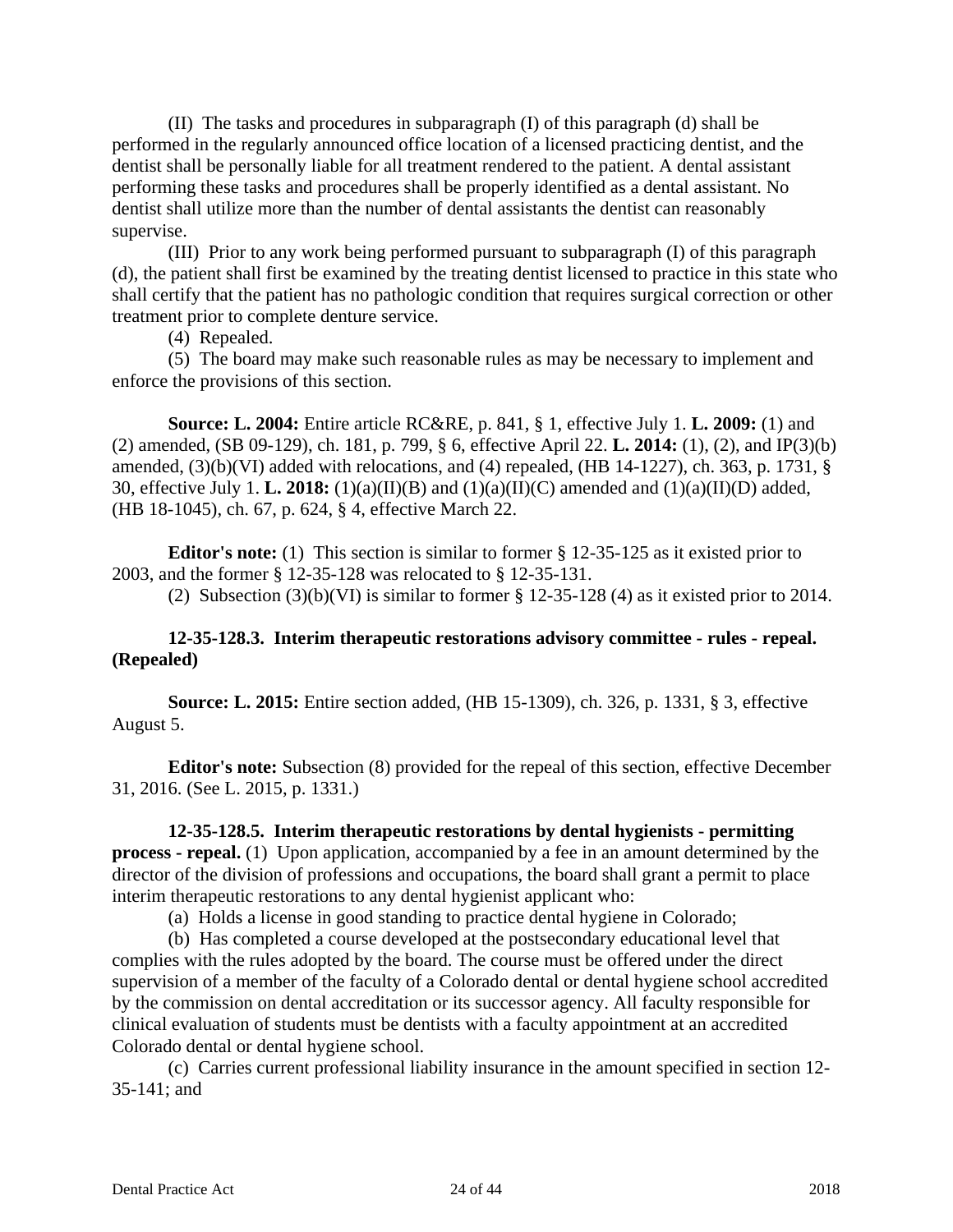(d) Has completed the following hours of dental hygiene practice as evidenced in documentation required by the board:

(I) Two thousand hours of supervised dental hygiene practice after initial dental hygiene licensure;

(II) Four thousand hours of unsupervised dental hygiene practice after initial dental hygiene licensure; or

(III) A combination of the hours specified in subparagraphs (I) and (II) of this paragraph (d) as determined by the board by rule.

(2) The board may waive the requirement in paragraph (d) of subsection (1) of this section for a dental hygienist who performs interim therapeutic restorations exclusively under the direct supervision of a dentist.

(3) A dental hygienist shall not use local anesthesia for the purpose of placing interim therapeutic restorations.

(4) (a) A dental hygienist may place an interim therapeutic restoration only after a dentist provides a diagnosis, treatment plan, and instruction to perform the procedure.

(b) If an interim therapeutic restoration is authorized by a supervising dentist at a location other than the dentist's practice location, the dental hygienist shall provide the patient or the patient's representative with written notification that the care was provided at the direction of the supervising dentist. The dental hygienist shall include in the written notification the dentist's name, practice location address, and telephone number.

(c) A dental hygienist who obtains a dentist's diagnosis, treatment plan, and instruction to perform an ITR utilizing telehealth by store-and-forward transfer shall notify the patient of the patient's right to receive interactive communication with the distant dentist upon request. Communication with the distant dentist may occur either at the time of the consultation or within thirty days after the dental hygienist notifies the patient of the results of the consultation.

(5) A dental hygienist who obtains a permit pursuant to this section may place interim therapeutic restorations in a dental office setting under the direct or indirect supervision of a dentist or through telehealth supervision for purposes of communication with the dentist.

(6) A dentist shall not supervise more than five dental hygienists who place interim therapeutic restorations under telehealth supervision. A dentist who supervises a dental hygienist who provides interim therapeutic restorations under telehealth supervision must have a physical practice location in Colorado for purposes of patient referral for follow-up care.

(7) A dental hygienist shall inform the patient or the patient's legal guardian, in writing, and require the patient or the patient's legal guardian to acknowledge by signature, that the interim therapeutic restoration is a temporary repair to the tooth and that appropriate follow-up care with a dentist is necessary.

(8) This section is repealed, effective September 1, 2021. Prior to the repeal, the department of regulatory agencies shall review the permitting of dental hygienists to place interim therapeutic restorations as provided in section 24-34-104, C.R.S.

**Source: L. 2015:** Entire section added, (HB 15-1309), ch. 326, p. 1332, § 4, effective August 5. **L. 2017:** (1)(b) amended, (SB 17-294), ch. 264, p. 1386, § 12, effective May 25; IP(1) and (1)(c) amended, (HB 17-1010), ch. 13, p. 39, § 3, effective August 9.

# **12-35-128.7. Interim therapeutic restorations - gifts, grants, and donations - repeal. (Repealed)**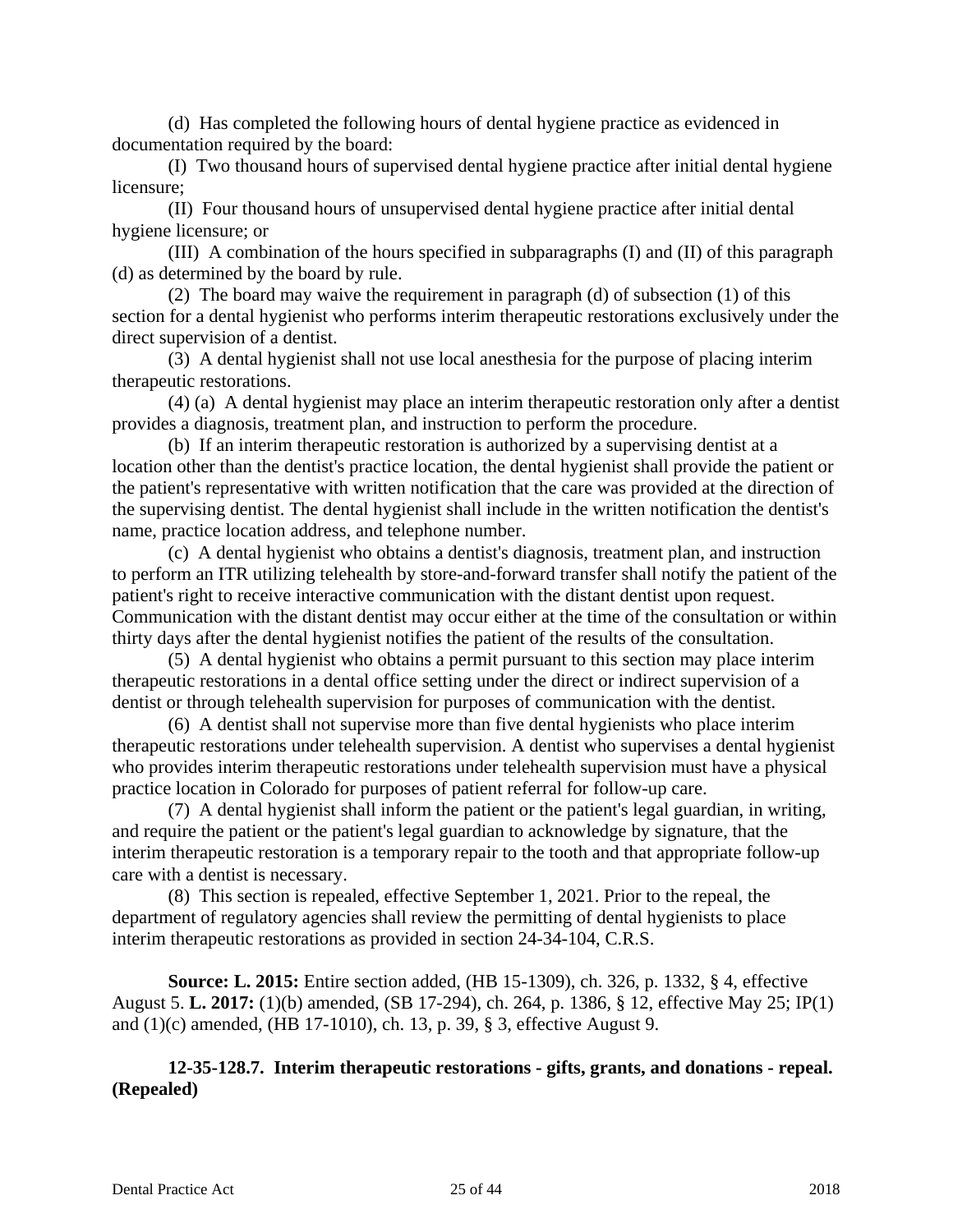**Source: L. 2015:** Entire section added, (HB 15-1309), ch. 326, p. 1334, § 5, effective August 5.

**Editor's note:** Subsection (2) provided for the repeal of this section, effective December 31, 2016. (See L. 2015, p. 1334.)

**12-35-128.8. Application of silver diamine fluoride by dental hygienists authorization - limitations - rules - repeal.** (1) A dental hygienist may apply silver diamine fluoride if the dental hygienist:

(a) Holds a license in good standing to practice dental hygiene in Colorado;

(b) Has completed a postsecondary course or continuing education course developed at the postsecondary level that satisfies the requirements established by the board by rule and that provides instruction on the use and limitations of applying silver diamine fluoride;

(c) Is covered by professional liability insurance in the amount established by the board pursuant to section 12-35-141; and

(d) Has a collaborative agreement with a dentist that describes the silver diamine fluoride protocols, any restrictions or limitations, follow-up and referral mechanisms, and any other requirements established by the board by rule.

(2) (a) If the application of silver diamine fluoride is authorized by a supervising dentist at a location other than the dentist's practice location, the dental hygienist shall provide the patient or the patient's representative with written notification that the application of silver diamine fluoride is being provided in collaboration with the supervising dentist. The dental hygienist shall include in the written notification the dentist's name, practice location address, and telephone number.

(b) A dental hygienist who applies silver diamine fluoride in collaboration with a supervising dentist utilizing telehealth by store-and-forward transfer shall notify the patient or the patient's representative of the patient's right to receive interactive communication with the distant dentist upon request. Communication with the distant dentist may occur either at the time of the consultation or within thirty days after the dental hygienist notifies the patient of the results of the consultation.

(3) A dental hygienist who meets the requirements of subsections (1) and (2) of this section may apply silver diamine fluoride under the direct or indirect supervision of a dentist or through telehealth supervision for purposes of communication with the dentist.

(4) (a) Not later than ninety days after March 22, 2018, the board shall promulgate rules to:

(I) Define requirements for the education course required in subsection  $(1)(b)$  of this section, including qualifications for entities offering the course and faculty oversight requirements; and

(II) Address appropriate indications and limitations for the application of silver diamine fluoride by a dental hygienist.

(b) The board may establish additional requirements for the collaborative agreement required by subsection (1)(d) of this section.

(5) This section is repealed, effective September 1, 2021. Prior to the repeal, the department of regulatory agencies shall review the application of silver diamine fluoride by dental hygienists as provided in section 24-34-104.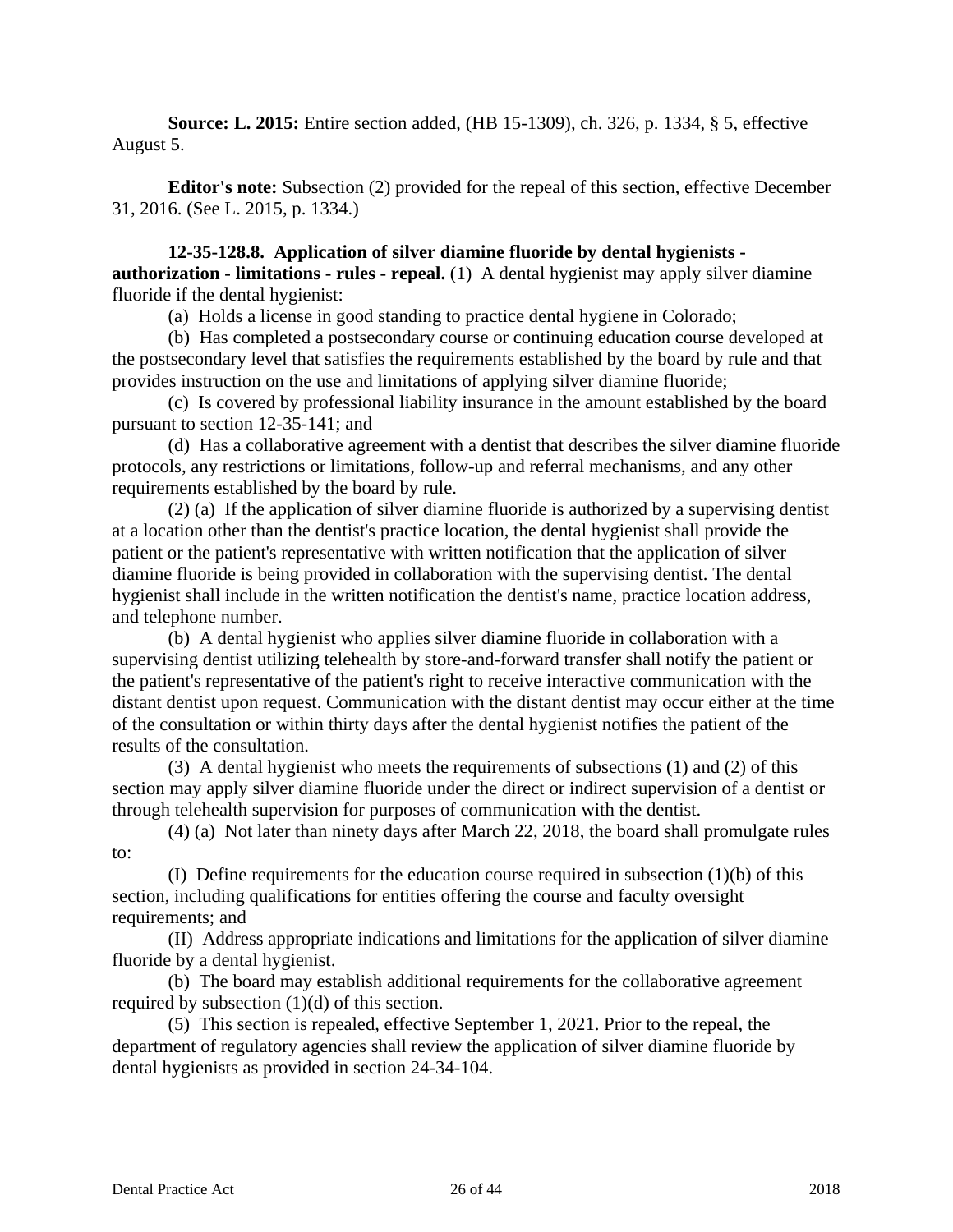**Source: L. 2018:** Entire section added, (HB 18-1045), ch. 67, p. 622, § 3, effective March 22.

**12-35-129. Grounds for disciplinary action.** (1) The board may take disciplinary action against an applicant or licensee in accordance with section 12-35-129.1 for any of the following causes:

(a) Engaging in fraud, misrepresentation, or deception in applying for, securing, renewing, or seeking reinstatement of a license to practice dentistry or dental hygiene in this state, in applying for professional liability coverage required pursuant to section 12-35-141, or in taking the examinations provided for in this article;

(b) Conviction of a felony or any crime that constitutes a violation of this article. For purposes of this paragraph (b), conviction includes the entry of a plea of guilty or nolo contendere or a deferred sentence.

(c) Administering, dispensing, or prescribing a habit-forming drug or controlled substance, as defined in section 18-18-102 (5), C.R.S., to a person, including the applicant or licensee, other than in the course of legitimate professional practice;

(d) Conviction of a violation of a federal or state law regulating the possession, distribution, or use of a controlled substance, as defined in section 18-18-102 (5), C.R.S., and, in determining if a license should be denied, revoked, or suspended or if the licensee should be placed on probation, the board shall be governed by section 24-5-101, C.R.S.;

(e) Habitually abusing or excessively using alcohol, a habit-forming drug, or a controlled substance, as defined in section 18-18-102 (5), C.R.S.;

(f) Misusing a drug or controlled substance, as defined in section 18-18-102 (5), C.R.S.;

(g) Aiding or abetting, in the practice of dentistry or dental hygiene, a person who is not licensed to practice dentistry or dental hygiene under this article or whose license to practice dentistry or dental hygiene is suspended;

(h) Except as otherwise provided in sections 25-3-103.7, C.R.S., 12-35-116, and 12-35- 124 (3), practicing dentistry or dental hygiene as a partner, agent, or employee of or in joint venture with any person who does not hold a license to practice dentistry or dental hygiene within this state or practicing dentistry or dental hygiene as an employee of or in joint venture with any partnership, association, or corporation. A licensee holding a license to practice dentistry or dental hygiene in this state may accept employment from any person, partnership, association, or corporation to examine, prescribe, and treat the employees of the person, partnership, association, or corporation.

(i) Violating or attempting to violate, directly or indirectly, assisting in or abetting the violation of, or conspiring to violate any provision or term of this article or lawful rule or order of the board;

(j) (I) Failing to notify the board of a physical illness; a physical condition; or a behavioral, mental health, or substance use disorder that renders the licensee unable, or limits the licensee's ability, to perform dental or dental hygiene services with reasonable skill and with safety to the patient;

(II) Failing to act within the limitations created by a physical illness; a physical condition; or a behavioral, mental health, or substance use disorder that renders the licensee unable to practice dental or dental hygiene services with reasonable skill and safety or that may endanger the health or safety of persons under his or her care; or

(III) Failing to comply with the limitations agreed to under a confidential agreement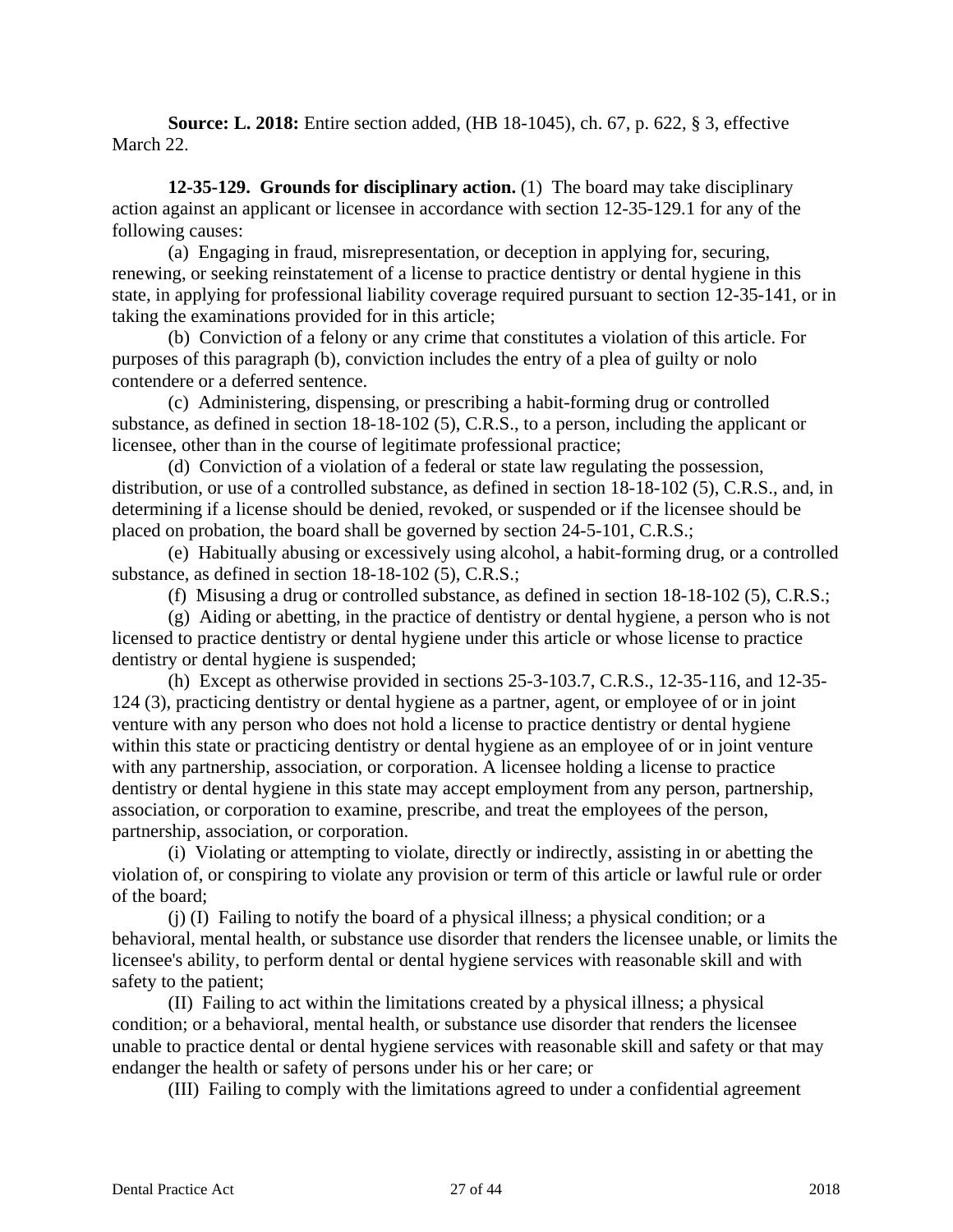entered pursuant to section 12-35-129.6;

(k) Committing an act or omission that constitutes grossly negligent dental or dental hygiene practice or that fails to meet generally accepted standards of dental or dental hygiene practice;

(l) Advertising in a manner that is misleading, deceptive, or false;

(m) Engaging in a sexual act with a patient during the course of patient care or within six months immediately following the termination of the licensee's professional relationship with the patient. "Sexual act", as used in this paragraph (m), means sexual contact, sexual intrusion, or sexual penetration as defined in section 18-3-401, C.R.S.

(n) Refusing to make patient records available to a patient pursuant to a written authorization-request under section 25-1-802, C.R.S.;

(o) False billing in the delivery of dental or dental hygiene services, including, but not limited to, performing one service and billing for another, billing for any service not rendered, or committing a fraudulent insurance act, as defined in section 10-1-128, C.R.S.;

(p) Committing abuse of health insurance in violation of section 18-13-119, C.R.S.;

(q) Failing to notify the board, in writing and within ninety days after a judgment is entered, of a final judgment by a court of competent jurisdiction in favor of any party and against the licensee involving negligent malpractice of dentistry or dental hygiene, which notice must contain the name of the court, the case number, and the names of all parties to the action;

(r) Failing to report a dental or dental hygiene malpractice judgment or malpractice settlement to the board by the licensee within ninety days;

(s) Failing to furnish unlicensed persons with laboratory work orders pursuant to section 12-35-133;

(t) Employing a solicitor or other agent to obtain patronage, except as provided in section 12-35-137;

(u) Willfully deceiving or attempting to deceive the board or its agents with reference to any matter relating to this article;

(v) Sharing any professional fees with anyone except those with whom the dentist or dental hygienist is lawfully associated in the practice of dentistry or dental hygiene; except that:

(I) A licensed dentist or dental hygienist may pay an independent advertising or marketing agent compensation for advertising or marketing services rendered by the agent for the benefit of the licensed dentist or dental hygienist, including compensation that is based on the results or performance of the services on a per-patient basis; and

(II) Nothing in this section prohibits a dentist or dental hygienist practice owned or operated by a proprietor authorized under section 12-35-116.5 from contracting with any person or entity for business management services or paying a royalty in accordance with a franchise agreement if the terms of the contract or franchise agreement do not affect the exercise of the independent professional judgment of the dentist or dental hygienist.

(w) Failing to provide reasonably necessary referral of a patient to other licensed dentists or licensed health care professionals for consultation or treatment when the failure to provide referral does not meet generally accepted standards of dental care;

(x) Failure of a dental hygienist to recommend that a patient be examined by a dentist, or to refer a patient to a dentist, when the dental hygienist detects a condition that requires care beyond the scope of practicing supervised or unsupervised dental hygiene;

(y) Engaging in any of the following activities and practices:

(I) Willful and repeated ordering or performance, without clinical justification, of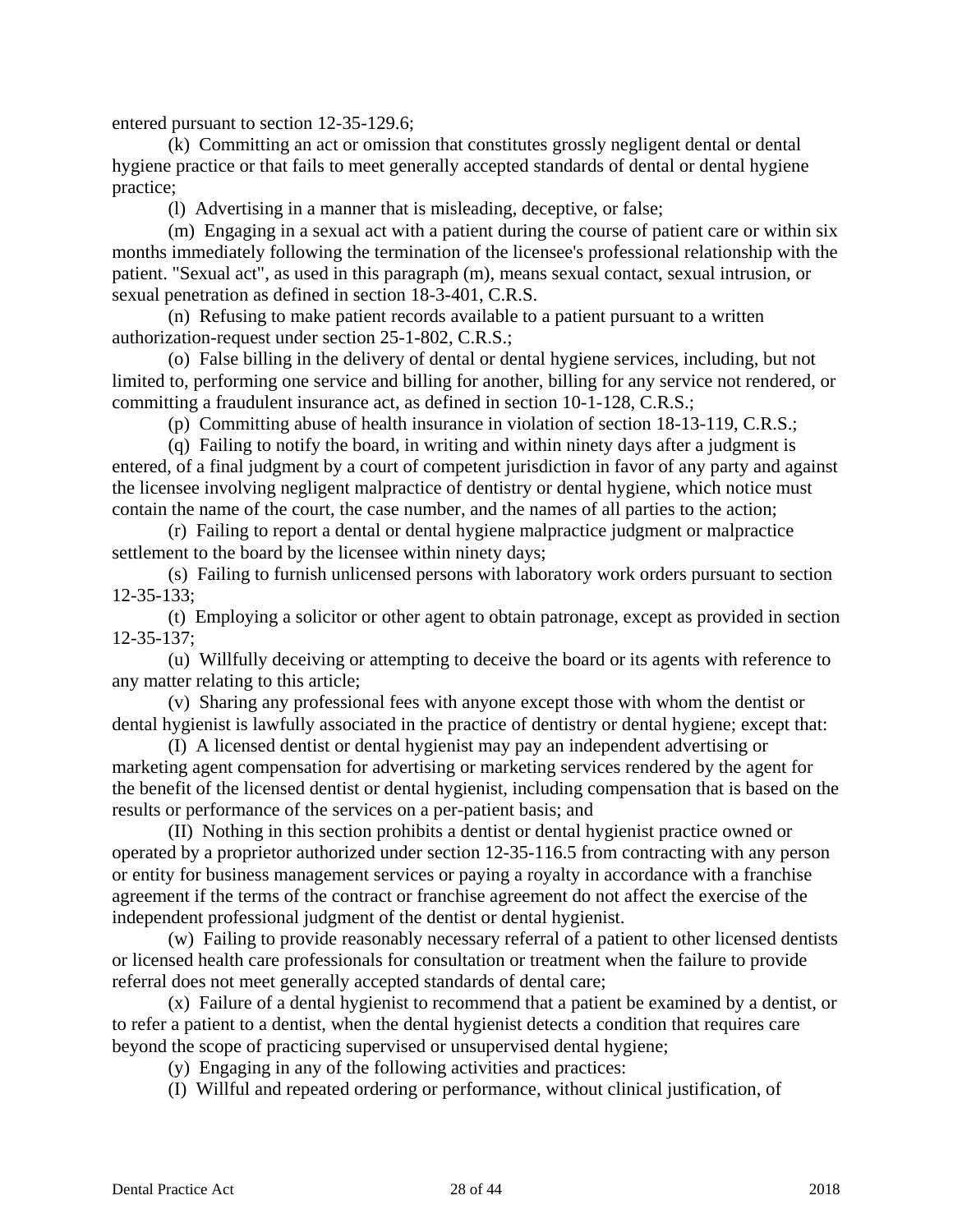demonstrably unnecessary laboratory tests or studies;

(II) The administration, without clinical justification, of treatment that is demonstrably unnecessary;

(III) In addition to the provisions of paragraph (x) of this subsection (1), the failure to obtain consultations or perform referrals when failing to do so is not consistent with the standard of care for the profession;

(IV) Ordering or performing, without clinical justification, any service, X ray, or treatment that is contrary to recognized standards of the practice of dentistry or dental hygiene as interpreted by the board;

(z) Falsifying or repeatedly making incorrect essential entries or repeatedly failing to make essential entries on patient records;

(aa) Violating section 8-42-101 (3.6), C.R.S.;

(bb) Violating section 12-35-202 or any rule of the board adopted pursuant to that section;

(cc) Administering local anesthesia, minimal sedation, moderate sedation, or deep sedation/general anesthesia without obtaining a permit from the board in accordance with section 12-35-140;

(dd) Failing to report to the board, within ninety days after final disposition, the surrender of a license to, or adverse action taken against a license by, a licensing agency in another state, territory, or country, a governmental agency, a law enforcement agency, or a court for an act or conduct that would constitute grounds for discipline pursuant to this article;

(ee) Failing to provide adequate or proper supervision when employing unlicensed persons in a dental or dental hygiene practice;

(ff) Engaging in any conduct that constitutes a crime as defined in title 18, C.R.S., which conduct relates to the licensee's practice as a dentist or dental hygienist;

(gg) Practicing outside the scope of dental or dental hygiene practice;

(hh) Failing to establish and continuously maintain financial responsibility or professional liability insurance as required by section 12-35-141;

(ii) Advertising or otherwise holding oneself out to the public as practicing a dental specialty in which the dentist has not successfully completed the education specified for the dental specialty as defined by the American dental association;

(jj) Failing to respond in an honest, materially responsive, and timely manner to a complaint filed against the licensee pursuant to this article;

(kk) Committing an act or omission that fails to meet generally accepted standards for infection control;

(ll) Administering moderate sedation or deep sedation/general anesthesia without a licensed dentist or other licensed health care professional qualified to administer the relevant level of sedation or anesthesia present in the operatory;

(mm) Failing to complete and maintain records of completing continuing education as required by section 12-35-139;

(nn) Failing to comply with section 12-35-128.5 regarding the placement of interim therapeutic restorations; or

(oo) Failing to comply with section 12-35-128.8 regarding the application of silver diamine fluoride.

(2) to (18) Repealed.

**Source: L. 2004:** Entire article RC&RE, p. 843, § 1, effective July 1; IP(1) amended and (13) added, p. 1864, § 124, effective August 4. **L. 2006:** (1)(h) amended, p. 1166, § 2, effective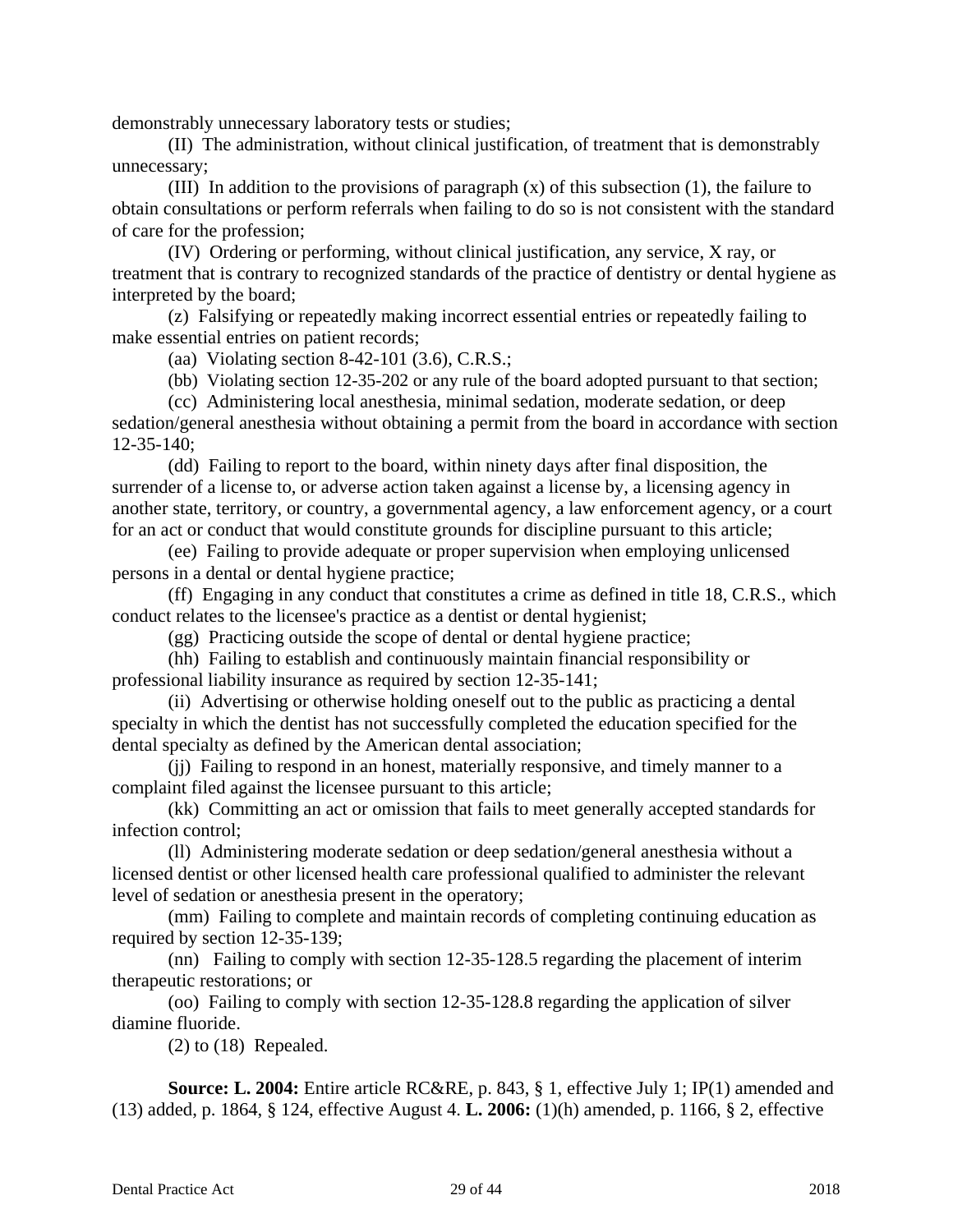May 25; (14) to (18) added, p. 793, § 24, effective July 1. **L. 2014:** (1) amended and (2) to (18) repealed, (HB 14-1227), ch. 363, pp. 1709, 1721, § § 9, 11, effective July 1. **L. 2015:** (1)(ll) and (1)(mm) amended and (1)(nn) added, (HB 15-1309), ch. 326, p. 1334, § 6, effective August 5. **L. 2016:** (1)(v) amended, (SB 16-009), ch. 7, p. 13, § 1, effective August 10. **L. 2017:** (1)(j)(I) and (1)(j)(II) amended, (SB 17-242), ch. 263, p. 1270, § 50, effective May 25. **L. 2018:** (1)(mm) and (1)(nn) amended and (1)(oo) added, (HB 18-1045), ch. 67, p. 624, § 5, effective March 22.

**Editor's note:** (1) This section is similar to former § 12-35-118 as it existed prior to 2003, and the former § 12-35-129 was relocated to § 12-35-132.

(2) Subsections (2) to (18) were relocated to sections 12-35-129.1 through 12-35-129.5 in 2014.

**Cross references:** For the legislative declaration in SB 17-242, see section 1 of chapter 263, Session Laws of Colorado 2017.

**12-35-129.1. Disciplinary actions.** (1) (a) If, after notice and hearing conducted in accordance with article 4 of title 24, C.R.S., the board determines that an applicant or licensee has engaged in an act specified in section 12-35-129, the board may:

(I) Deny the issuance of, refuse to renew, suspend, or revoke any license provided for in this article;

(II) Reprimand, censure, or place on probation any licensed dentist or dental hygienist;

(III) Issue a letter of admonition; or

(IV) Impose an administrative fine.

(b) Hearings under this section must be conducted by the board or by an administrative law judge appointed pursuant to part 10 of article 30 of title 24, C.R.S.

(2) (a) When a complaint or investigation discloses an instance of misconduct that, in the opinion of the board, does not warrant formal action by the board but should not be dismissed as being without merit, the board may issue and send to the licensee a letter of admonition.

(b) When the board sends a letter of admonition to a licensee pursuant to paragraph (a) of this subsection (2), the board shall also advise the licensee that he or she has the right to request in writing, within twenty days after receipt of the letter, that the board initiate formal disciplinary proceedings to adjudicate the propriety of the conduct upon which the letter of admonition is based. If the licensee makes the request for adjudication in a timely manner, the board shall vacate the letter of admonition and shall process the matter by means of formal disciplinary proceedings.

(3) If an investigation discloses an instance of conduct that, in the opinion of the board, does not warrant formal board action and should be dismissed, but in which the board has noticed indications of possible errant conduct that could lead to serious consequences if not corrected, the board shall send a confidential letter of concern to the licensee against whom the complaint was made. The board shall send the person making the complaint a notice that the board has issued a letter of concern to the licensee.

(4) The board may include, in any disciplinary order that allows a dentist or dental hygienist to continue to practice, conditions the board deems appropriate to assure that the dentist or dental hygienist is physically, mentally, and otherwise qualified to practice dentistry or dental hygiene in accordance with generally accepted professional standards of practice. The order may include any or all of the following: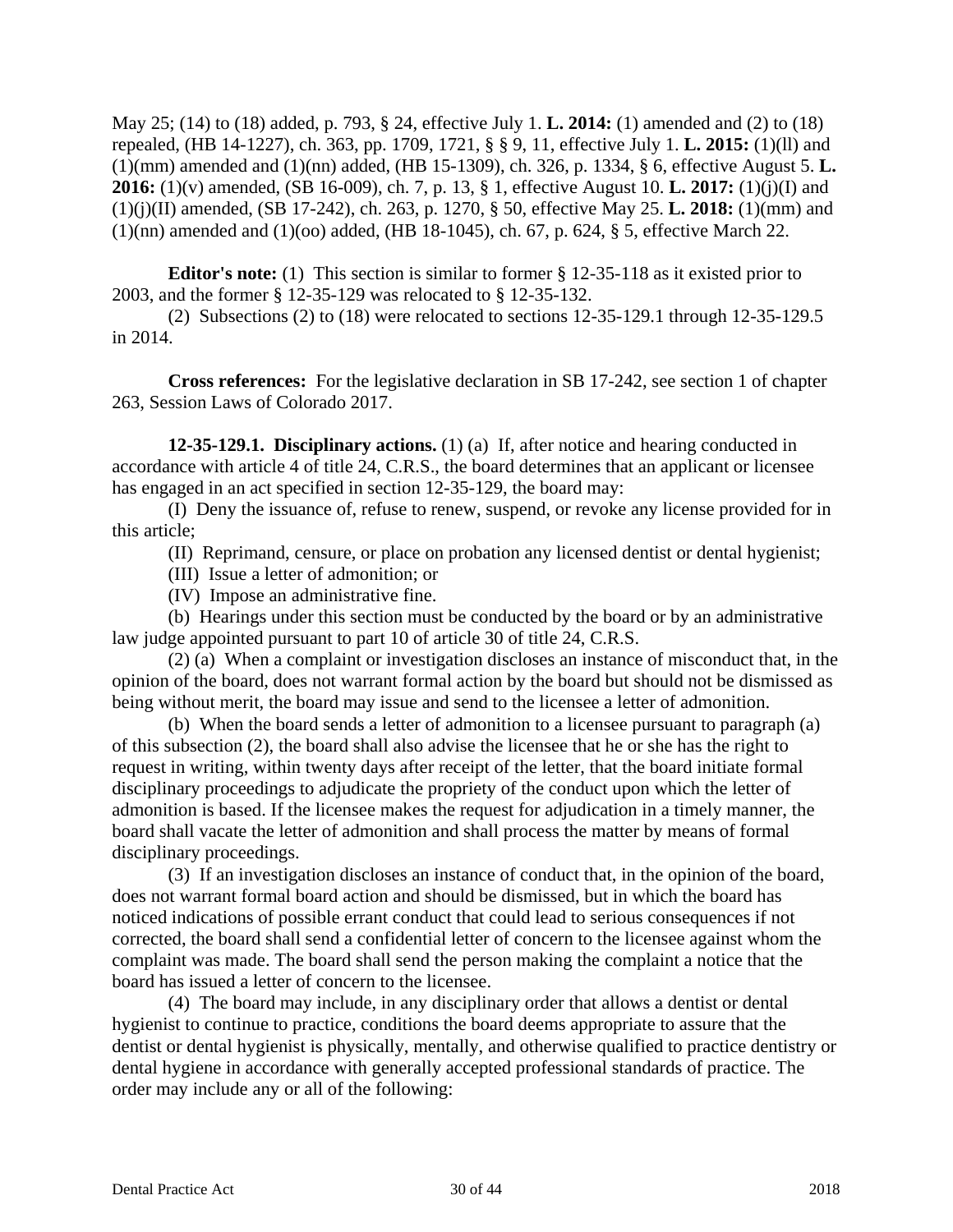(a) A condition that the licensee submit to examinations to determine the licensee's physical or mental condition or professional qualifications;

(b) A condition that the licensee take therapy, courses of training, or education as needed to correct deficiencies found by the board or by examinations required pursuant to paragraph (a) of this subsection (4);

(c) Review or supervision of the licensee's practice as necessary to determine the quality of the practice and to correct any deficiencies;

(d) The imposition of restrictions on the licensee's practice to assure that the practice does not exceed the limits of the licensee's capabilities.

(5) The board may suspend the license of a dentist or dental hygienist who fails to comply with an order of the board issued in accordance with this section. The board may impose the license suspension until the licensee complies with the board's order.

(6) (a) In addition to any other penalty permitted under this article, when a licensed dentist or dental hygienist violates a provision of this article or of any rule promulgated pursuant to this article, the board may impose a fine on the licensee. If the licensee is a dentist, the fine must not exceed five thousand dollars. If the licensee is a dental hygienist, the fine must not exceed three thousand dollars.

(b) The board shall adopt rules establishing a uniform system and schedule of fines that set forth fine tiers based on the severity of the violation, the type of violation, and whether the licensee repeatedly violates this article, board rules, or board orders.

(7) If the board finds the charges proven and orders that discipline be imposed, the board may also order the licensee to take courses of training or education the board deems necessary to correct deficiencies found as a result of the hearing.

(8) Any person whose license to practice is revoked is ineligible to apply for any license under this article for at least two years after the date of revocation or surrender of the license. Any subsequent application for licensure is an application for a new license.

**Source: L. 2014:** Entire section added with relocations, (HB 14-1227), ch. 363, p. 1713, § 10, effective July 1.

**Editor's note:** This section is similar to several provisions of former § 12-35-129, as it existed prior to 2014.

**12-35-129.2. Disciplinary proceedings.** (1) (a) Any person may submit a complaint relating to the conduct of a dentist or dental hygienist, which complaint must be in writing and signed by the person. The board, on its own motion, may initiate a complaint. The board shall notify the dentist or dental hygienist of the complaint against him or her.

(b) (I) For complaints related to the standard of care delivered to a patient that are submitted by a person other than the patient, the person submitting the complaint shall notify the patient of the complaint before filing the complaint with the board.

(II) The requirements of this paragraph (b) do not apply when a complaint is submitted to the board by a state department or agency.

(2) (a) Except as provided in paragraph (b) of this subsection (2), investigations, examinations, hearings, meetings, and other proceedings of the board conducted pursuant to this section or section 12-35-129.1, 12-35-129.3, 12-35-129.4, or 12-35-129.5 are exempt from the provisions of any law requiring that proceedings of the board be conducted publicly or that the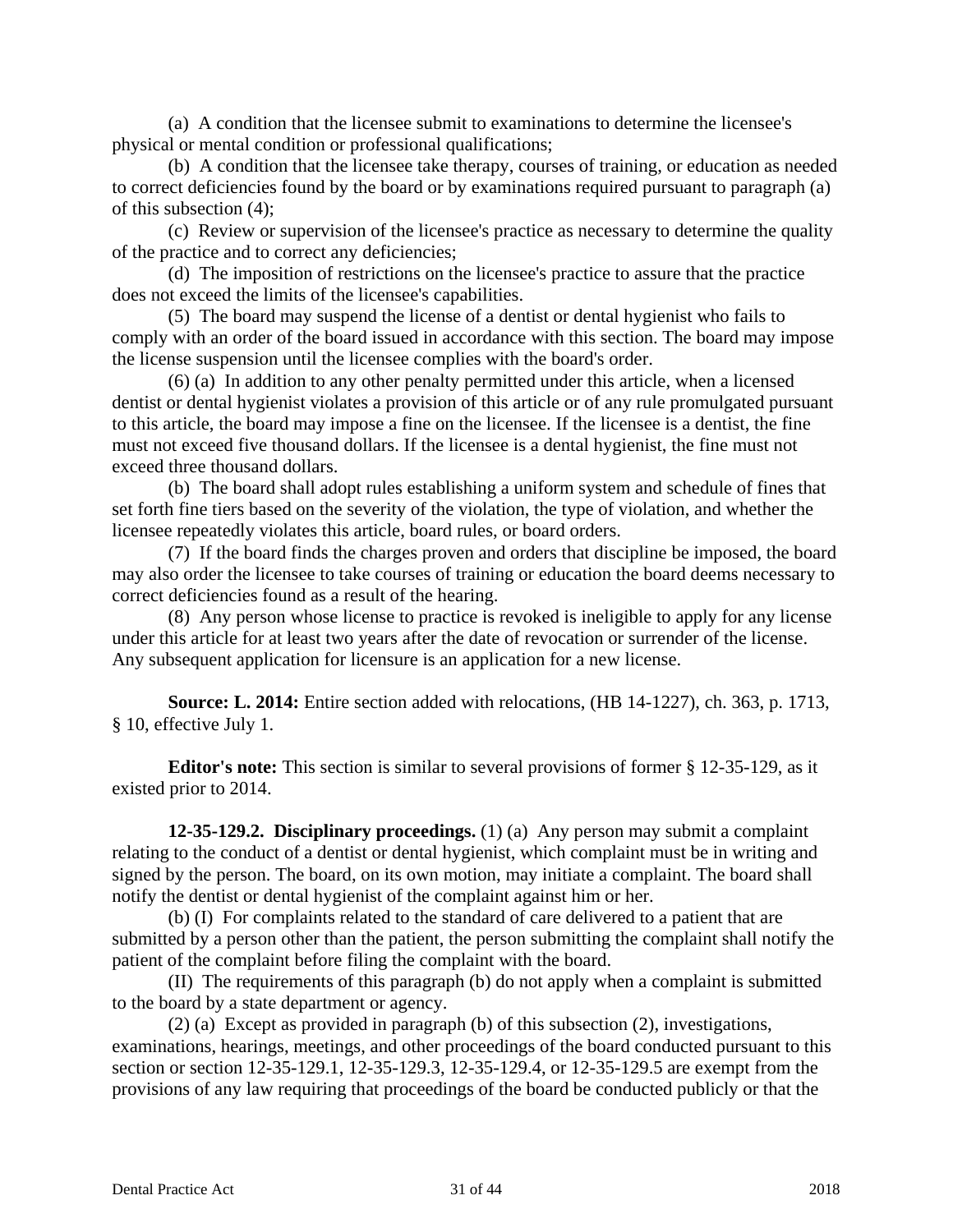minutes or records of the board with respect to action of the board taken pursuant to this section are open to public inspection.

(b) The final action of the board taken pursuant to this section is open to the public.

(3) When a complaint or an investigation discloses an instance of misconduct that, in the opinion of the board, warrants formal action, the board shall not resolve the complaint by a deferred settlement, action, judgment, or prosecution.

(4) Any member of the board or professional review committee authorized by the board, any member of the board's or professional review committee's staff, any person acting as a witness or consultant to the board or committee, any witness testifying in a proceeding authorized under this article, and any person who lodges a complaint pursuant to this article is immune from liability in any civil action brought against him or her for acts occurring while acting in his or her capacity as board or committee member, staff, consultant, or witness, respectively, if the individual was acting in good faith within the scope of his or her respective capacity, made a reasonable effort to obtain the facts of the matter as to which he or she acted, and acted in the reasonable belief that his or her action was warranted by the facts. Any person participating in good faith in lodging a complaint or participating in any investigative or administrative proceeding pursuant to this article is immune from any civil or criminal liability that may result from the participation.

(5) The discipline of a licensee by another state, territory, or country is deemed the equivalent of unprofessional conduct under this article; except that this subsection (5) applies only to discipline that is based upon an act or omission in the other state, territory, or country that is defined substantially the same as unprofessional conduct pursuant to this article.

(6) (a) Nothing in this section:

(I) Deprives a dental patient of the right to choose or replace any professionally recognized restorative material;

(II) Permits disciplinary action against a dentist solely for removing or placing any professionally recognized restorative material.

(b) Nothing in paragraph (a) of this subsection (6) prevents disciplinary action against a dentist for practicing dentistry in violation of this article.

(7) (a) If a professional review committee is established pursuant to this section to investigate complaints against a person licensed to practice dentistry under this article, the committee must include in its membership at least three persons licensed to practice dentistry under this article. The committee may be authorized to act only by:

(I) The board; or

(II) A society or an association of persons licensed to practice dentistry under this article whose membership includes not less than one-third of the persons licensed to practice dentistry under this article residing in this state, if the licensee whose services are the subject of review is a member of the society or association.

(b) Any member of the board or a professional review committee authorized by the board and any witness or consultant appearing before the board or professional review committee is immune from suit in any civil action brought by a licensee who is the subject of a professional review proceeding if the member, witness, or consultant acts in good faith within the scope of the function of the board or committee, has made a reasonable effort to obtain the facts of the matter as to which the member, witness, or consultant acts, and acts in the reasonable belief that his or her action is warranted by the facts. The immunity provided by this paragraph (b) extends to the members of an authorized professional review committee of a society or an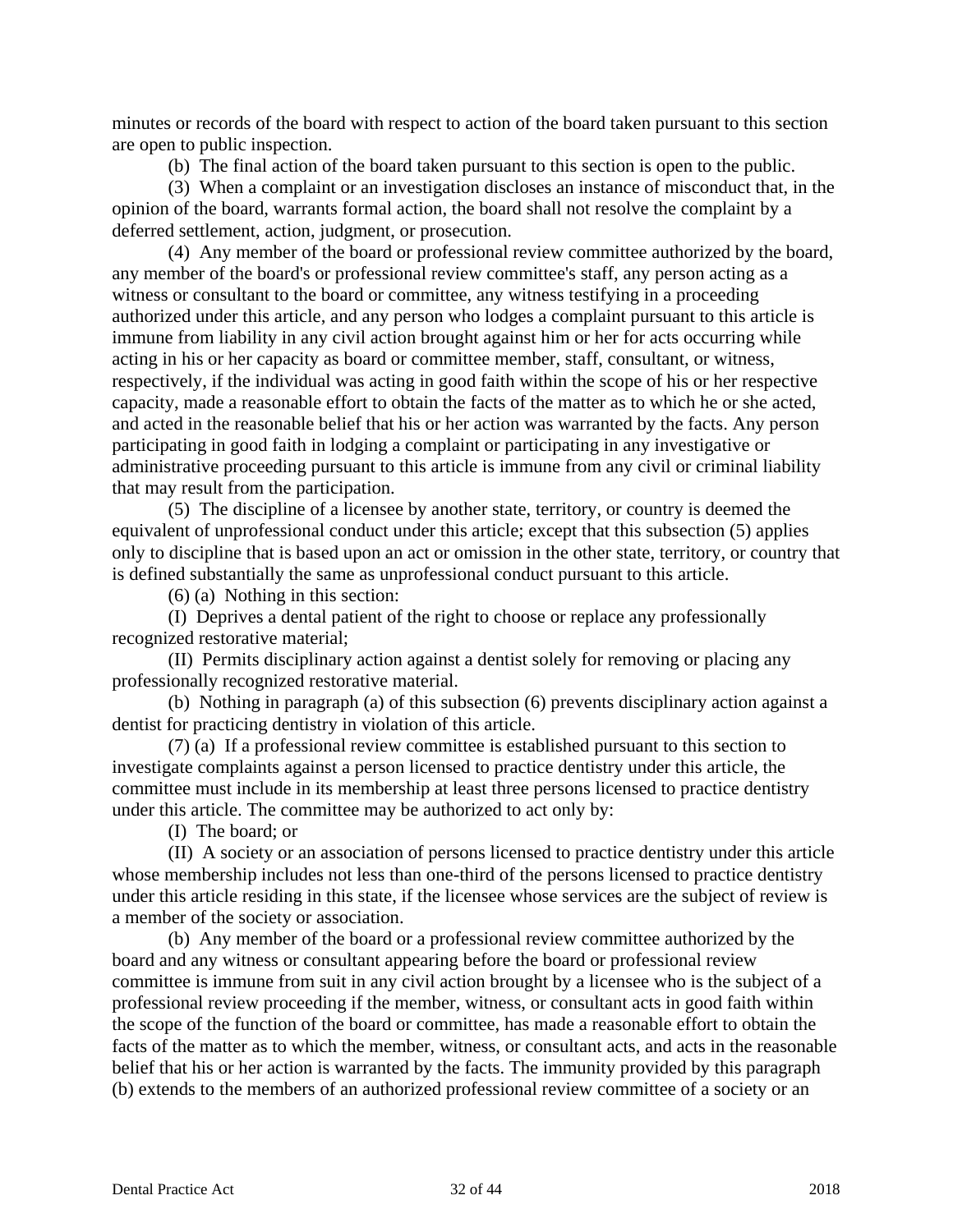association of persons licensed pursuant to this article and witnesses or consultants appearing before the committee if the committee is authorized to act as provided in subparagraph (II) of paragraph (a) of this subsection (7).

(c) A professional review committee of a society or an association of persons licensed pursuant to this article shall:

(I) Notify the board within sixty days after the review committee analyzes care provided by a licensee and determines that the care may not meet generally accepted standards or that the licensee has otherwise violated any provision of this article. The licensee may be subject to disciplinary action by the board.

(II) Allow the board or its designee to conduct a periodic audit of records of the review committee. A person designated by the board to conduct the audit must be a licensed or retired dentist from any state. The board or its designee shall conduct the audit no more than twice annually. If any pattern of behavior of a licensee is identified that may constitute reasonable grounds to believe there has been a violation of this article, all relevant records of the review committee are subject to a subpoena issued by the board.

(d) (I) The proceedings and records of a review committee must be held in confidence and are not subject to discovery or introduction into evidence in any civil action against a dentist arising out of the matters that are the subject of evaluation and review by the committee. However, records of closed proceedings and investigations are available to the particular licensee under review and the complainant involved in the proceedings.

(II) A person who was in attendance at a meeting of the committee shall not be permitted or required to testify in any civil action as to any evidence or other matters produced or presented during the proceedings of the committee or as to any findings, recommendations, evaluations, opinions, or other actions of the committee or any members of the committee. However, information, documents, or records otherwise available from original sources are not protected from discovery or use in a civil action merely because they were presented during proceedings of the committee, and any documents or records that have been presented to the review committee by any witness must be returned to the witness, if requested by the witness or if ordered to be produced by a court in any action, with copies to be retained by the committee at its discretion.

(III) Any person who testifies before the committee or who is a member of the committee is not prevented from testifying as to matters within the person's knowledge, but the person may not be asked about his or her testimony before the committee or opinions he or she formed as a result of the committee hearings.

**Source: L. 2014:** Entire section added with relocations, (HB 14-1227), ch. 363, p. 1715, § 10, effective July 1.

**Editor's note:** This section is similar to several provisions of former § 12-35-129, as it existed prior to 2014.

**12-35-129.3. Board panels.** (1) The chairperson of the board shall divide the members of the board, other than the chairperson, into two panels of six members each.

(2) Each panel shall act as both an inquiry panel and a hearing panel. The chairperson may reassign members of the board from one panel to the other. The chairperson may be a member of both panels, but neither the chairperson nor any other member who has considered a complaint as a member of a panel acting as an inquiry panel shall take any part in the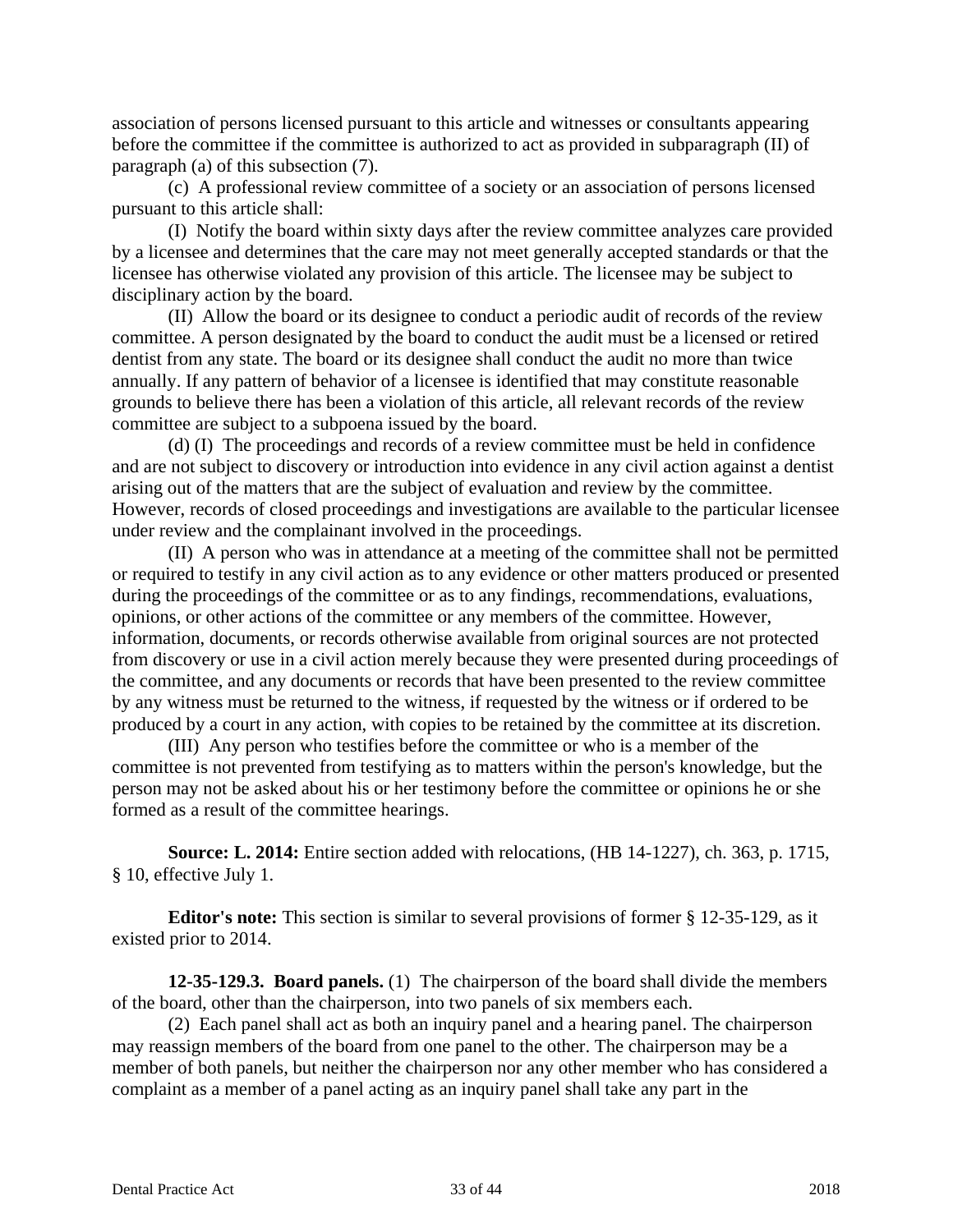consideration of a formal complaint involving the same matter.

(3) If the inquiry panel refers a matter for formal hearing, the hearing panel or a committee of the hearing panel shall hear the matter. However, in its discretion, either inquiry panel may elect to refer a case for formal hearing to a qualified administrative law judge in lieu of a hearing panel of the board for an initial decision pursuant to section 24-4-105, C.R.S.

(4) A licensee who is the subject of an initial decision by an administrative law judge, or by the hearing panel that would have heard the case upon its own motion, may seek review of the initial decision pursuant to section 24-4-105 (14) and (15), C.R.S., by filing an exception to the initial decision with the hearing panel that would have heard the case if it had not been referred to an administrative law judge. The respondent or the board's counsel may file the exception.

(5) The inquiry panel to whom an investigation is assigned shall supervise the investigation, and the person conducting the investigation shall report the results of the investigation to the panel for appropriate action.

**Source: L. 2014:** Entire section added with relocations, (HB 14-1227), ch. 363, p. 1718, § 10, effective July 1.

**Editor's note:** This section is similar to several provisions of former § 12-35-129, as it existed prior to 2014.

**12-35-129.4. Cease-and-desist orders.** (1) (a) If it appears to the board, based upon credible evidence as presented in a written complaint by any person, that a licensee is acting in a manner that is an imminent threat to the health and safety of the public or a person is acting or has acted without the required license, the board may issue an order to cease and desist the activity. The board shall set forth in the order the statutes and rules the person is alleged to have violated, the facts alleged to constitute the violation, and the requirement that all unlawful acts or unlicensed practices immediately cease.

(b) Within ten days after service of the order to cease and desist pursuant to paragraph (a) of this subsection (1), the respondent may request a hearing on the question of whether acts or practices in violation of this part 1 have occurred. The board or an administrative law judge, as applicable, shall conduct the hearing in accordance with sections 24-4-104 and 24-4-105, C.R.S.

(2) (a) If it appears to the board, based upon credible evidence as presented in a written complaint by any person, that a person has violated any other portion of this part 1, then, in addition to any specific powers granted pursuant to this part 1, the board may issue to the person an order to show cause as to why the board should not issue a final order directing the person to cease and desist from the unlawful act or unlicensed practice.

(b) The board shall promptly notify the person against whom it issues an order to show cause pursuant to paragraph (a) of this subsection (2) of the issuance of the order and shall include in the notice a copy of the order, the factual and legal basis for the order, and the date set by the board for a hearing on the order. The board may serve the notice by personal service, by first-class United States mail, postage prepaid, or by other means as may be practicable. Personal service or mailing of an order or document pursuant to this subsection (2) constitutes notice to the person.

(c) (I) The board shall commence the hearing on an order to show cause no sooner than ten and no later than forty-five calendar days after the date of transmission or service of the notification as provided in paragraph (b) of this subsection (2). The board may continue the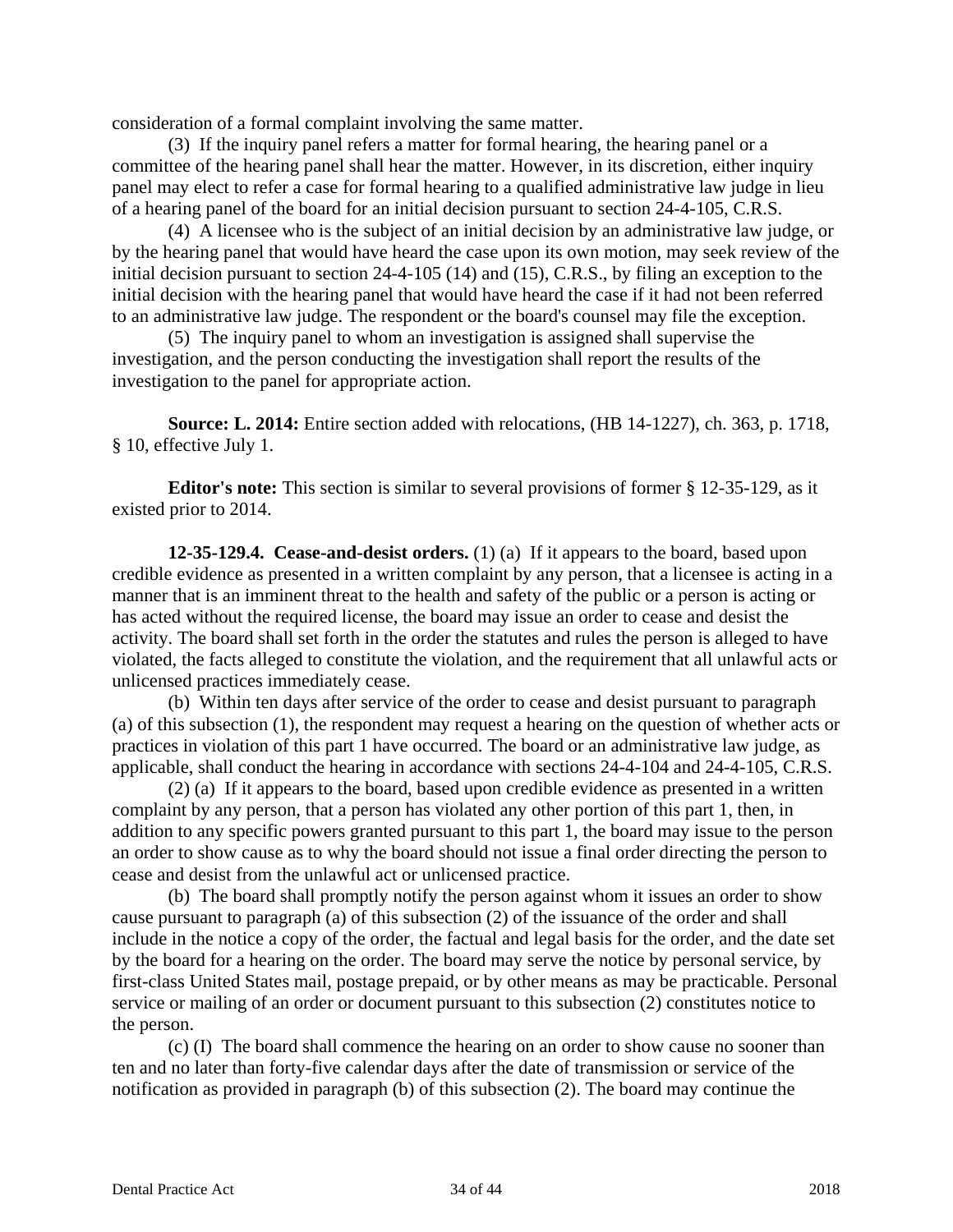hearing by agreement of all parties based upon the complexity of the matter, number of parties to the matter, and legal issues presented in the matter, but in no event shall the board commence the hearing later than sixty calendar days after the date of transmission or service of the notification.

(II) If the person against whom the board has issued the order to show cause pursuant to paragraph (a) of this subsection (2) does not appear at the hearing, the board may present evidence that notification was properly sent or served upon the person pursuant to paragraph (b) of this subsection (2) and other evidence related to the matter as the board deems appropriate. The board shall issue the order within ten days after the board's determination related to reasonable attempts to notify the respondent, and the order becomes final as to that person by operation of law. The board or an administrative law judge, as applicable, shall conduct the hearing in accordance with sections 24-4-104 and 24-4-105, C.R.S.

(III) If the board reasonably finds that the person against whom the order to show cause was issued is acting or has acted without the required license or has or is about to engage in acts or practices constituting violations of this part 1, the board may issue a final cease-and-desist order directing the person to cease and desist from further unlawful acts or unlicensed practices.

(IV) The board shall provide notice, in the manner set forth in paragraph (b) of this subsection (2), of the final cease-and-desist order within ten calendar days after the hearing conducted pursuant to this paragraph (c) to each person against whom the final order is issued. The final order issued pursuant to subparagraph (III) of this paragraph (c) is effective when issued and is a final order for purposes of judicial review.

(3) If it appears to the board, based upon credible evidence presented to the board, that a person has engaged in or is about to engage in an unlicensed act or practice; an act or practice constituting a violation of this part 1, a rule promulgated pursuant to this part 1, or an order issued pursuant to this part 1; or an act or practice constituting grounds for administrative sanction pursuant to this part 1, the board may enter into a stipulation with the person.

(4) If a person fails to comply with a final cease-and-desist order or a stipulation, the board may request the attorney general or the district attorney for the judicial district in which the alleged violation exists to bring, and if so requested the attorney shall bring, suit for a temporary restraining order and for injunctive relief to prevent any further or continued violation of the final order.

(5) A person aggrieved by the final cease-and-desist order may seek judicial review of the board's determination or of the board's final order as provided in section 12-35-130.

**Source: L. 2014:** Entire section added with relocations, (HB 14-1227), ch. 363, p. 1719, § 10, effective July 1.

**Editor's note:** This section is similar to several provisions of former § 12-35-129, as it existed prior to 2014.

**12-35-129.5. Mental and physical examinations.** (1) (a) If the board has reasonable cause to believe that a person licensed to practice dentistry or dental hygiene in this state is unable to practice dentistry or dental hygiene with reasonable skill and safety to patients because of a physical or mental disability or because of excessive use of alcohol, a habit-forming drug or substance, or a controlled substance, as defined in section 18-18-102 (5), C.R.S., the board may require the licensed dentist or dental hygienist to submit to a mental or physical examination by a qualified professional designated by the board.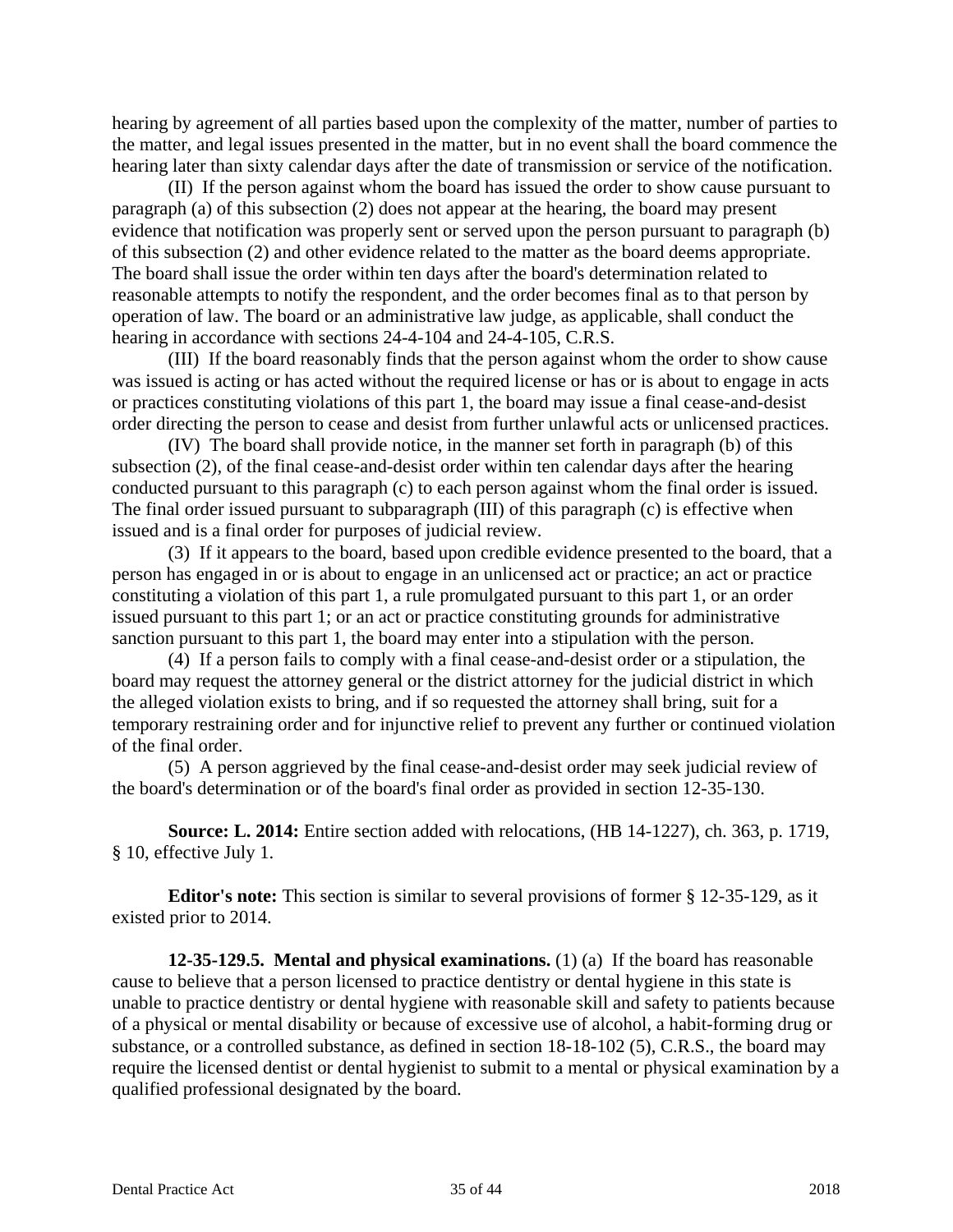(b) Upon the failure of the licensed dentist or dental hygienist to submit to a mental or physical examination required by the board, unless the failure is due to circumstances beyond the dentist's or dental hygienist's control, the board may suspend the dentist's or dental hygienist's license to practice dentistry or dental hygiene in this state until the dentist or dental hygienist submits to the examination.

(2) Every person licensed to practice dentistry or dental hygiene in this state is deemed, by so practicing or by applying for a renewal of the person's license to practice dentistry or dental hygiene in this state, to have:

(a) Given consent to submit to a mental or physical examination when directed in writing by the board; and

(b) Waived all objections to the admissibility of the examining qualified professional's testimony or examination reports on the ground of privileged communication.

(3) The results of any mental or physical examination ordered by the board cannot be used as evidence in any proceeding other than before the board.

**Source: L. 2014:** Entire section added with relocations, (HB 14-1227), ch. 363, p. 1720, § 10, effective July 1.

**Editor's note:** (1) Subsections IP(1)(c), (1)(c)(I), (1)(c)(II), and (1)(d) were renumbered on revision as subsections IP(2), (2)(a), (2)(b), and (3) respectively for ease of location.

(2) This section is similar to several provisions of former § 12-35-129, as it existed prior to 2014.

**12-35-129.6. Confidential agreement to limit practice - violation - grounds for**  discipline. (1) If a licensed dentist or dental hygienist has a physical illness; a physical condition; or a behavioral or mental health disorder that renders him or her unable to practice dentistry or dental hygiene with reasonable skill and safety to clients, the dentist or dental hygienist shall notify the board of the physical illness; the physical condition; or the behavioral or mental health disorder in a manner and within a period determined by the board. The board may require the dentist or dental hygienist to submit to an examination to evaluate the extent of the physical illness; the physical condition; or the behavioral or mental health disorder and its impact on the dentist's or dental hygienist's ability to practice dentistry or dental hygiene with reasonable skill and safety to patients.

(2) (a) Upon determining that a dentist or dental hygienist with a physical illness; a physical condition; or a behavioral or mental health disorder is able to render limited services with reasonable skill and safety to patients, the board may enter into a confidential agreement with the dentist or dental hygienist in which the dentist or dental hygienist agrees to limit his or her practice based on the restrictions imposed by the physical illness; the physical condition; or the behavioral or mental health disorder, as determined by the board.

(b) As part of the agreement, the dentist or dental hygienist is subject to periodic reevaluations or monitoring as determined appropriate by the board.

(c) The parties may modify or dissolve the agreement as necessary based on the results of a reevaluation or of monitoring.

(3) By entering into an agreement with the board pursuant to this section to limit his or her practice, a dentist or dental hygienist is not engaging in activities prohibited pursuant to section 12-35-129 (1). The agreement does not constitute a restriction or discipline by the board.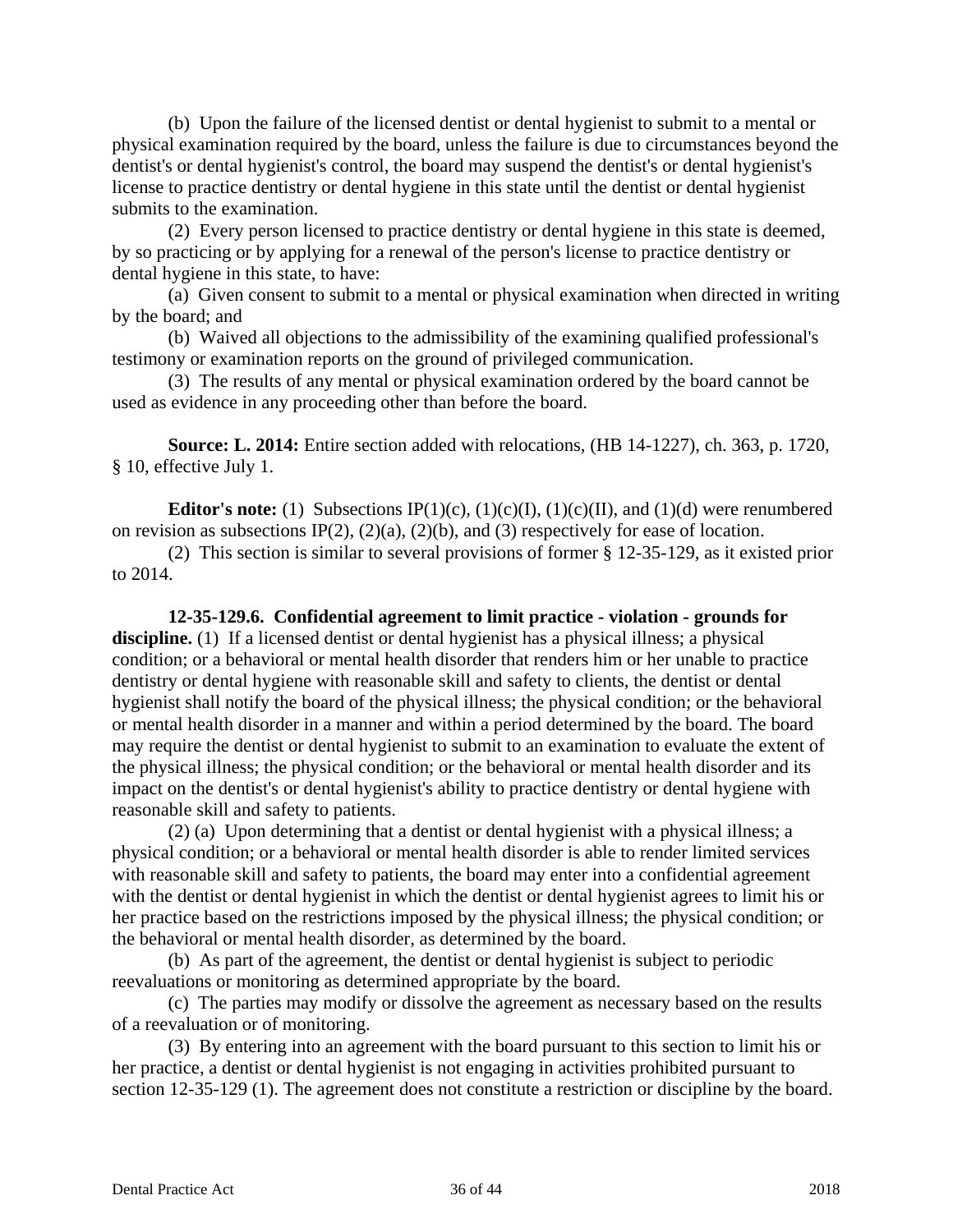However, if the dentist or dental hygienist fails to comply with the terms of an agreement entered into pursuant to this section, the failure constitutes a prohibited activity pursuant to section 12- 35-129 (1)(j), and the dentist or dental hygienist is subject to discipline in accordance with section 12-35-129.

(4) This section does not apply to a dentist or dental hygienist subject to discipline for prohibited activities as described in section 12-35-129 (1)(e).

**Source: L. 2014:** Entire section added, (HB 14-1227), ch. 363, p. 1721, § 12, effective July 1. **L. 2017:** (1) and (2)(a) amended, (SB 17-242), ch. 263, p. 1271, § 51, effective May 25.

**Cross references:** For the legislative declaration in SB 17-242, see section 1 of chapter 263, Session Laws of Colorado 2017.

**12-35-130. Review of board action.** (1) The court of appeals, by appropriate proceedings under section 24-4-106 (11), C.R.S., may review any final action of the board to:

- (a) Deny or refuse to issue or renew a license;
- (b) Suspend a license;
- (c) Revoke a license;
- (d) Censure a licensee;
- (e) Issue a letter of admonition to a licensee;
- (f) Place a licensee on probation;
- (g) Issue a reprimand to a licensee; or
- (h) Issue an order to cease and desist.
- (2) The provisions of this section apply to a license issued to a dentist or dental hygienist.

**Source: L. 2004:** Entire article RC&RE, p. 851, § 1, effective July 1. **L. 2006:** (1)(h) added, p. 795, § 25, effective July 1.

**Editor's note:** This section is similar to former § 12-35-115 as it existed prior to 2003, and the former § 12-35-130 was relocated to § 12-35-133.

**12-35-131. Use of forged or invalid diploma or certificate.** It is unlawful for any person to use or attempt to use as his or her own a diploma of a dental college or school or school of dental hygiene, or a license or license renewal certificate, of any other person or to use or attempt to use a forged diploma, license, license renewal certificate, or identification. It is also unlawful for any person to file with the board a forged document in response to a request by the board for documentation of an applicant's qualifications for licensure.

**Source: L. 2004:** Entire article RC&RE, p. 851, § 1, effective July 1. **L. 2014:** Entire section amended, (HB 14-1227), ch. 363, p. 1732, § 31, effective July 1.

**Editor's note:** This section is similar to former § 12-35-128 as it existed prior to 2003, and the former § 12-35-131 was relocated to § 12-35-134.

**12-35-132. Sale of forged or invalid diploma or license certificate.** (1) It is unlawful to sell or offer to sell a diploma conferring a dental or dental hygiene degree or a license or license renewal certificate granted pursuant to this article or prior dental practice laws, or to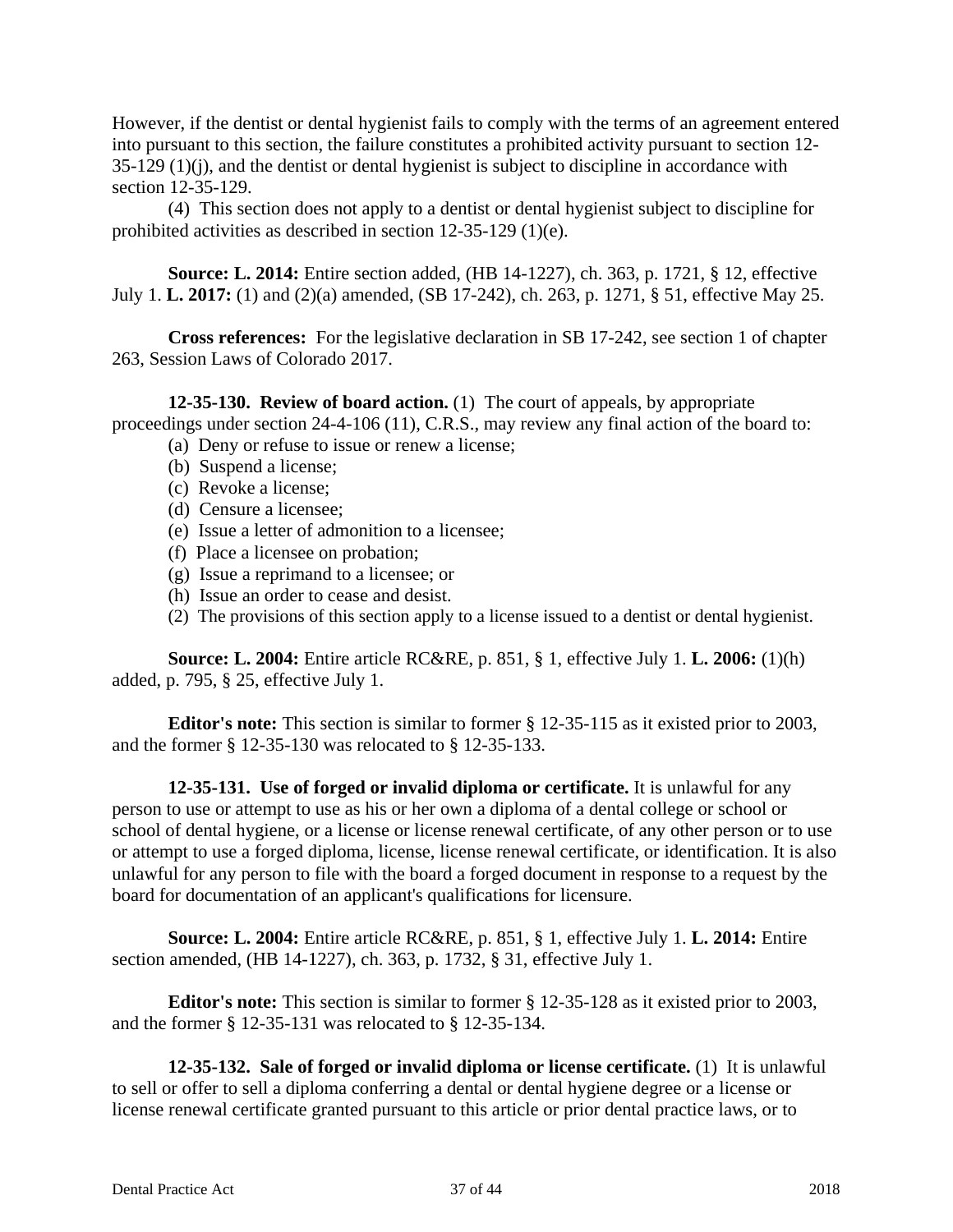procure such diploma or license or license renewal certificate:

(a) With the intent that it be used as evidence of the right to practice dentistry or dental hygiene by a person other than the one upon whom it was conferred or to whom such license or license renewal certificate was granted; or

(b) With fraudulent intent to alter the document and use or attempt to use it when it is so altered.

**Source: L. 2004:** Entire article RC&RE, p. 851, § 1, effective July 1.

**Editor's note:** This section is similar to former § 12-35-129 as it existed prior to 2003, and the former § 12-35-132 was relocated to § 12-35-135.

**12-35-133. Construction of dental devices by unlicensed technician.** (1) (a) A licensed dentist who uses the services of an unlicensed technician for the purpose of constructing, altering, repairing, or duplicating any denture, bridge, splint, or orthodontic or prosthetic appliance shall furnish the unlicensed technician with a written or electronic laboratory work order in a form approved by the board, which form must be dated and signed by the dentist for each separate and individual piece of work. The dentist shall make the laboratory work order in a reproducible form, and the dentist and the unlicensed technician shall each retain a copy in a permanent file for two years. The permanent files of the licensed dentist and the unlicensed technician shall be open to inspection at any reasonable time by the board or its duly constituted agent. The licensed dentist that furnishes the laboratory work order shall have appropriate training, education, and experience related to the prescribed treatment and is responsible for directly supervising all intraoral treatment rendered to the patient.

(b) An unlicensed technician that possesses a valid laboratory work order may provide extraoral construction, manufacture, fabrication, supply, or repair of identified dental and orthodontic devices but shall not provide intraoral service in a human mouth except under the direct supervision of a licensed dentist in accordance with section 12-35-128 (3)(d).

(2) If the dentist fails to keep permanent records of laboratory work orders as required in paragraph (a) of subsection (1) of this section, the dentist is subject to disciplinary action as deemed appropriate by the board.

(3) If an unlicensed technician fails to have in his or her possession a laboratory work order signed by a licensed dentist with each denture, bridge, splint, or orthodontic or prosthetic appliance in his or her possession, the absence of the laboratory work order is prima facie evidence of a violation of this section and constitutes the practice of dentistry without an active license in violation of, and subject to the penalties specified in, section 12-35-135.

**Source: L. 2004:** Entire article RC&RE, p. 852, § 1, effective July 1. **L. 2014:** Entire section amended, (HB 14-1227), ch. 363, p. 1732, § 32, effective July 1.

**Editor's note:** This section is similar to former § 12-35-130 as it existed prior to 2003, and the former § 12-35-133 was relocated to § 12-35-136.

**12-35-134. Soliciting or advertisements by unlicensed persons.** It is unlawful for any unlicensed person, corporation, entity, partnership, or group of persons to solicit or advertise to the general public to construct, reproduce, or repair prosthetic dentures, bridges, plates, or other appliances to be used or worn as substitutes for natural teeth.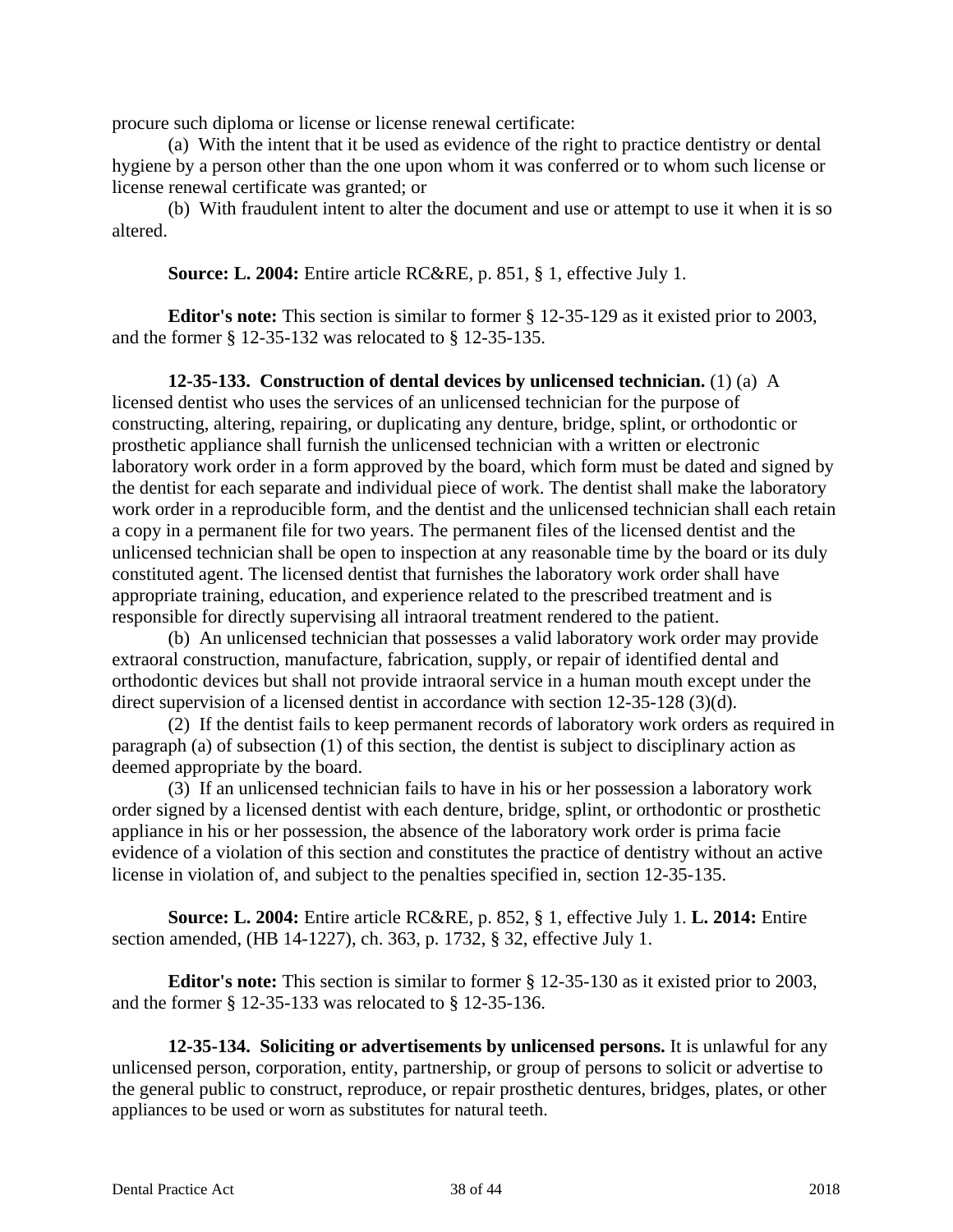**Source: L. 2004:** Entire article RC&RE, p. 852, § 1, effective July 1.

**Editor's note:** This section is similar to former § 12-35-131 as it existed prior to 2003, and the former § 12-35-134 was relocated to § 12-35-137.

**12-35-135. Unauthorized practice - penalties.** (1) Any person who practices or offers or attempts to practice dentistry or dental hygiene without an active license issued under this article commits a class 2 misdemeanor and shall be punished as provided in section 18-1.3-501, C.R.S., for the first offense, and, for the second or any subsequent offense, the person commits a class 6 felony and shall be punished as provided in section 18-1.3-401, C.R.S.

(2) Repealed.

**Source: L. 2004:** Entire article RC&RE, p. 852, § 1, effective July 1. **L. 2006:** (2) repealed, p. 795, § 26, effective July 1; (1) amended, p. 87, § 25, effective August 7.

**Editor's note:** This section is similar to former § 12-35-132 as it existed prior to 2003, and the former § 12-35-135 was relocated to § 12-35-122.

**12-35-136. Attorney general shall represent board and members.** The attorney general of the state of Colorado shall counsel with and advise the board in connection with its duties and responsibilities under this article. If litigation is brought against the board or any of its individual members in connection with actions taken by it or them under the provisions of this article and such actions are free of malice, fraud, or willful neglect of duty, the attorney general shall defend such litigation without cost to the board or to any individual member thereof.

**Source: L. 2004:** Entire article RC&RE, p. 853, § 1, effective July 1.

**Editor's note:** This section is similar to former § 12-35-133 as it existed prior to 2003, and the former § 12-35-136 was relocated to § 12-35-123.

**12-35-137. Independent advertising or marketing agent - injunctive proceedings.** (1) Notwithstanding section 12-35-129 (1)(t), a licensed dentist or dental hygienist may employ an independent advertising or marketing agent to provide advertising or marketing services on the dentist's or dental hygienist's behalf, and the same shall not be considered unprofessional conduct.

(2) The board shall not have the authority to regulate, directly or indirectly, advertising or marketing activities of independent advertising or marketing agents except as provided in this section. The board may, in the name of the people of the state of Colorado, apply for an injunction in district court to enjoin any independent advertising or marketing agent from the use of advertising or marketing that the court finds on the basis of the evidence presented by the board to be misleading, deceptive, or false; except that a licensed dentist or dental hygienist shall not be subject to discipline by the board, injunction, or prosecution in the courts under this article or any other law for advertising or marketing by an independent advertising or marketing agent if the factual information that the licensed dentist or dental hygienist provides to the independent advertising or marketing agent is accurate and not misleading, deceptive, or false.

**Source: L. 2004:** Entire article RC&RE, p. 853, § 1, effective July 1.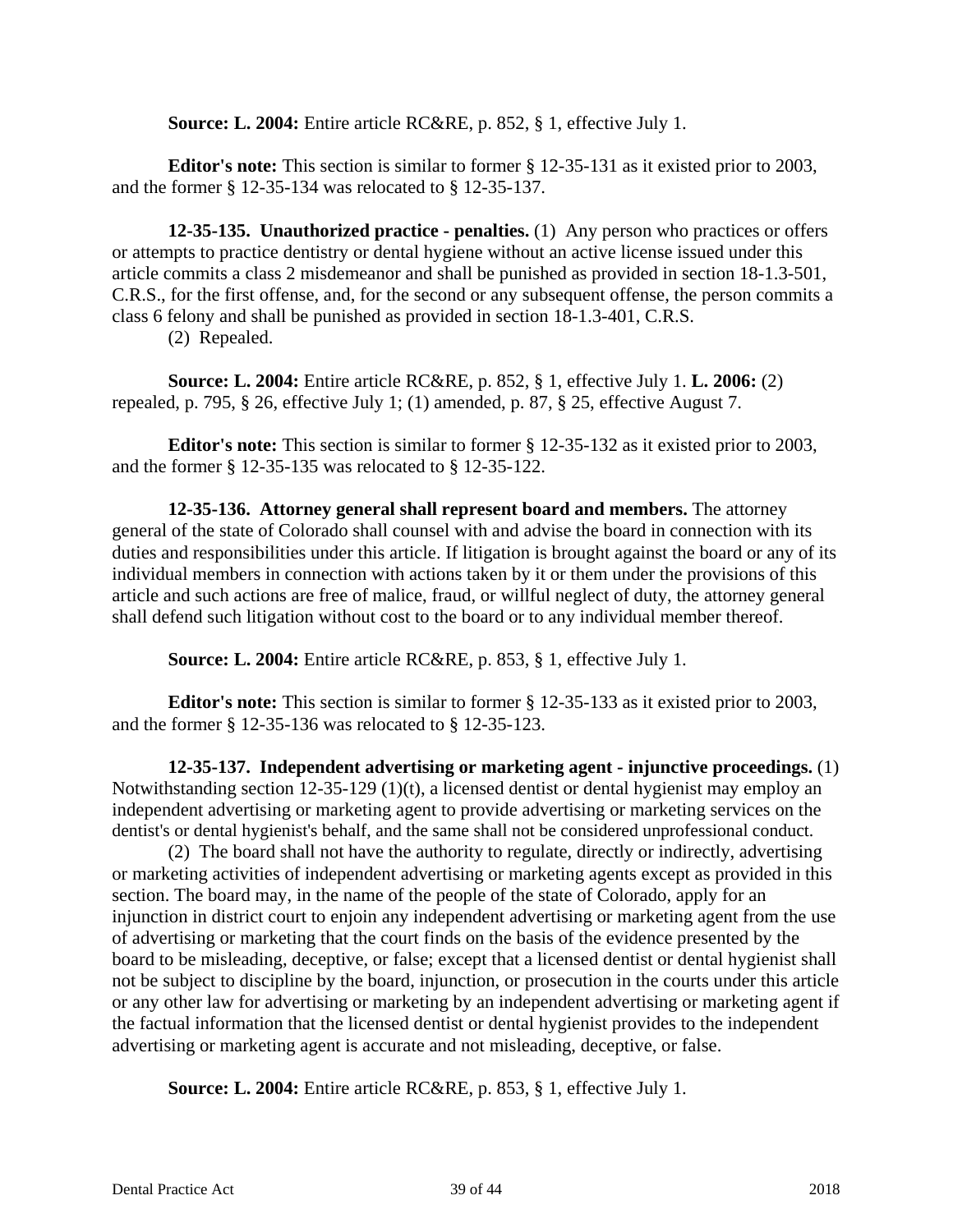**Editor's note:** This section is similar to former § 12-35-134 as it existed prior to 2003.

**12-35-138. Dentist peer health assistance fund.** (1) (a) Effective July 1, 2004, as a condition of renewal in this state, every renewal applicant shall pay to the administering entity that has been selected by the board pursuant to the provisions of paragraph (b) of this subsection (1) an amount not to exceed fifty-nine dollars per year, which maximum amount may be adjusted on January 1, 2005, and annually thereafter by the board to reflect changes in the United States bureau of statistics consumer price index for the Denver-Boulder consolidated metropolitan statistical area for all urban consumers or goods, or its successor index. Such fee shall be used to support designated providers that have been selected by the board to provide assistance to dentists needing help in dealing with physical, emotional, or psychological problems that may be detrimental to their ability to practice dentistry. Such fee shall not exceed one hundred dollars per year per licensee.

(b) The board shall select one or more peer health assistance programs as designated providers. To be eligible for designation by the board, a peer health assistance program shall:

(I) Provide for the education of dentists with respect to the recognition and prevention of physical, emotional, and psychological problems and provide for intervention when necessary or under circumstances that may be established by rules promulgated by the board;

(II) Offer assistance to a dentist in identifying physical, emotional, or psychological problems;

(III) Evaluate the extent of physical, emotional, or psychological problems and refer the dentist for appropriate treatment;

(IV) Monitor the status of a dentist who has been referred for treatment;

(V) Provide counseling and support for the dentist and for the family of any dentist referred for treatment;

(VI) Agree to receive referrals from the board;

(VII) Agree to make its services available to all licensed Colorado dentists.

(c) The administering entity shall be a qualified, nonprofit private foundation that is qualified under section 501 (c)(3) of the federal "Internal Revenue Code of 1986", as amended, and shall be dedicated to providing support for charitable, benevolent, educational, and scientific purposes that are related to dentistry, dental education, dental research and science, and other dental charitable purposes.

(d) The responsibilities of the administering entity shall be to:

(I) Collect the required annual payments, directly or through the board;

(II) Verify to the board, in a manner acceptable to the board, the names of all dentist applicants who have paid the fee set by the board;

(III) Distribute the moneys collected, less expenses, to the designated provider, as directed by the board;

(IV) Provide an annual accounting to the board of all amounts collected, expenses incurred, and amounts disbursed; and

(V) Post a surety performance bond in an amount specified by the board to secure performance under the requirements of this section. The administering entity may recover the actual administrative costs incurred in performing its duties under this section in an amount not to exceed ten percent of the total amount collected.

(e) The board, at its discretion, may collect the required annual payments payable to the administering entity for the benefit of the administering entity and shall transfer all such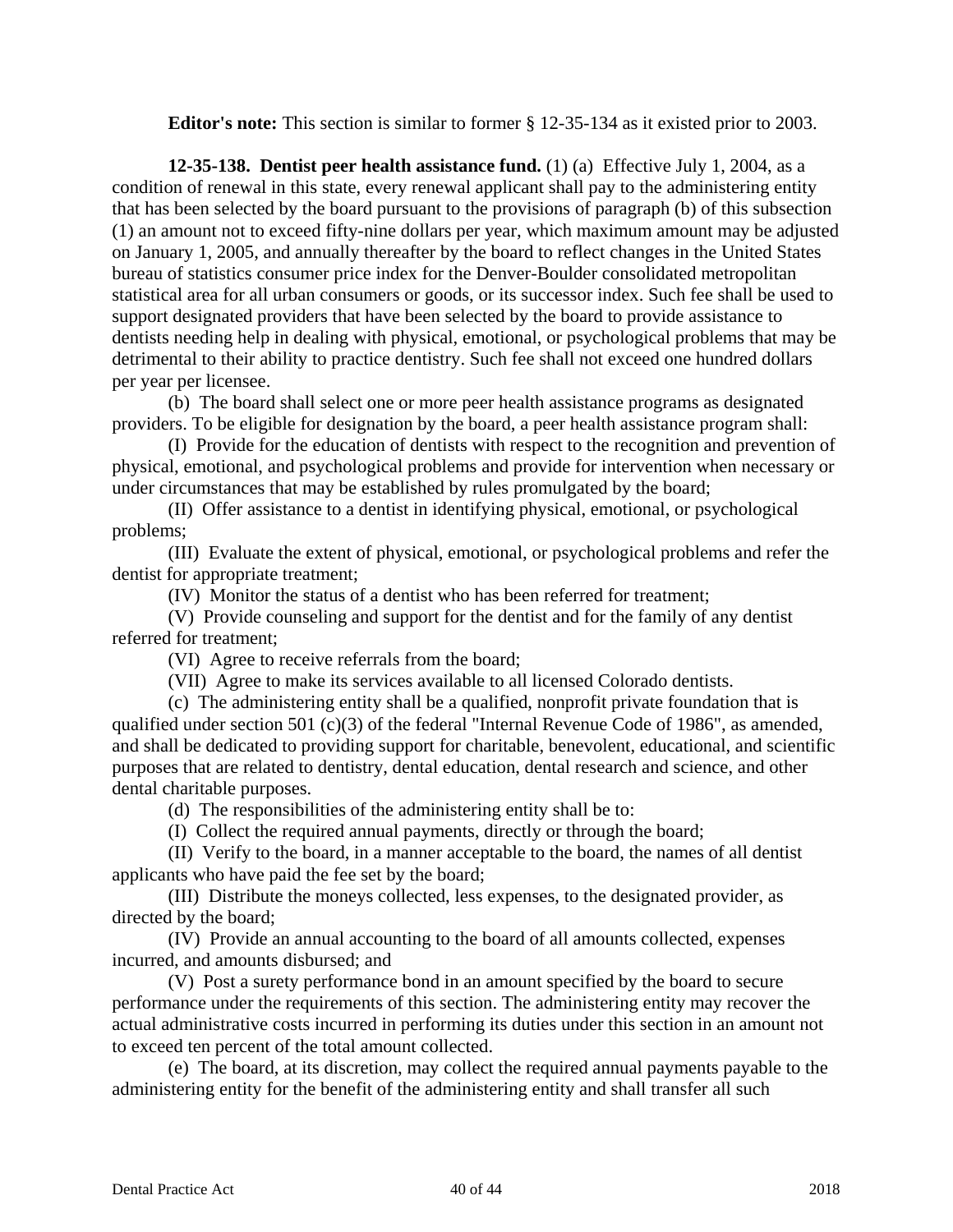payments to the administering entity. All required annual payments collected or due to the board for each fiscal year shall be deemed custodial funds that are not subject to appropriation by the general assembly, and such funds shall not constitute state fiscal year spending for purposes of section 20 of article X of the state constitution.

(2) (a) Any dentist who is a referred participant in a peer health assistance program shall enter into a written agreement with the board prior to such dentist becoming a participant in such program. Such agreement shall contain specific requirements and goals to be met by the participant, including the conditions under which the program will be successfully completed or terminated, and a provision that a failure to comply with such requirements and goals shall be promptly reported to the board and that such failure shall result in disciplinary action by the board.

(b) Notwithstanding section 12-35-129 and section 24-4-104, C.R.S., the board may immediately suspend the license of any dentist who is referred to a peer health assistance program by the board and who fails to attend or to complete such program. If such dentist objects to such suspension, he or she may submit a written request to the board for a formal hearing on such suspension within ten days after receiving notice of such suspension, and the board shall grant such request. In such hearing the dentist shall bear the burden of proving that his or her license should not be suspended.

(c) Any dentist who is accepted into a peer health assistance program in lieu of disciplinary action by the board shall affirm that, to the best of his or her knowledge, information, and belief, he or she knows of no instance in which he or she has violated this article or the rules of the board, except in those instances affected by the dentist's physical, emotional, or psychological problems.

(2.5) If a dentist is arrested for a drug- or alcohol-related offense, the dentist shall refer himself or herself to the peer health assistance program within thirty days after the arrest for an evaluation and referral for treatment as necessary. If the dentist self-refers, the evaluation by the program is confidential and cannot be used as evidence in any proceeding other than before the board. If a dentist fails to comply with this subsection (2.5), the failure, alone, is not grounds for discipline under sections 12-35-129 and 12-35-129.1 unless the dentist has also committed an act or omission specified in section 12-35-129, other than an act or omission specified in section 12- 35-129 (1)(e) or  $(1)(f)$ .

(3) Nothing in this section shall be construed to create any liability on behalf of the board or the state of Colorado for the actions of the board members in making grants to peer assistance programs, and no civil action may be brought or maintained against the board or the state for an injury alleged to have been the result of the activities of any state-funded peer assistance program or the result of an act or omission of a dentist participating in or referred by a state-funded peer assistance program. However, the state shall remain liable under the provisions of the "Colorado Governmental Immunity Act", article 10 of title 24, C.R.S., if an injury alleged to have been the result of an act or omission of a dentist participating in or referred by a statefunded peer assistance program occurred while such dentist was performing duties as an employee of the state.

(4) The board is authorized to promulgate rules necessary to implement the provisions of this section.

**Source: L. 2004:** Entire article RC&RE, p. 853, § 1, effective July 1. **L. 2010:** (1)(d)(I) amended and (1)(e) added, (HB 10-1128), ch. 172, p. 611, § 6, effective April 29. **L. 2014:** (2.5) added, (HB 14-1227), ch. 363, p. 1733, § 33, effective July 1.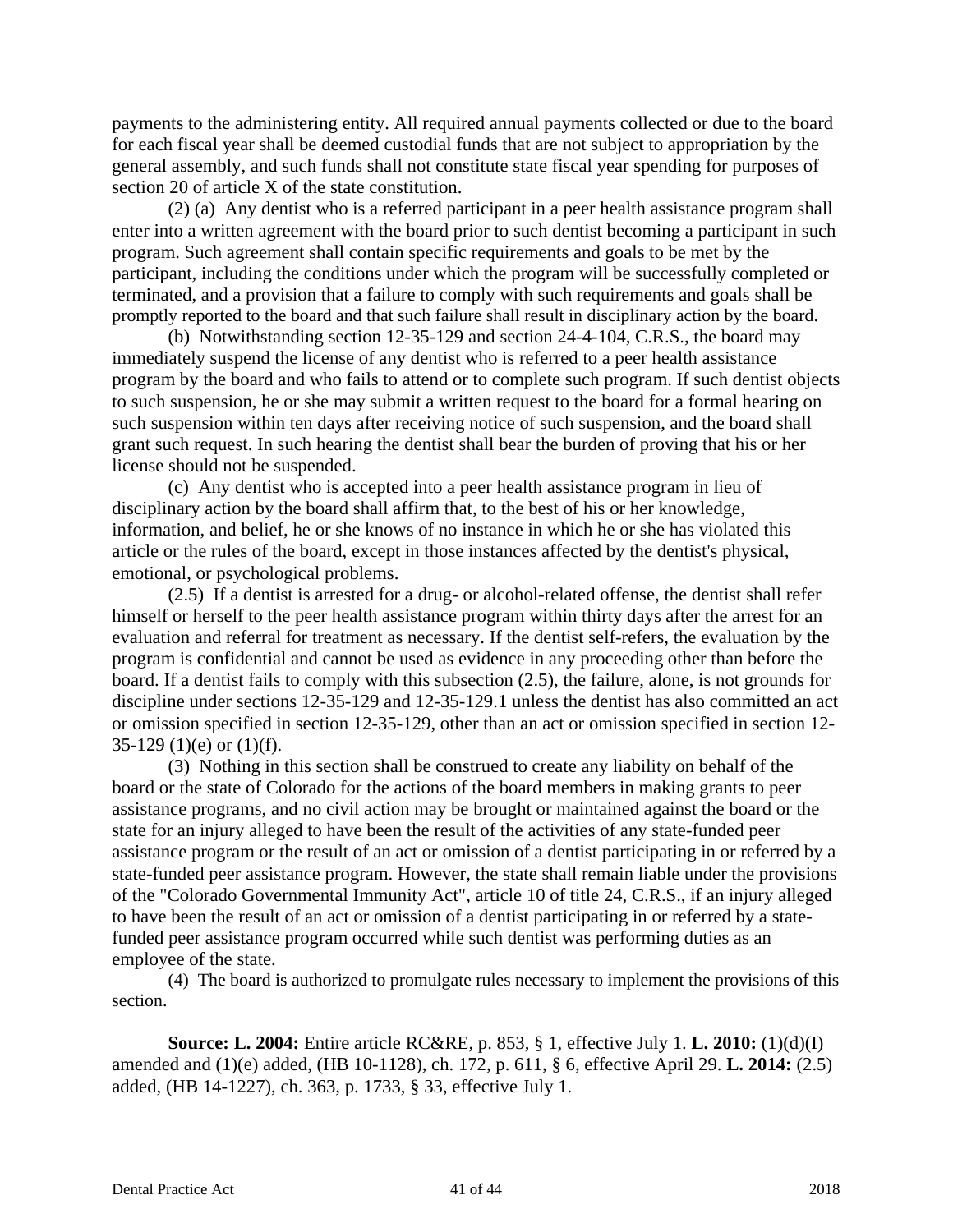**Editor's note:** This section is similar to former § 12-35-123.5 as it existed prior to 2003.

**12-35-139. Continuing education requirements - rules.** (1) As a condition of renewing, reactivating, or reinstating a license issued under this article, every dentist and dental hygienist shall obtain at least thirty hours of continuing education every two years to ensure patient safety and professional competency.

(2) The board may adopt rules establishing the basic requirements for continuing education, including the types of programs that qualify, exemptions for persons holding an inactive or retired license, requirements for courses designed to enhance clinical skills for certain licenses, and the manner by which dentists and dental hygienists are to report compliance with the continuing education requirements.

**Source: L. 2014:** Entire section added, (HB 14-1227), ch. 363, p. 1733, § 34, effective July 1.

**12-35-140. Anesthesia and sedation permits - dentists and dental hygienists training and experience requirements - office inspections - rules.** (1) Upon application in a form and manner determined by the board and payment of the applicable fees established by the board, the board may issue an anesthesia or sedation permit to a licensed dentist or a local anesthesia permit to a dental hygienist in accordance with this section.

(2) (a) A licensed dentist who obtains an anesthesia or sedation permit pursuant to this section may administer minimal sedation, moderate sedation, or deep sedation/general anesthesia.

(b) A licensed dentist who administers minimal sedation, moderate sedation, or deep sedation/general anesthesia to pediatric dental patients shall obtain a permit designated by the board to allow for administration to pediatric dental patients.

(c) An anesthesia or sedation permit issued to a licensed dentist is valid for five years, unless the dentist's license expires. As a condition of renewing an anesthesia or sedation permit, a licensed dentist shall attest, when applying to renew the permit, that he or she completed seventeen continuing education credits specific to anesthesia or sedation administration during the five-year permit period. Continuing education credits obtained as required by this section may be used to satisfy the continuing education requirements in section 12-35-139.

(3) (a) A licensed dental hygienist who obtains a local anesthesia permit pursuant to this section may administer local anesthesia.

(b) A local anesthesia permit issued to a dental hygienist is valid as long as the dental hygienist's license is active.

(4) (a) The board shall establish, by rule, minimum training, experience, and equipment requirements for the administration of local anesthesia, analgesia including nitrous oxide/oxygen inhalation, and medication prescribed or administered for the relief of anxiety or apprehension, minimal sedation, moderate sedation, deep sedation, or general anesthesia, including procedures that may be used by and minimum training requirements for dentists, dental hygienists, and dental assistants.

(b) In order to fulfill the training and experience requirements for an anesthesia or sedation permit, an applicant must be the primary provider and directly provide care for all required case work.

(c) The rules relating to anesthesia and sedation are not intended to: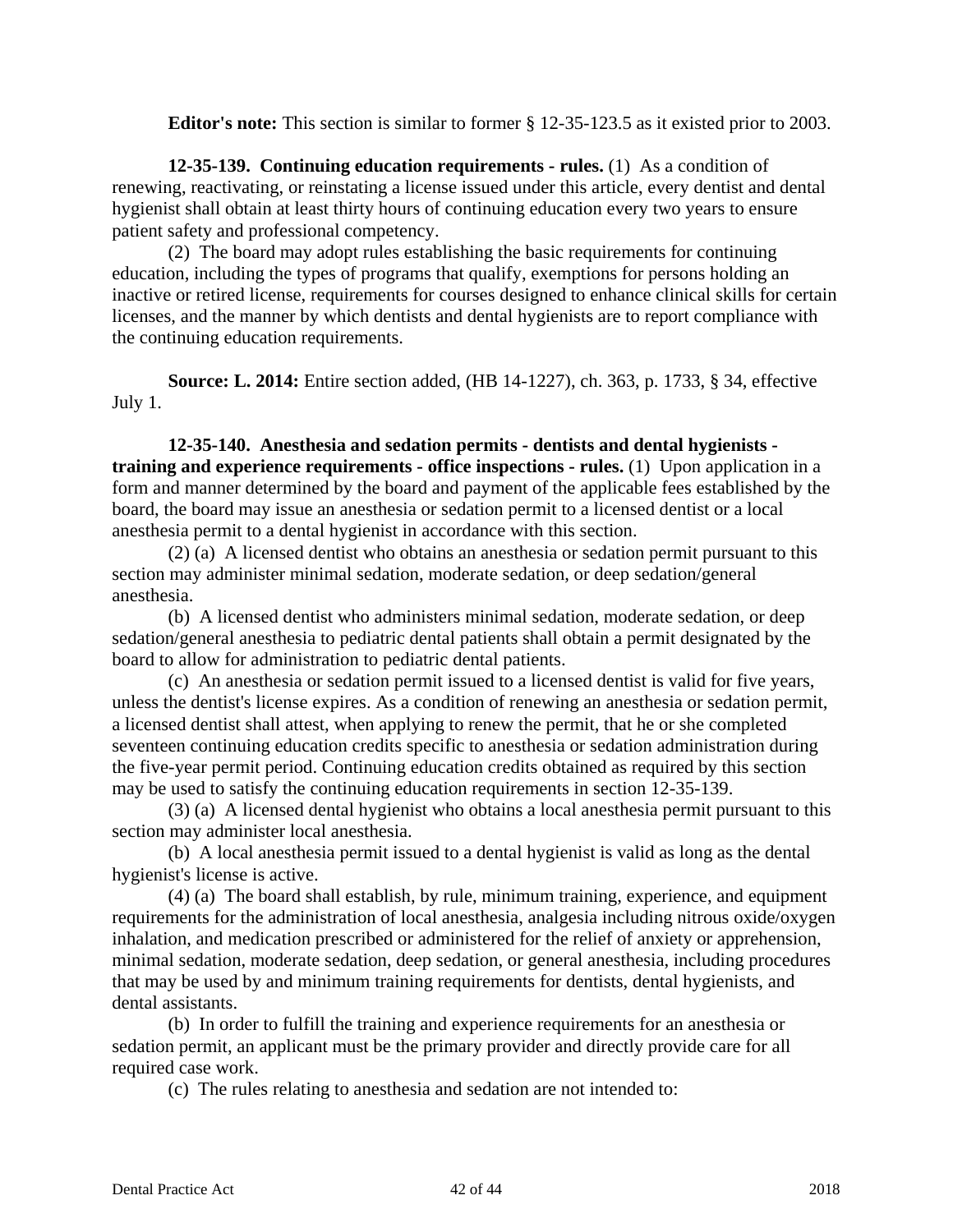(I) Permit administration of local anesthesia, analgesia, medication prescribed or administered for the relief of anxiety or apprehension, minimal sedation, moderate sedation, deep sedation, or general anesthesia by dental assistants; except that this section does not prohibit a dental assistant from monitoring and administering nitrous oxide/oxygen inhalation performed under the supervision of a licensed dentist pursuant to section 12-35-113 (1)(q) and board rules; or

(II) Reduce competition or restrain trade with respect to the dentistry needs of the public.

(5) The board shall establish, by rule, criteria and procedures for an office inspection program to be completed upon application and renewal of anesthesia or sedation permits, which must include:

(a) Designation of qualified inspectors who are experts in dental outpatient deep sedation/general anesthesia and moderate sedation;

(b) A requirement for each licensee that is inspected to bear the cost of inspection by allowing designated inspectors to charge a reasonable fee as established by the board;

(c) A requirement that an inspector notify the board in writing of the results of an inspection; and

(d) A requirement for reinspection of an office prior to the renewal of a moderate sedation or deep sedation/general anesthesia permit.

**Source: L. 2014:** Entire section added, (HB 14-1227), ch. 363, p. 1733, § 34, effective July 1.

**12-35-141. Professional liability insurance required - rules.** (1) A licensed dentist and a licensed dental hygienist must meet the financial responsibility requirements established by the board pursuant to section  $13-64-301$  (1)(a), C.R.S.

(2) Upon request of the board, a licensed dentist or licensed dental hygienist shall provide proof of professional liability insurance to the board.

(3) The board may, by rule, exempt from or establish lesser financial responsibility standards for licensed dentists and licensed dental hygienists who meet the criteria in section 13- 64-301 (1)(a)(II), C.R.S.

**Source: L. 2014:** Entire section added with relocations, (HB 14-1227), ch. 363, p. 1735, § 35, effective July 1. **L. 2016:** Entire section amended, (HB 16-1327), ch. 124, p. 352, § 2, effective August 10.

**Editor's note:** Subsection (2) is similar to former § 12-35-127 (4) as it existed prior to 2014.

#### PART 2

# SAFETY TRAINING FOR UNLICENSED X-RAY TECHNICIANS

**Cross references:** For similar provisions in article 32 of this title regulating podiatrists, see part 2 of said article; for similar provisions in article 33 of this title regulating chiropractors, see part 2 of said article.

**12-35-201. Legislative declaration.** (1) The general assembly hereby finds, determines, and declares that public exposure to the hazards of ionizing radiation used for diagnostic